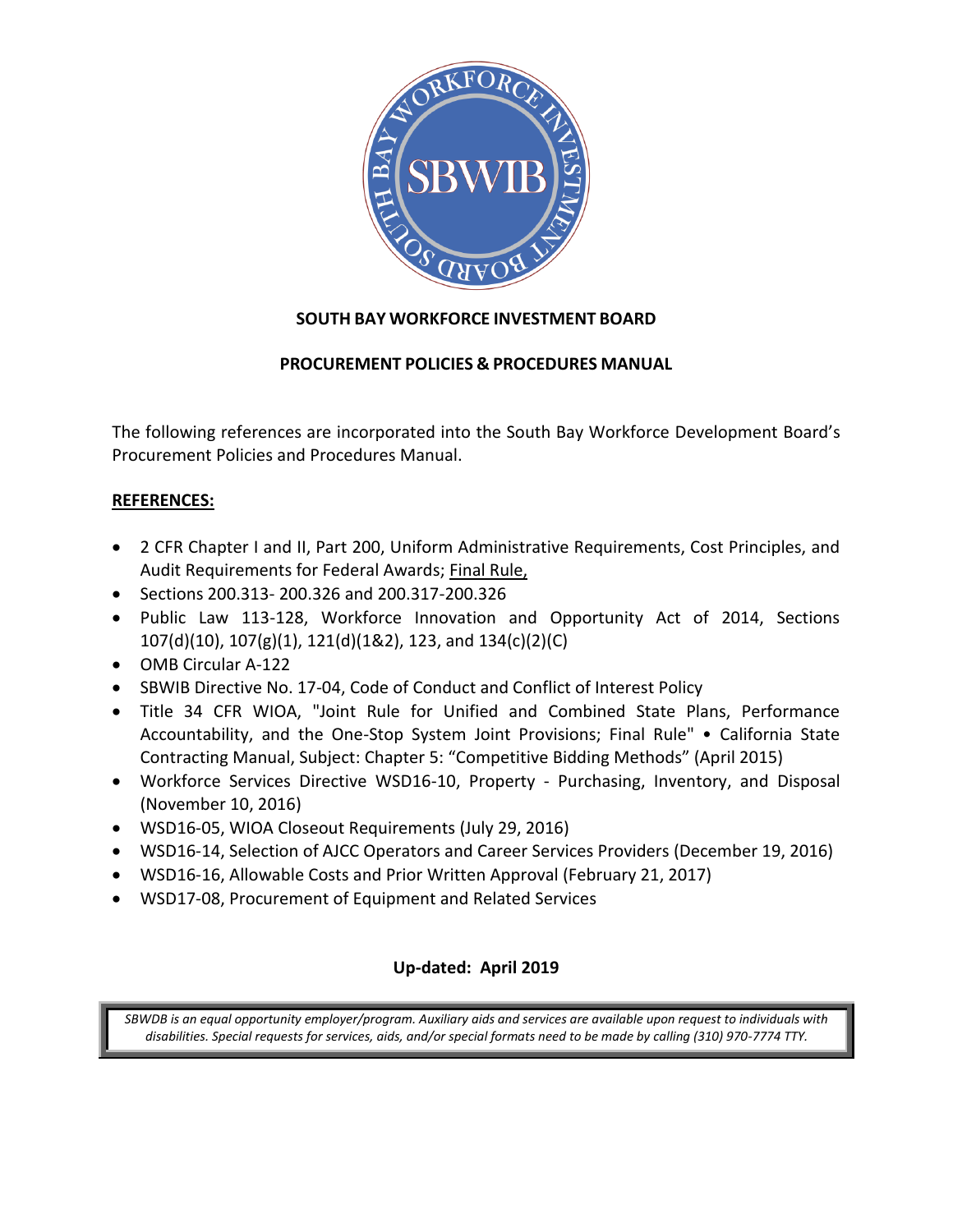## **TABLE OF CONTENTS**

| <b>Topic</b>                                                             | Page     |
|--------------------------------------------------------------------------|----------|
| Purpose/Background                                                       | 4        |
| Definitions                                                              | $4 - 8$  |
| Policy                                                                   | 8        |
| Exclusion                                                                | 9        |
| <b>General Procurement Standards</b>                                     | $9 - 11$ |
| Conflict of Interest                                                     | 11       |
| Procedures                                                               | 11       |
| <b>Method of Procurement</b>                                             | 12       |
| Micro-Purchase                                                           | 12       |
| <b>Small Purchase</b>                                                    | 12       |
| Procurement by Sealed Bids (Formal Advertising)                          | 13       |
| <b>IFB versus RFP</b>                                                    | 14       |
| <b>Request for Qualifications</b>                                        | 14       |
| Procurement by Competitive Proposal                                      | 15       |
| Procurement by Noncompetitive Proposals (Sole Source)                    | 16       |
| <b>Contracting Procedures</b>                                            | 17       |
| Contracting with Small and Minority Businesses, Women's Business         | 17       |
| Enterprises, and Labor Surplus Area Firms                                |          |
| Contract cost and price                                                  | 18       |
| <b>Cost Analysis</b>                                                     | 19       |
| <b>Price Analysis</b>                                                    | 19       |
| Basic Standard for Cost or Price Analysis                                | 19       |
| <b>Contract Provisions</b>                                               | 20       |
| Subrecipient and Contractor Determination                                | 20       |
| Delivery of Career Services-Adult and Dislocated Workers                 | 20       |
| <b>Training Contracts</b>                                                | 20       |
| <b>Selection Process</b>                                                 | 21       |
| Selection of Eligible Providers of Youth Workforce Investment Activities | 21       |
| Selection of One-Stop Operator                                           | 22       |
| Selection of Major Services/Subrecipients (Service Providers)            | 22       |
| Selection of Minor Services/Contractors                                  | 23       |
| Selection of Slate of Potential Service Providers                        | 25       |
| <b>Administrative Provisions</b>                                         | 25       |
| Requirements                                                             | 26       |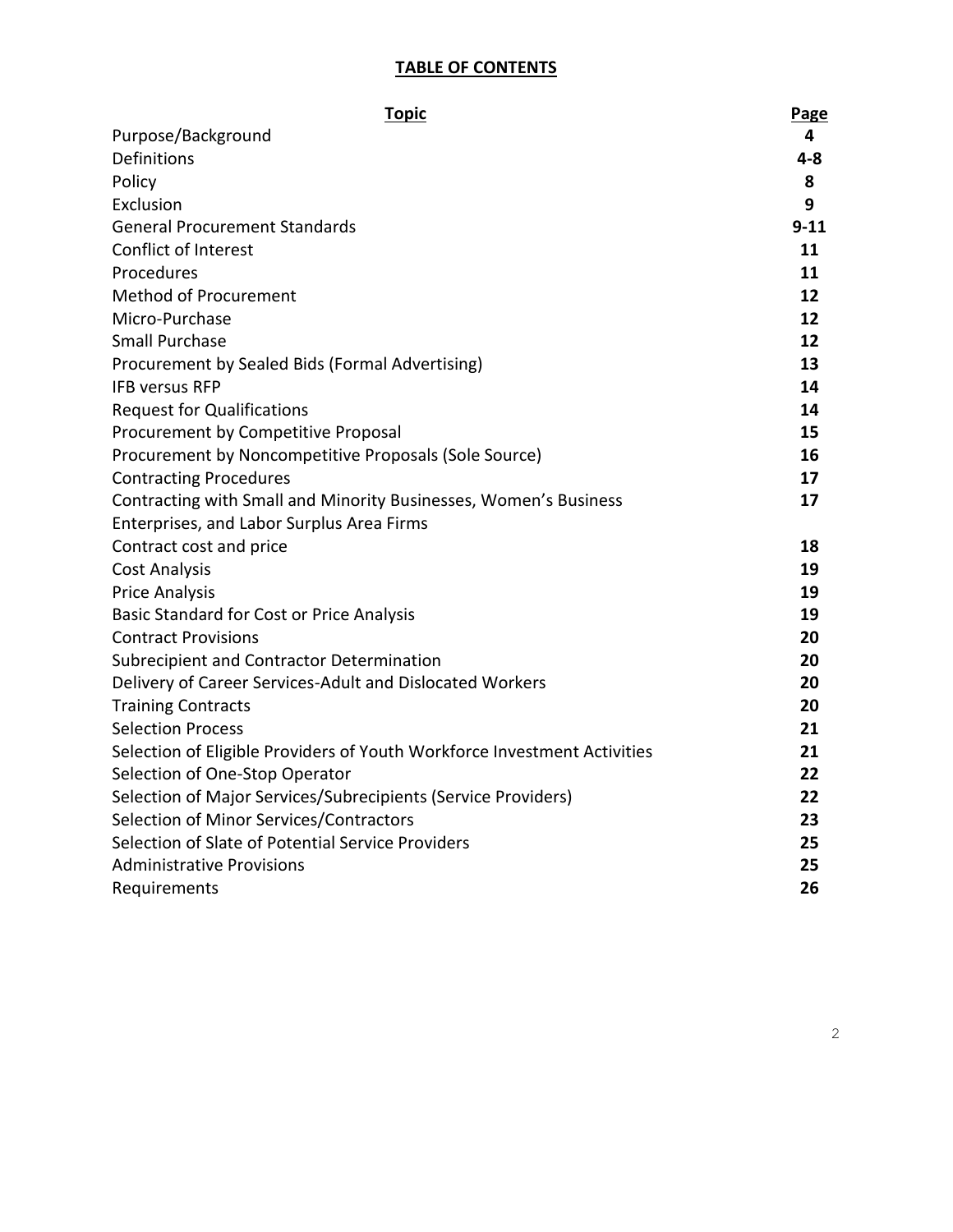### **ATTACHMENTS:**

Attachment A -Sample Agenda

Attachment B - SBWIB Standard Code of Conduct for Staff Personnel

Attachment C - Conflict of Interest

Attachment D - SBWIB Proposal Receipt Form- (Delivery)

Attachment E - SBWIB RFP Request Form – (Pick-up)

Attachment F - SBWIB Proposal Receipt Form- (Proposer's receipt)

Attachment G - SBWIB Cost Analysis Tool

Attachment H - Sample Proposal's Letters (1-4)

Attachment I - Bidder Checklist for the SBWIB Pre-Contracting

*Approved by the Executive Committee Minutes: May 10, 2017*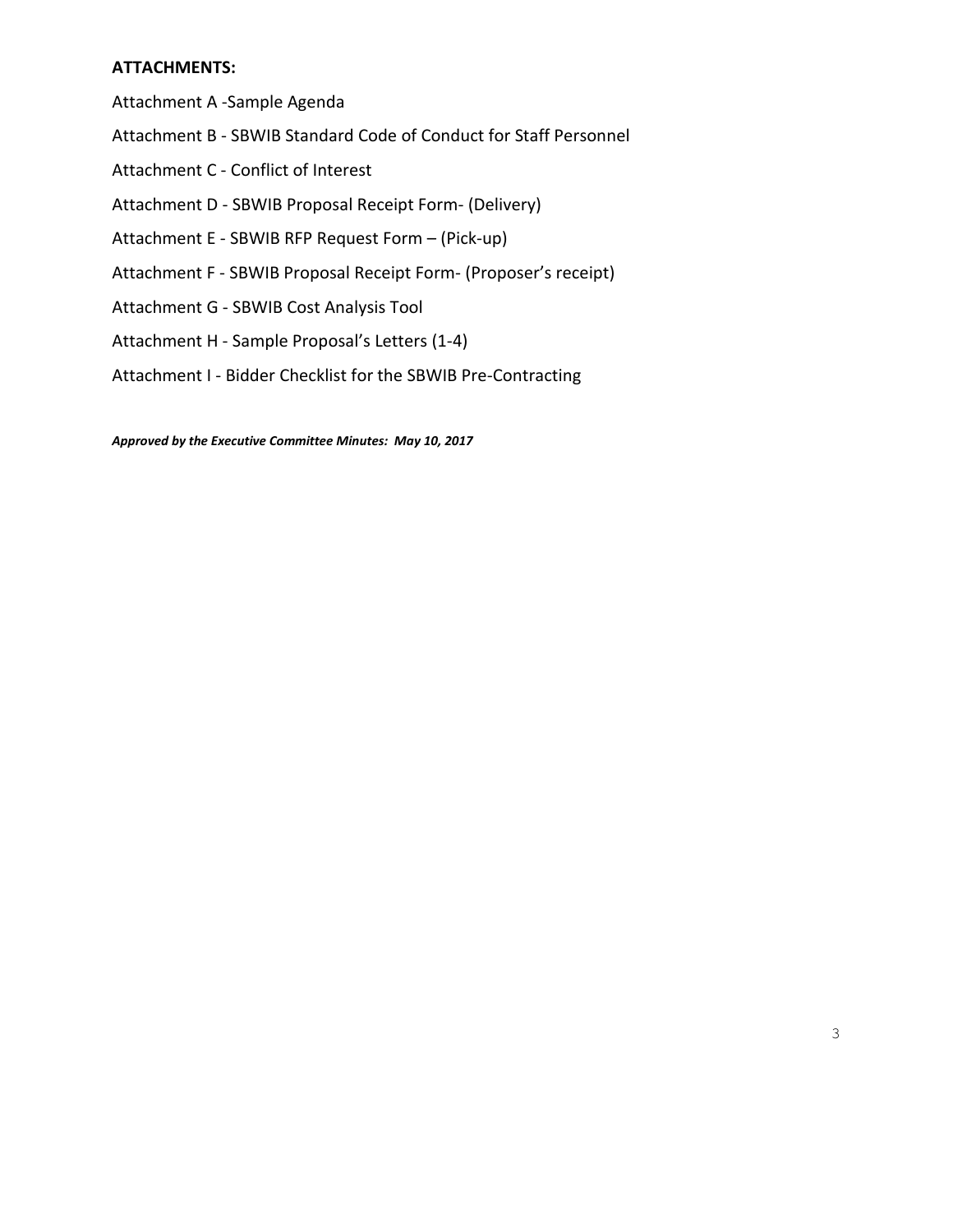## **SOUTH BAY WORKFORCE DEVELOPMENT BOARD (SBWDB) PROCUREMENT POLICIES AND PROCEDURES**

### **PURPOSE**

This policy provides guidance to the South Bay Workforce Investment Board, Inc.'s procurement staff on the methods for the procurement of goods and services obtained regardless of the funding source and sets forth the requirements provided by the Office of Management and Budget (OMB) Uniform Administrative Requirements, Cost Principles, and Audit Requirements for Federal Awards, Final Rule Title 2 of the Code of Federal Regulations; 2 CFR 200.

### **BACKGROUND**

WIOA Sec. 184(a)(3)(A) requires each State (including the Governor of the State), local area (including the chief elected official for the area), and provider receiving funds under this title to comply with the appropriate uniform administrative requirements for grants and agreements applicable for the type of entity receiving the funds, as promulgated in circulars or rules of the Office of Management and Budget (OMB).

OMB Uniform Administrative Requirements, Cost Principles, and Audit Requirements for Federal Awards, Final Rule Title 2 of the Code of Federal Regulations; 2 CFR 200 supersedes and streamlines requirements from OMB Circulars A-21, A-87, A-110, A-122, A-89, A-102, A-133 and the guidance in Circular A-50 on Single Audit Act follow-up. 2 CFR 200, also referred to as the "Super Circular", consolidates the guidance previously contained in the aforementioned citations into a streamlined format that aims to improve both the clarity and accessibility of the guidance.

The effective date of 2 CFR 200 is December 26, 2014. Fiscal policies and OMB Circulars A-87, A-110, A-122 and A-133 requirements are still in effect for funding distributed *prior* to December 26, 2014. Funding awarded after December 26, 2014 must be in compliance with 2 CFR 200.

Procurement standards referenced in 2 CFR 200.110 and 200.317 – 200.326, allow for nonfederal entities to continue to comply with procurement standards in previous OMB guidance for one additional fiscal year after this part goes into effect (June 30, 2016).

#### **DEFINITIONS**

*Acquisition cost* means the cost of the asset including the cost to ready the asset for its intended use. Acquisition cost for equipment, for example, means the net invoice price of the equipment, including the cost of any modifications, attachments, accessories, or auxiliary apparatus necessary to make it usable for the purpose for which it is acquired.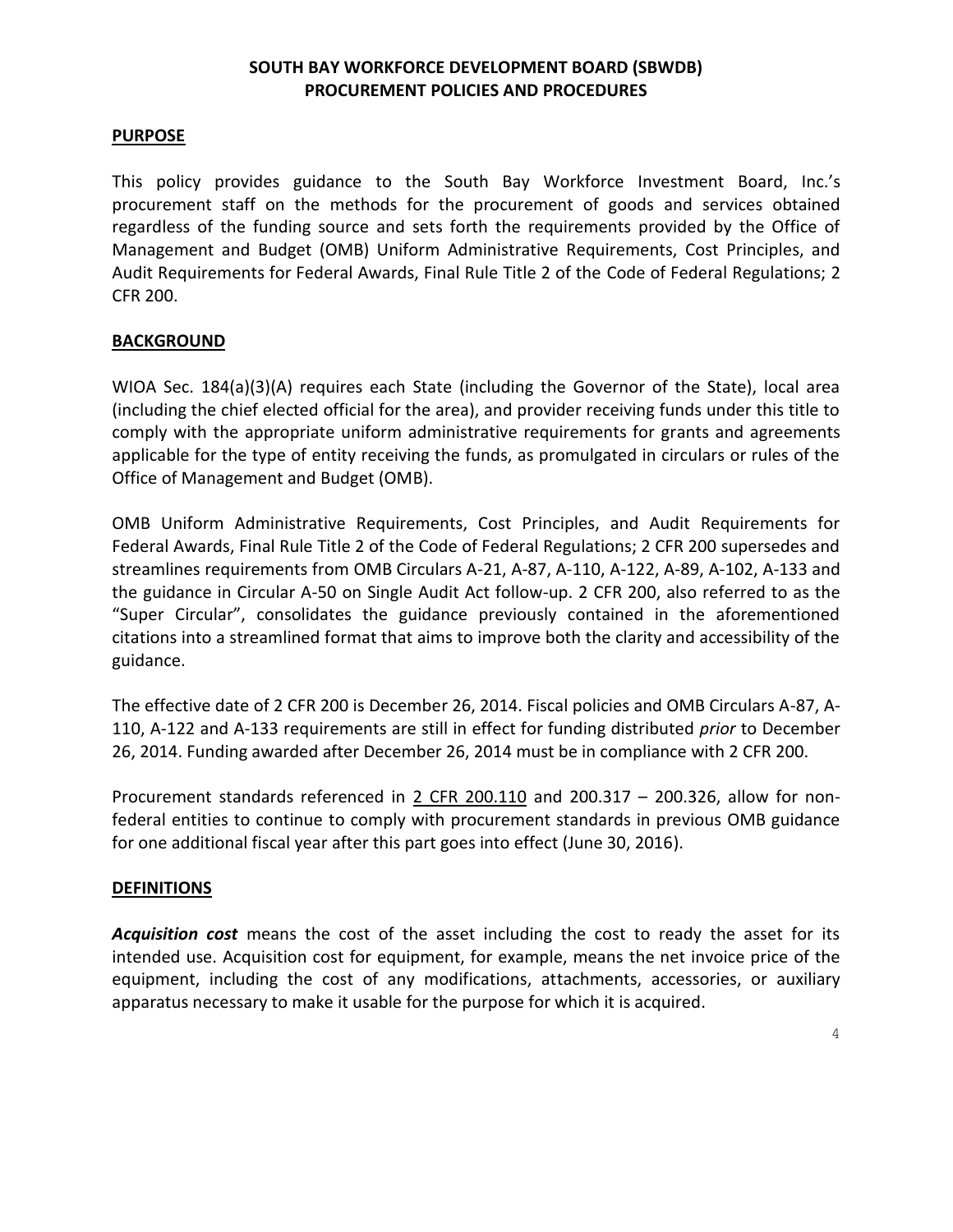Acquisition costs for software includes those development costs capitalized in accordance with generally accepted accounting principles (GAAP). Ancillary charges, such as taxes, duty, protection in transit insurance, freight, and installation may be included in or excluded from the acquisition cost in accordance with the subrecipient's regular accounting practices. (2 CFR 200.2)

*Agreement* is a duly executed and legally binding contract; the act of agreeing.

*Bidder's Conference* is an open exchange between purchasers (e.g. subrecipients) and vendors (bidders) to help ensure a clear understanding on contract requirements.

*Competitive Bidding* is the process of inviting and obtaining bids from competing sources in response to advertised competitive specifications, by which an award is made to the lowest and/or best bidder meeting the specifications. The process contemplates giving potential bidders a reasonable opportunity to bid, and requires that all bidders be place on the same plane of equality. Each bidder must bid on the same advertised specifications, terms, and conditions in all the items and parts of a contract. The purpose of competitive bidding is to stimulate competition, prevent favoritism, and secure the best goods and services at the lowest practicable price, for the benefit of the federally funded subaward.

*Computing devices* means machines used to acquire, store, analyze, process, and publish data and other information electronically, including accessories (or "peripherals") for printing, transmitting and receiving, or storing electronic information. (2 CFR 200.20)

*Contract* means a legal instrument by which a subrecipient purchases property or services needed to carry out the project or program under a Federal award. The term as used in this Part does not include a legal instrument, even if the non-federal entity considers it a contract, when the substance of the transaction meets the definition of a Federal award or subaward. (Uniform Guidance Section 200.22)

*Contractor* means an entity that receives a contract as defined in (Uniform Guidance Section 200.22)

*Cost Analysis* is the element-by-element review and evaluation of the estimated or actual cost to determine the probable cost to the contractor

**Disabled Veteran Business Enterprise (DVBE)** is a business that is at least fifty-one percent (51%) owned by one or more disabled veterans or, in the case of any publicly owned business, at least fifty-one percent (51%) of the stock of which is owned by such individuals, and whose management and daily business operations are controlled by one or more of such individuals.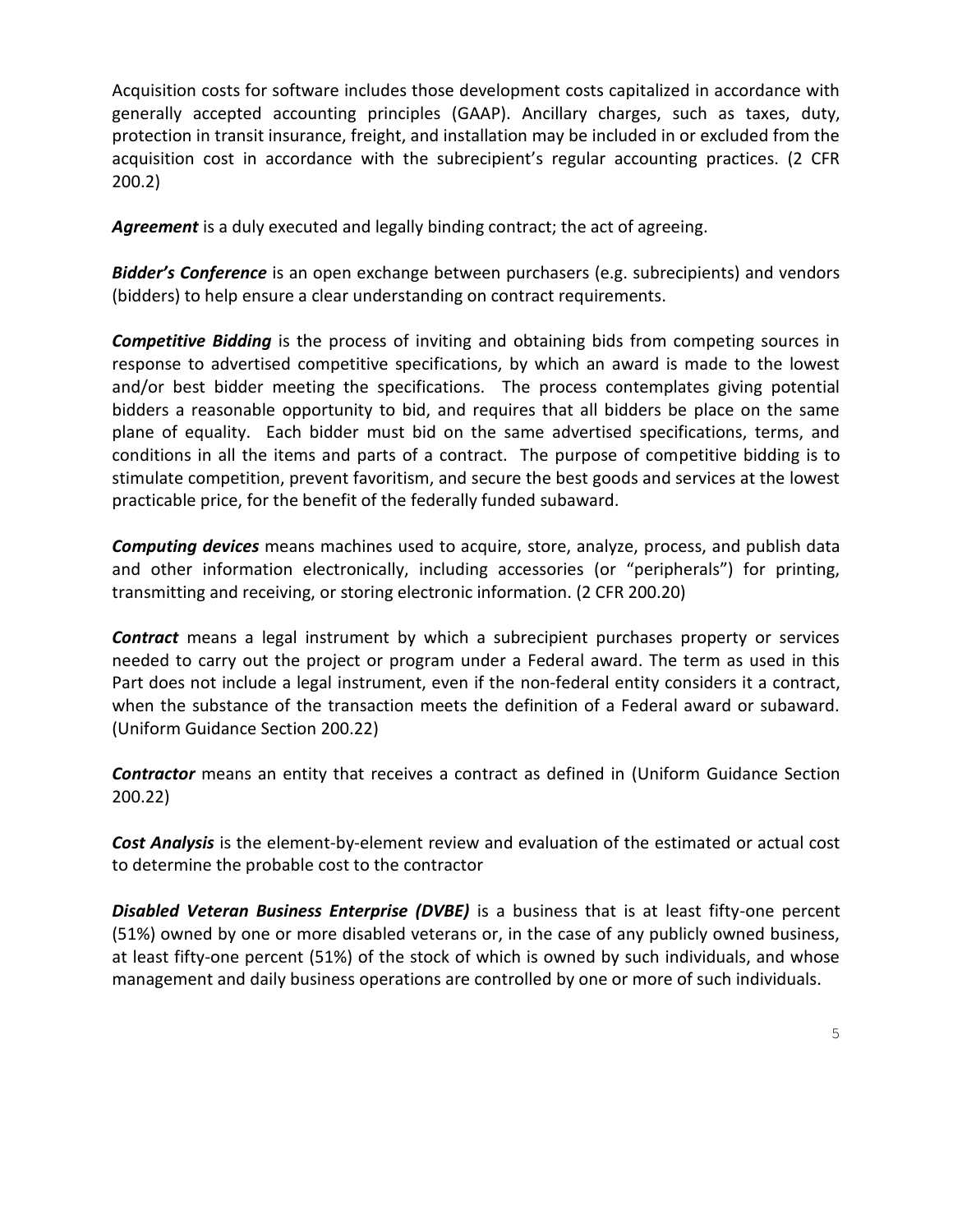*Equipment* means tangible personal property (including information technology systems) having a useful life of more than one year and a per-unit acquisition cost which equals or exceeds the lesser of the capitalization level established by the non-Federal entity for financial statement purposes, or \$5,000 (Uniform Guidance Section 200.33).

*Firewall* means an established policy or procedure that acts as a barrier or protection against and undesirable influence, outcome, or authority. Examples of firewalls include but are not limited to organizational arrangements that provide clear separation of duties and responsibilities, reporting hierarchy of managers and staff that provide clear separation between job duties and responsibilities, and conflict of interest/confidentiality/disclosure agreements.

*Fixed amount awards* means a type of grant agreement under which the Federal awarding agency or pass-through entity provides a specific level of support without regard to actual costs incurred under the Federal award. This type of Federal award reduces some of the administrative burden and record-keeping requirements for both the subrecipient and the Federal awarding agency or pass-through entity. Accountability is based primarily on performance and results. (2 CFR 200.45)

*General purpose equipment* means equipment which is not limited to research, medical, scientific or other technical activities. Examples include office equipment and furnishings, modular offices, telephone networks, information technology equipment and systems, air conditioning equipment, reproduction and printing equipment, and motor vehicles. (2 CFR 200.48)

*Information Technology Systems* means computing devices, ancillary equipment, software, firmware, and similar procedures, services (including support services), and related resources. (Uniform Guidance Section 200.58)

*Invitation for Bid (IFB)* is a type of solicitation document, used in a formal competitive bidding process, which contains a detailed statement of what the agency is attempting to purchase. An IFB is used to obtain simple, common, or routine services that may require personal or mechanical skills. Qualifying bidders compete solely on the basis of cost. (California State Contracting Manual)

*Micro-purchase Threshold* means Fiscal threshold set by Federal Acquisition Regulation (currently \$3,500 per Federal Acquisition Regulation [FAR] 48 CFR Subpart 2.1). The threshold is periodically updated based on inflation.

*Pass-through Entity* means a non-federal entity that provides a subaward to a subrecipient to carry out part of a federal program. (Uniform Guidance Section 200.74)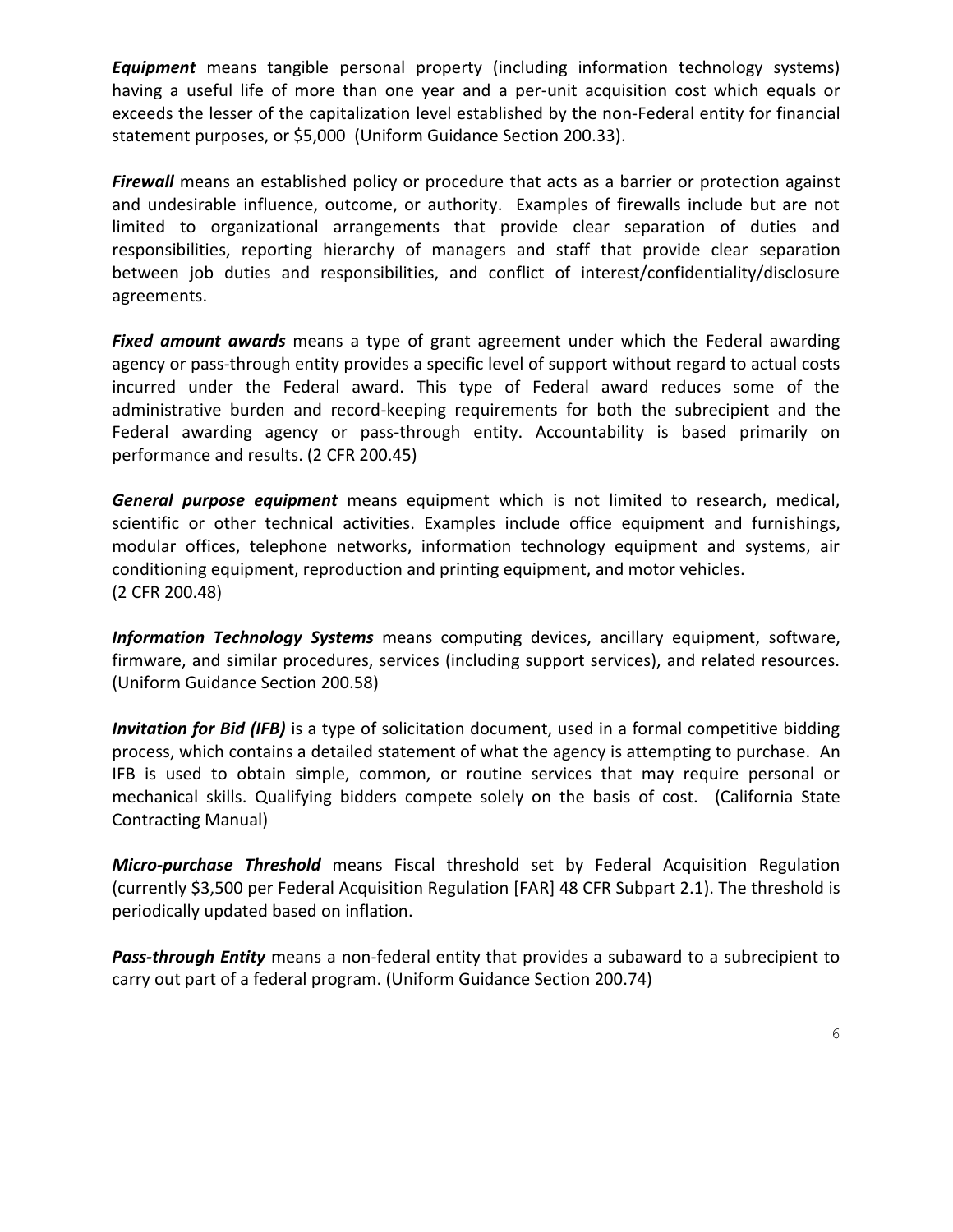*Nonprofit organization* means any corporation, trust, association, cooperative, or other organization, not including NIHs, that:

- a) Is operated primarily for scientific, educational, service, charitable, or similar purposes in the public interest;
- b) Is not organized primarily for profit; and
- c) Uses net proceeds to maintain, improve, or expand the operations of the organization. (2 CFR 200.70)

*Period of Performance* means the time during which the subrecipient may incur new obligations to carry out the work authorized under the Federal award. The Federal awarding agency or pass-through entity must include start and end dates of the period of performance in the Federal award. (2 CFR 200.77)

*Personal property* means property other than real property. It may be tangible, having physical existence, or intangible. (2 CFR 200.78)

*Price Analysis* is the process of examining and evaluating a proposed price without evaluating its separate cost elements and proposed profit. This process determines whether the price is fair and reasonable.

*Procurement* is all stages of the process of acquiring property or services, beginning with the process for determining a need for property or services and ending with contract completion and closeout.

*Property* means real property or personal property. (2 CFR 200.81)

*Questioned costs* means any cost or procurement that is questioned by an auditor, passthrough entity or awarding agency representative. Purchases can be questioned due to possible violations of statues and regulations, inadequate documentation or possible unreasonable cost (Uniform Guidance section 2900.3).

*Recipient* means a non-Federal entity that receives a Federal award directly from a Federal awarding agency to carry out an activity under a Federal program. (2 CFR 200.86)

*Request for Proposal (RFP)* is a type of solicitation document used in a formal competitive bidding process where an invitation is presented for suppliers to submit a proposal on a specific commodity or service. The RFP process brings structure to the procurement decision and is meant to allow the risks and benefits to be identified clearly up front. The RFP is used to obtain complex services in which professional expertise is needed and may vary and/or where different methods and approaches may be applied during performance. (California State Contracting Manual)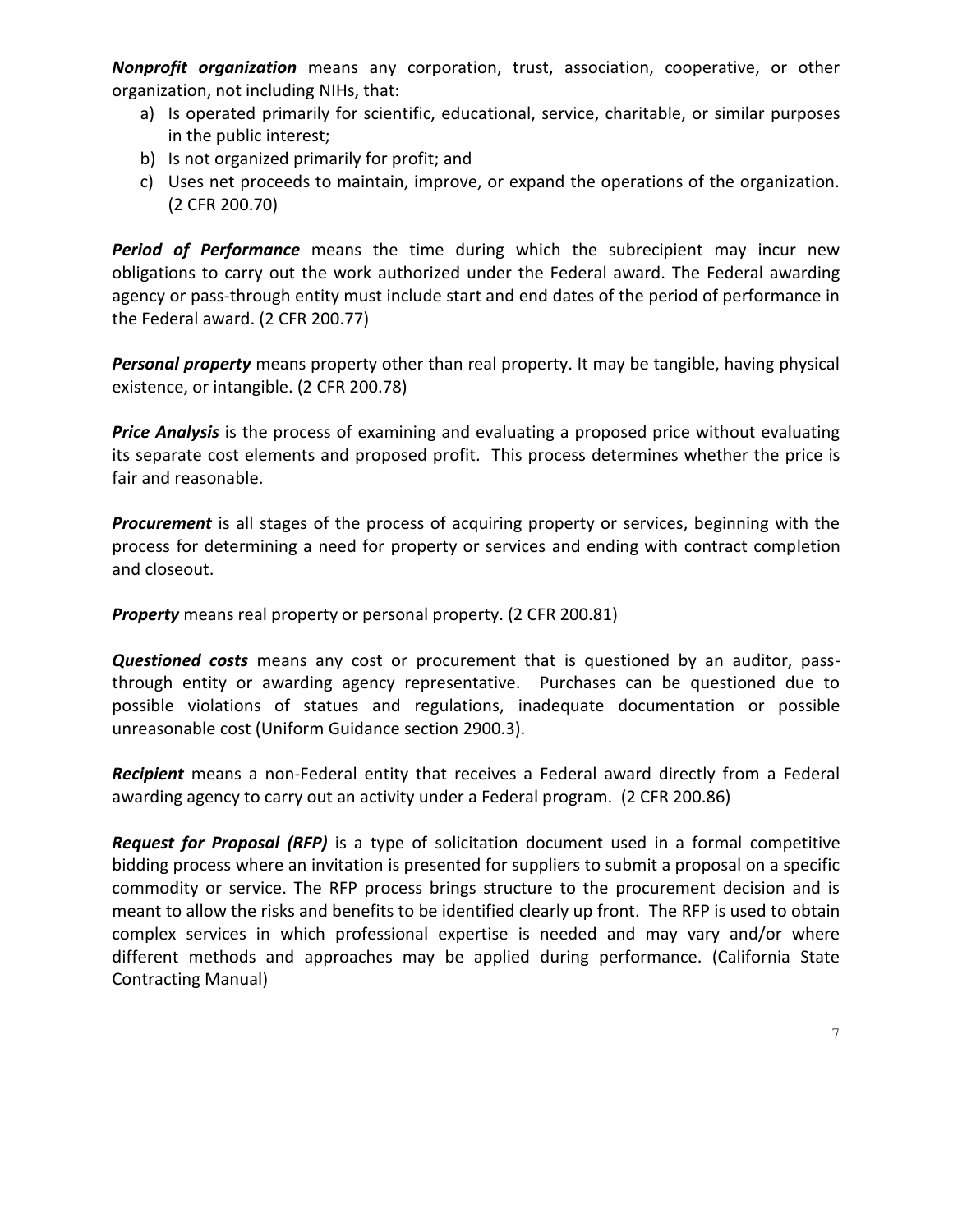*Request for Quote (RFQ)* is a type of solicitation document, used in a formal competitive bidding process, mainly when the specifications of a product or service are already known and when price is the main or only factor in selecting the successful bidder.

*Services* include professional and consultant services secured from those individuals or companies that perform a special skill, such as training. Services include equipment and property maintenance, training services, when being purchased outside of the ETPL, and other types of services procured for participants' benefit or program operation and support.

*Simplified acquisition threshold* means the fiscal threshold set by Federal Acquisition Regulation (Currently \$150,000 per FAR Subpart 2.1). The threshold is periodically updated based on inflation.

*Small Purchase* means the procurement method may be used when the "per transaction" value of a purchase of equipment or services is less than the Simplified Acquisition Threshold (currently \$150,000 per FAR Subpart 2.1).

*Subaward* means an award provided by a pass-through entity to a subrecipient for the subrecipient to carry out part of a Federal award received by the pass-through entity. It does not include payments to a contractor or payments to an individual that is a beneficiary of a Federal program. A sub award may be provided through any form of legal agreement, including an agreement that the pass-through entity considers a contract. (Uniform Guidance Section 200.92)

*Subrecipient* means a non-federal entity that receives a subaward from a pass-through entity to carry out part of a Federal program; but does not include an individual that is a beneficiary of such a program. A subrecipient may also be a recipient of other Federal awards directly from a Federal awarding agency. (Uniform Guidance Section 200.93)

**Supplies** mean all tangible personal property other than Equipment. A computing device is a supply if the acquisition cost is less than the lesser of the capitalization level established by the non-federal entity for financial statement proposes or \$5,000, regardless of the length of its useful life (Uniform Guidance Section 200.94).

# **POLICY**

It is the policy of the SBWIB to provide for a fair and equal treatment of all persons and organization involved in a procurement, to maximize the purchasing power or value of WIOA funds, and to provide safeguards to ensure the integrity of all WIOA procurements through the maintenance of a quality procurement system.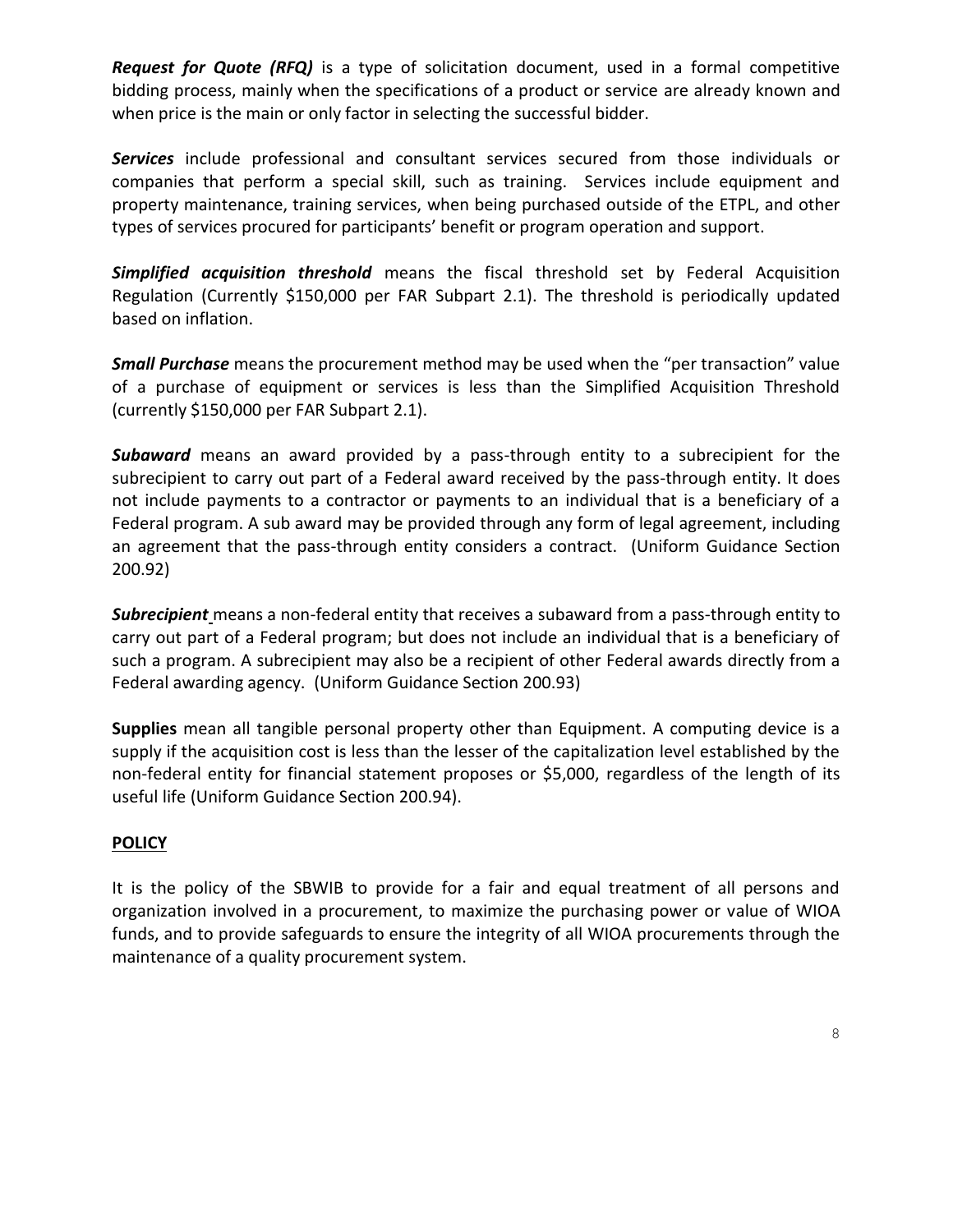## **EXCLUSIONS:**

The following exclusions for WIOA subawards will apply to this policy:

**On-the-Job Training (OJT):** The competitive provision of this policy will not apply to OJT employers, except in the procurement of OJT brokering services.

**Individual Training Accounts (ITA):** The delivery of classroom training from vendors through an ITA as described in 20CFR §683.300 is exclude if the cost falls within the guidelines of the small purchase procedures.

## **GENERAL PROCUREMENT STANDARDS**

- 1. Procurement will be conducted in a manner providing full and open competition. This includes requirement that any individual who develops specifications, Request for Proposals, evaluates or make recommendations on such proposals, or participates in any manner in the procurement of goods and services with WIOA funds, shall **NOT** be eligible to compete in the procurement. This applies to all types of contracts or grants.
- 2. The use of sole source procurements is minimized to the extent practicable, but in every case shall be justified;
- 3. Procurement will include an appropriate analysis of the reasonableness of cost and price;
- 4. Procurement will not provide excess program income (for nonprofit and government entities), and the appropriate factors shall be used in determining whether such profit (for private for-profit entities), and that appropriate factors shall be used in determining whether such income or profit is excessive, such as:
	- a. The complexity of the work to be performed;
	- b. The risk borne by the contactor; and
	- c. Market conditions in the surrounding geographical area;
- 5. Procurements will clearly specify deliverables and the basis for payment; and
- 6. Procurement contracts and other transaction between the local SBWIB, Inc. and units of State and local governments will be conducted on a cost reimbursement basis. No provision for profit will be allowed.
- 7. Avoidance of purchasing unnecessary or duplicative goods or services. Surplus and inventory items will be used prior to the purchase of new items.
- 8. Procurement will include a comparative cost analysis between equipment purchase and lease based on the action that provides the most benefit to the agency.
- 9. SBWIB, Inc. will not enter into any agreements with any agencies who are currently debarred, suspended or otherwise excluded from participation in Federal assistance program in accordance with the Department of Labor regulations at 29 CFR Part 98. All contracts shall include a self-certification from the Contractor that it is not a debarred party.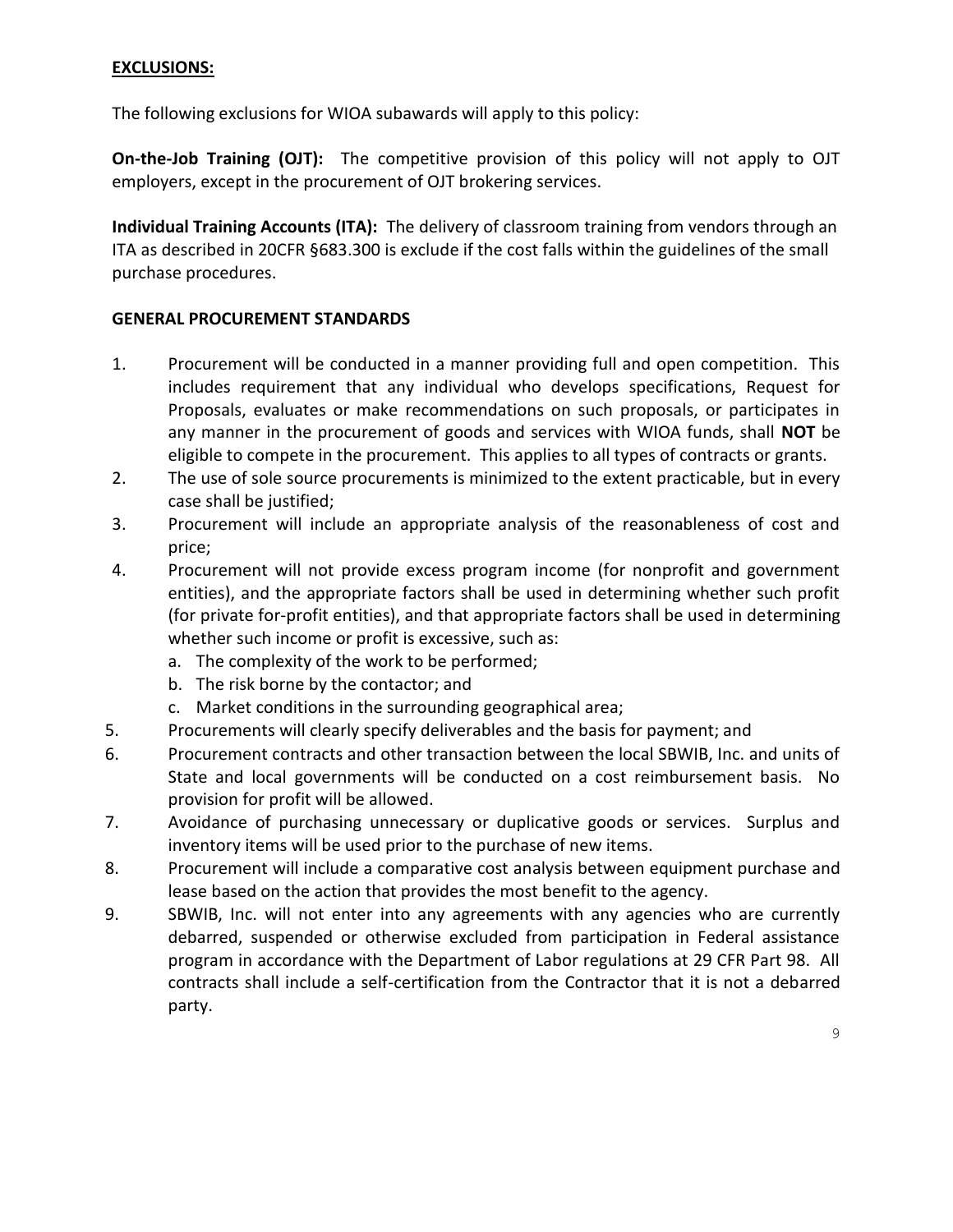- 10. The maximum dollar value that is allowable for small purchases from vendors for goods or services shall not exceed \$150,000. In no case shall large contracts be divided into amounts less than \$150,000 for the purpose of avoiding an open and competitive process.
- 11. An open and competitive procurement process shall be evaluated and or conducted at least every three years (or up to five years) for the selection of service providers by the SBWIB. Procurement cycles that are extended beyond three years are based on the type of service needed, cost/price analysis (common market), contractor's performance and good standing.
- 12. SBWIB, Inc. will ensure that all pre-qualified lists of persons, firms, or other organizations that are used in acquiring goods and services are current and include enough qualified sources to ensure full and open competition.
- 13. All procurement shall be conducted in accordance with the SBWIB Conflict of Interest/Standard Code of Conduct policy.
- 14. The South Bay Workforce Investment Board's Procurement Policy and Procedures will be available to the general public upon request and is located at the South Bay Workforce Development Board, 11539 S. Hawthorne Blvd., 5<sup>th</sup> Floor, Hawthorne, CA 90250.
- 15. Cost and price analysis will be conducted. (Note: Method and degree of analysis depend on the facts surrounding a specific procurement and pricing situation. At a minimum, the SBWIB's Inc. staff will make independent estimates before reviewing bids or proposals.)
- 16. Procurement activities shall be conducted in a confidential manner. Staff involved in procurement shall not divulge advance purchasing information, specific proposal/offer evaluation criteria, and negotiations with bidders or in-house discussions regarding procurement until such time as this information is released to all parties.
- 17. Regardless of the amount of an agreement, all contractors shall certify to a Drug Free Workplace. All agreements to contractors in excess of \$100,000 shall certify that no funds shall be used for lobbying. All agreements and awards to vendors in excess of \$25,000 shall include debarment certification.
- 18. The decision to rent or buy personal property must be governed by considerations of economy. Consideration may differ by property type and according to market conditions. Thus, leasing generally is the least economical method of obtaining required equipment. Leasing with an option to purchase is generally preferable to straight leasing. However, for real property, administrative requirements make leasing the only option, as the construction or purchase of real property is not allowed under the WIOA program except in certain limited circumstances. As applicable, WIOA purchases for equipment purchases that exceed \$5,000 per-unit cost must comply with prior approval requirements issued by EDD. Refer to WSD17 Procurement of Equipment and Related Services for request instructions.
- 19. The SBWIB, Inc. shall not use funds provided under the Workforce Innovation and Opportunity Act (WIOA) to duplicate facilities or services available in the area (with or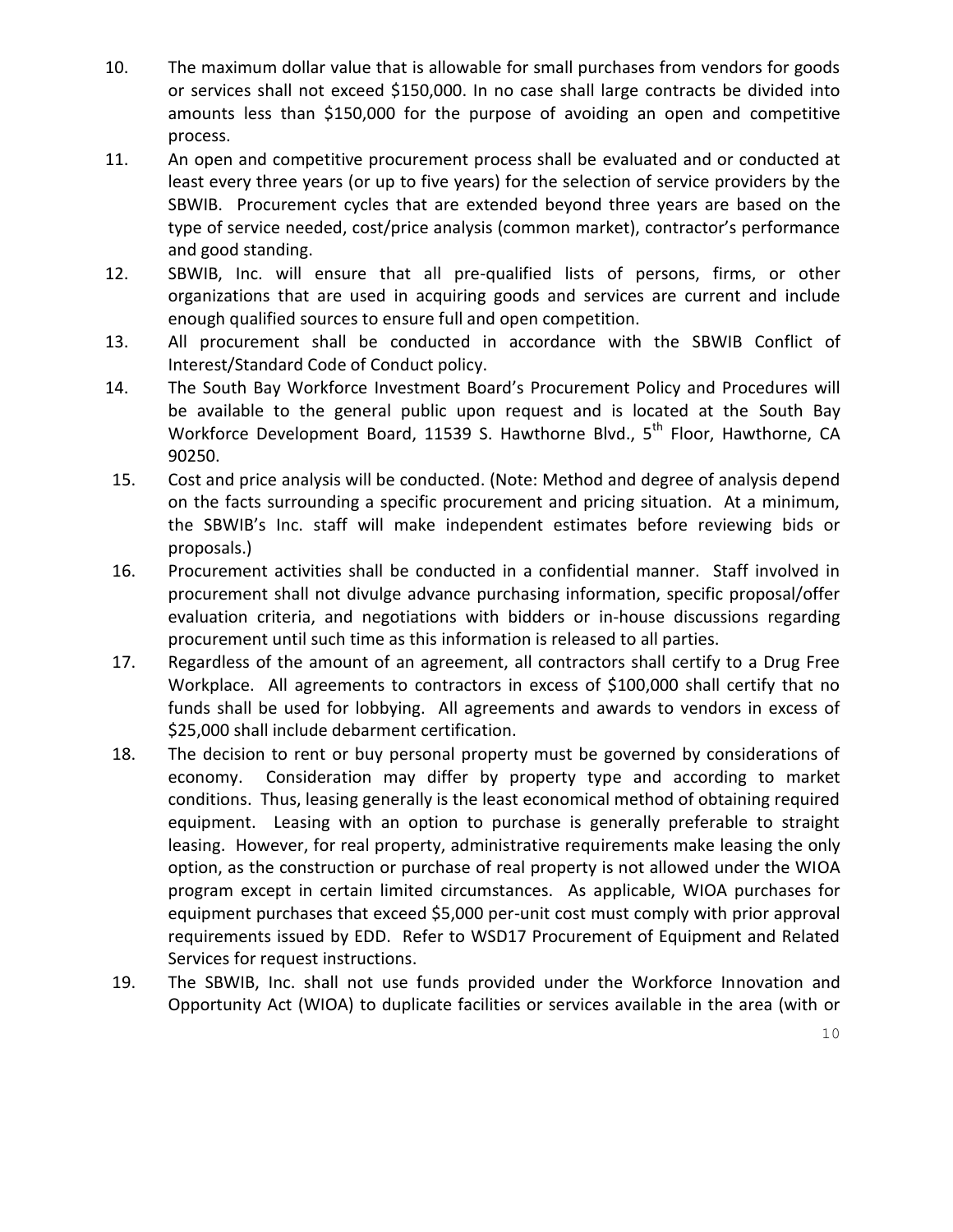without reimbursement) from Federal, State, or local sources, unless it is demonstrated that the WIOA-funded, alternative services or facilities would be more effective or more likely to achieve performance goals.

- 20. The SBWIB, Inc. shall retain all records pertinent to any procurement agreement/contract with for a period of three years following termination of the Agreement and after final disposition of all pending matters. Pending matters include, but are not limited to, an audit, litigation, or other activities involving records.
- 21. SBWIB, Inc. reserves the right to reject any or all bids when the bid is not responsive.
- 22. The SBWIB, Inc. will utilize a log for recording date and time of receipt of all proposals.
- 23. Disputes: A protester shall agree to attempt to resolve disputes arising from procurement by administrative process and negotiation in lieu of litigation. Any dispute concerning a question of fact arising from procurement shall be settled in accordance with SBWIB grievance procedures.

### **CONFLICT OF INTEREST AND CODE OF CONDUCT**

An employee, officer, or agent shall not participate in the selection, award, or administration of a contract supported by federal funds if a conflict of interest, real or apparent, could be involved. A conflict would arise when the employee, officer, agent, any member of his or her immediate family, his or her partner, or an organization which employs or is about to employ any of the above has a financial or other interest in the firm or firms that may be selected for award.

An employee, officer, or agent will neither solicit nor accept gratuities, favors, or anything of monetary value from contractors, potential contractors, or parties to sub-agreements. Exceptions are only when the financial interest is not substantial, or the gift is an unsolicited item of nominal intrinsic value.

Any employee, officer or agent with a real or apparent conflict must declare a conflict, remove themselves from the decision making process and document their actions. No person involved in a competitive procurement will divulge any information regarding the procurement prior to the release of the procurement documents. To the extent permitted by the state, local law or regulations, any violations of these standards by employees, officers, agents, by contractor or their agents may result in penalties, sanctions, or other disciplinary actions.

### **PROCEDURES**

SBWIB, Inc. will use one the following methods of procurement as appropriate for each procurement action: (1) Micro-Purchase (2) Small Purchases; (3) Noncompetitive Proposals (Sole Sources); (4) Sealed Bids (Formal Advertising) and (5) Competitive Proposals (Request for Proposal).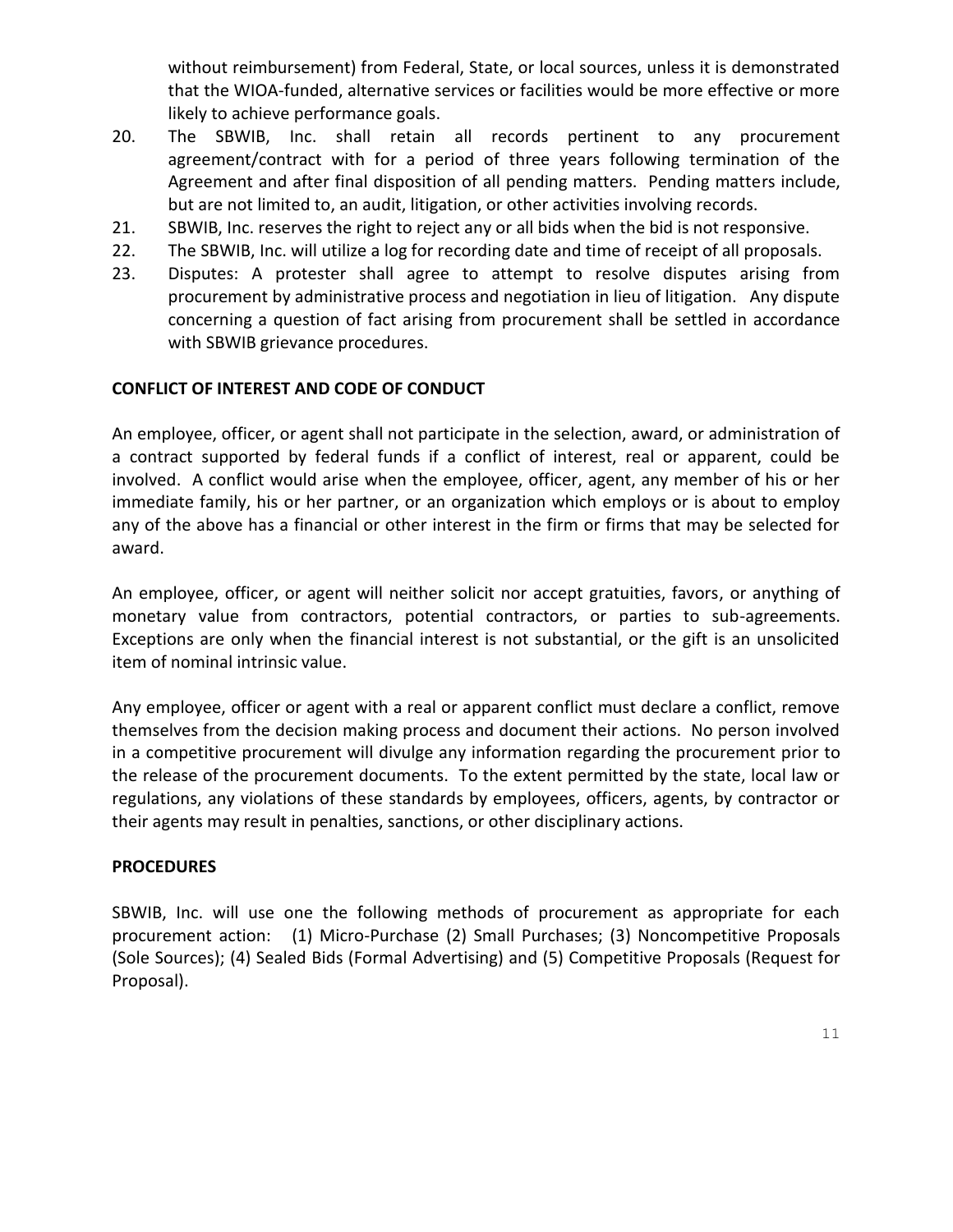### **METHODS OF PROCUREMENT (2 CFR 200.320)**

**Micro-Purchases (purchases of \$1 - \$ \$3,500):** Procurement by micro-purchase is the acquisition of supplies or services, the aggregate dollar amount of which does not exceed the micro-purchase threshold (currently \$3,500, see Micro-purchase definition). To the extent practicable, SBWIB, Inc. will distribute micro-purchases equitably among qualified suppliers. Micro-purchases may be awarded without soliciting competitive quotations if SBWIB, Inc. considers the price to be reasonable.

**Small Purchases (purchases between \$3,500 - \$150,000):** Small purchase procedures are those relatively simple and informal procurement methods for securing services, supplies, or other property that do not cost more than the Simplified Acquisition Threshold (as of the publication of 2 CFR Part 200, the Simplified Acquisition Threshold is \$150,000 but is periodically adjusted for inflation.) If small purchase procedures are used, price or rate quotations must be obtained from an adequate number of qualified sources.

Documented quotes can be obtained from catalogs, price lists, or from a contractor in writing. Catalogs or price lists should be no more than one year old (however real-time Internet research is preferred). Proper documentation for a small purchase may include the following: 1) the reason for selecting the small purchase method, 2) the subrecipient's estimate of the potential purchase price, 3) a description of the goods or services being purchased, including the quantity and any additional criteria used to determine the procurement decision, 4) providers contacted/considered and the prices offered using current catalogs, price lists, prior sales receipts, or formal quotes depending on the amount of the purchase and any additional criteria such as price analysis

| <b>Procurement Method</b> | <b>Cost Limits / Range</b> | <b>Contacts and Quotes</b>     |
|---------------------------|----------------------------|--------------------------------|
| Micro Purchase            | Less than \$3,500          | One documented quotes          |
| <b>Small Purchases</b>    | Between \$3,500 and        | Two or more written quotes or  |
|                           | \$150,000                  | pricing from catalog           |
| Sealed Bids               | Any                        | Three formal written bids in   |
|                           |                            | response to an IFB             |
| Competitive Proposals     | Any                        | Three written competitive      |
|                           |                            | proposals in response to a RFP |
| Noncompetitive Proposals  | Any                        | All bids and quotes obtained   |
|                           |                            |                                |

The following chart shows the guidelines for purchases:

SBWIB, Inc. can also obtain prices by preparing a list of commonly procured items and having providers submit prices that can be guaranteed for a "set time period". Another method that SBWIB, Inc. may use is called "historical pricing." With historical pricing, a buyer is able to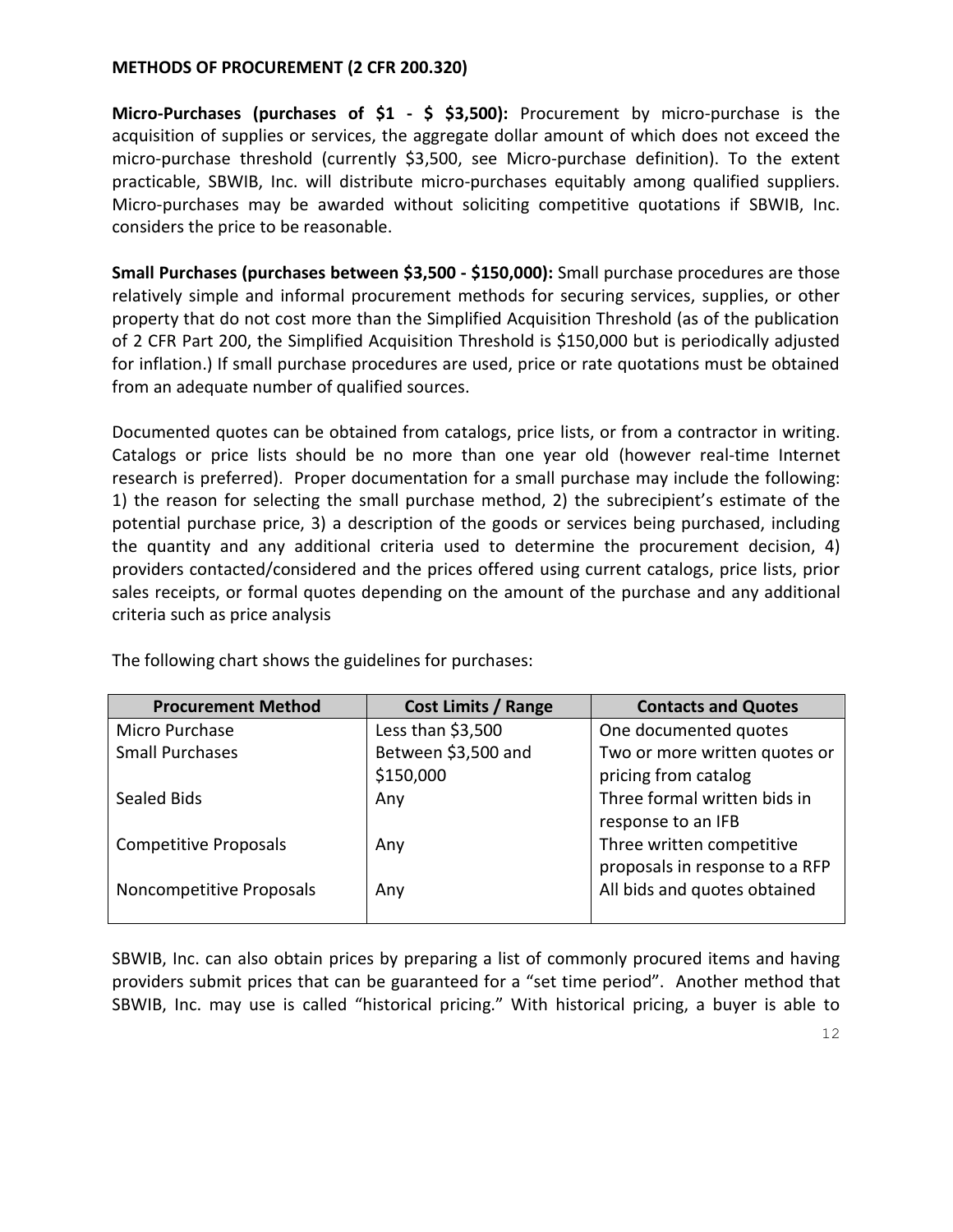demonstrate that other transactions occurring in the past 12-18 month period shows that historical prices for similar acquisitions have yielded no material change in cost.

A minimum of two (2) quotes obtained via telephone (SBWIB, Inc. Telephone Quote Form), Internet, facsimile, or current catalogs with price list from at least two sources is sufficient.

**It is recommended for small purchases between \$10,000 and \$49,000, a Request for Quote (RFQ) be used***. (This applies to Governmental grantees, Non-Governmental grantees, and subgrantees.)* The RFQ indicates the quantity, time frames and all the requirements of the product or service sought. The RFQ must be provided in writing (including fax or e-mail). Two or more written quotes must be obtained with this method (sole source allowances may apply).

Proper documentation for a small purchase includes:

- The reason for selecting the small purchase method.
- The SBWIB, Inc.'s estimate of the potential purchase price.
- A description of the goods or services being purchased, including the quantity and any additional criteria used to determine the procurement decision. A copy of the RFQ would suffice.
- All providers contacted/considered and the prices offered using current catalogs, prices lists, prior sales receipts, or formal quotes depending on the amount of the purchase.
- Why the provider was selected, including how the provider met any additional criteria, and the price analysis.
- Copy of the purchase document (sales receipt, contract).

A proposed small purchase or contract for an amount above the simplified procurement threshold may not be divided into several purchases or contracts for lesser amounts in order to circumvent the threshold limits described above.

A price analysis must be conducted prior to purchase. Lowest price is the normal criteria for selecting goods and services. Qualifications of the vendor, availability of the goods or services, service to be provided, quality and location are some additional factors that could influence the procurement. The documentation must contain the basis for vendor selection. If the basis is something other than the price, the SBWIB, Inc.'s Procurement Unit must prepare written documentation describing the additional criteria for selection, its relevance to the need and benefit, and the relative advantage of the offering from the selected vendor. Documentation should be retained as described in the procurement procedures.

### **Procurement by Sealed Bids (Formal Advertising)**

Bids are publicly solicited and a firm fixed price contract (lump sum or unit price) is awarded to the responsible bidder whose bid, conforming with all the material terms and conditions of the invitation for bids, is the lowest in price.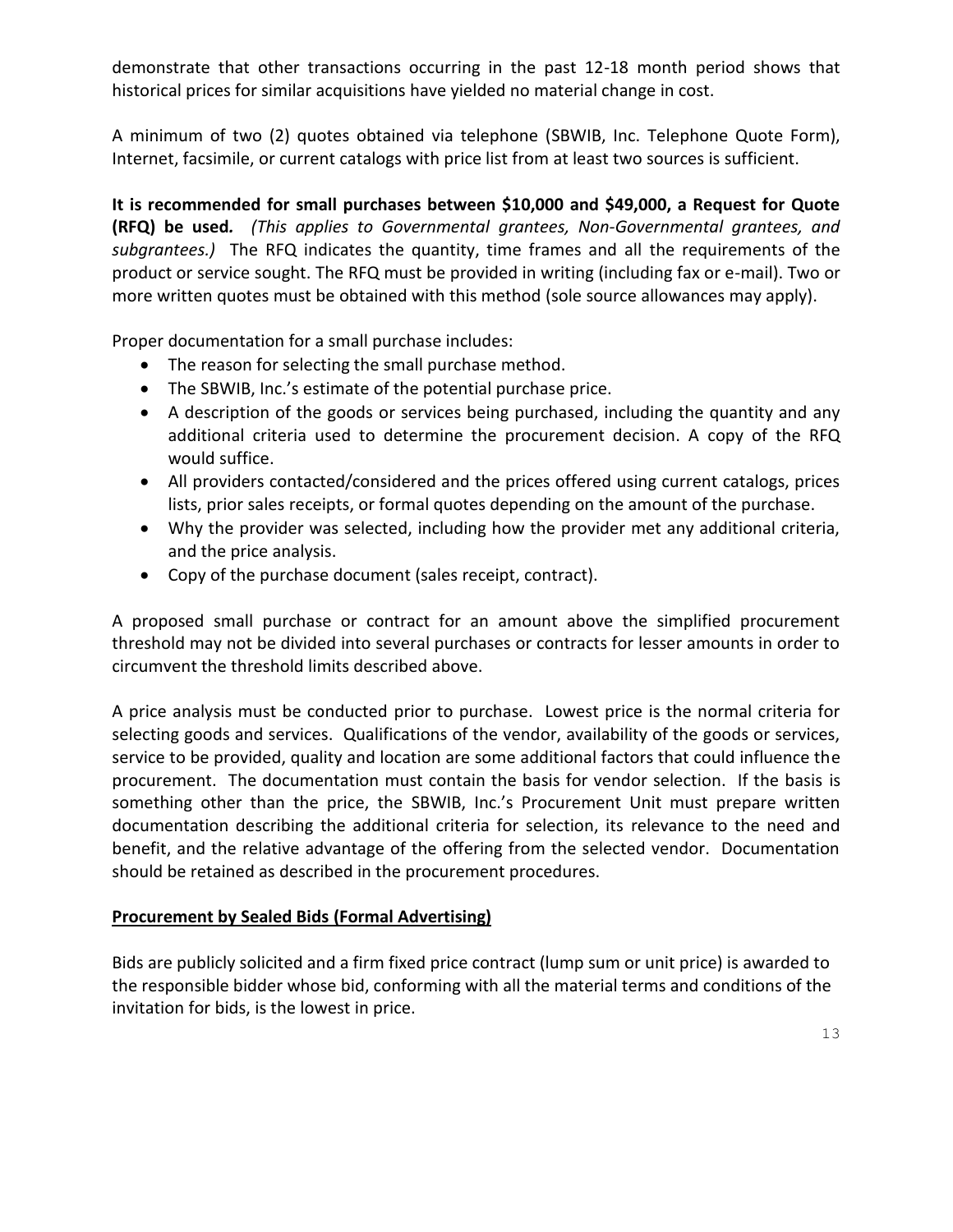In order for sealed bidding to be feasible, the following conditions should be present:

- 1. A complete, adequate, and realistic specification or purchase description is available;
- 2. The procurement lends itself to a firm fixed price contract and the selection of the successful bidder can be made principally on the basis of price.

If sealed bids are used, the following requirements apply:

- 1. The invitation for bids will be publicly advertised and bids must be solicited form an adequate number of known suppliers, providing them sufficient response time prior to the date set for opening the bids;
- 2. The invitation for bids, which will include any specifications and pertinent attachments, must define the items or services in order for the bidder to properly respond;
- 3. All bids will be publicly opened at the time and place prescribed in the invitation for bids;
- 4. A firm fixed price contract award will be made in writing to the lowest responsive and responsible bidder. Where specified in bidding documents, factors such as discounts, transportation cost, and life cycle costs must be considered in determining which bid is lowest. Payment discounts will only be used to determine the low bid when prior experience indicates that such discounts are usually taken advantage of; and
- 5. Any or all bids may be rejected if there is a sound documented reason.

Proper documentation for a sealed bid purchase includes:

- The reason for selecting the sealed bid method.
- The SBWIB, Inc.'s estimate of the potential purchase price.
- A copy of the IFB.
- Bids received.
- Determination of the responsibility of the bidder.
- Why the provider was selected.
- Copy of the award document.

### **IFB versus RFP**

The IFB is used when there is a clear understanding of the project requirements, scope of work and technical specifications. The RFP is used in cases where the specific requirements and technical specifications of a project are of a functional nature or unclear. The RFP then provides a guideline for potential offers' to use in preparing a bid/proposal.

## **Request for Qualifications (RFQ)**

The process of a RFQ is comes in two parts. First, a formal solicitation is issued to obtain submissions from the contractors. These submissions are then reviewed and a list of contracts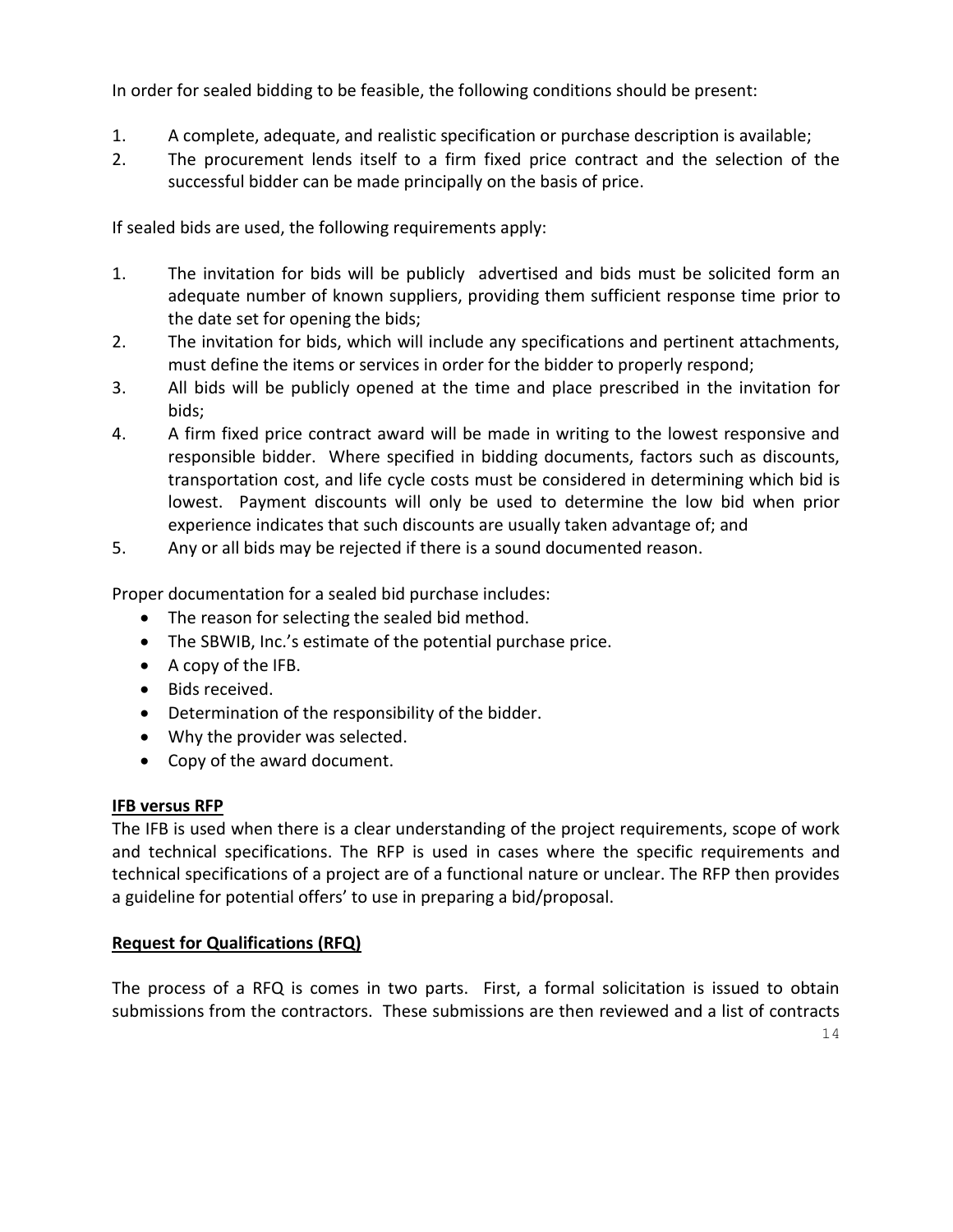qualified to provide the goods or services required is developed. The second stage of the process is the comparison of two or more qualified providers to determine which will be chosen to provide the goods or services. Respondents may be approved and placed on the Slate of Providers. Being part of the Slate of Providers does not guarantee a contract for work.

### **Procurement by Competitive Proposals**

This method is typically used when the nature of the goods to be acquired cannot be defined as precisely as required by the sealed bid method. Competitive proposals are specifically used when factors other than price are important in the selection decision; however, procurements must be in excess of \$50K.

SBWIB, Inc. must indicate in the Request for Proposal (RFP) the scope of work, the method for scoring the proposals, the deadline for receipt of proposals and the dispute process. A public notification of the RFP is normally given through an announcement in a local newspaper that covers the entire service area. The RFP will be available on the SBWIB's website and is sent to anyone who requests it and to any prior bidders.

A respondents/bidders' conference is usually held to allow interested parties to have any questions answered. Bidders' conferences also allow attendees to receive the same information. Bidders are required to submit their proposals to a specified location by a specified date and time.

Each RFP is reviewed and evaluated as to the merits of the proposal. This review includes a mandatory cost or price .analysis. There should be a documented methodology for technical evaluation of each proposal. The review committee then makes a final recommendation as to which proposal(s) best meets the stated requirements. Careful documentation of the successful bidder selection should be maintained for reference. A public notice of intent to award is issued, and followed by the award, and the execution of the contract. If only one proposal is obtained and that proposal is deemed to be responsible, then the noncompetitive or sole source process may be used.

SBWIB, Inc. will ensure that all prequalified lists of persons, organizations, or products which are used in acquiring goods and services are current and include enough qualified sources to ensure maximum open and free completion. Also, SBWIB, Inc. will not preclude potential bidders from qualifying during the solicitation period.

If this method is used, the following requirements apply:

1. Requests for Proposals must be publicized and identify all evaluation facts and their relative importance. Any response to publicized request for proposals must be considered to the maximum extent practical;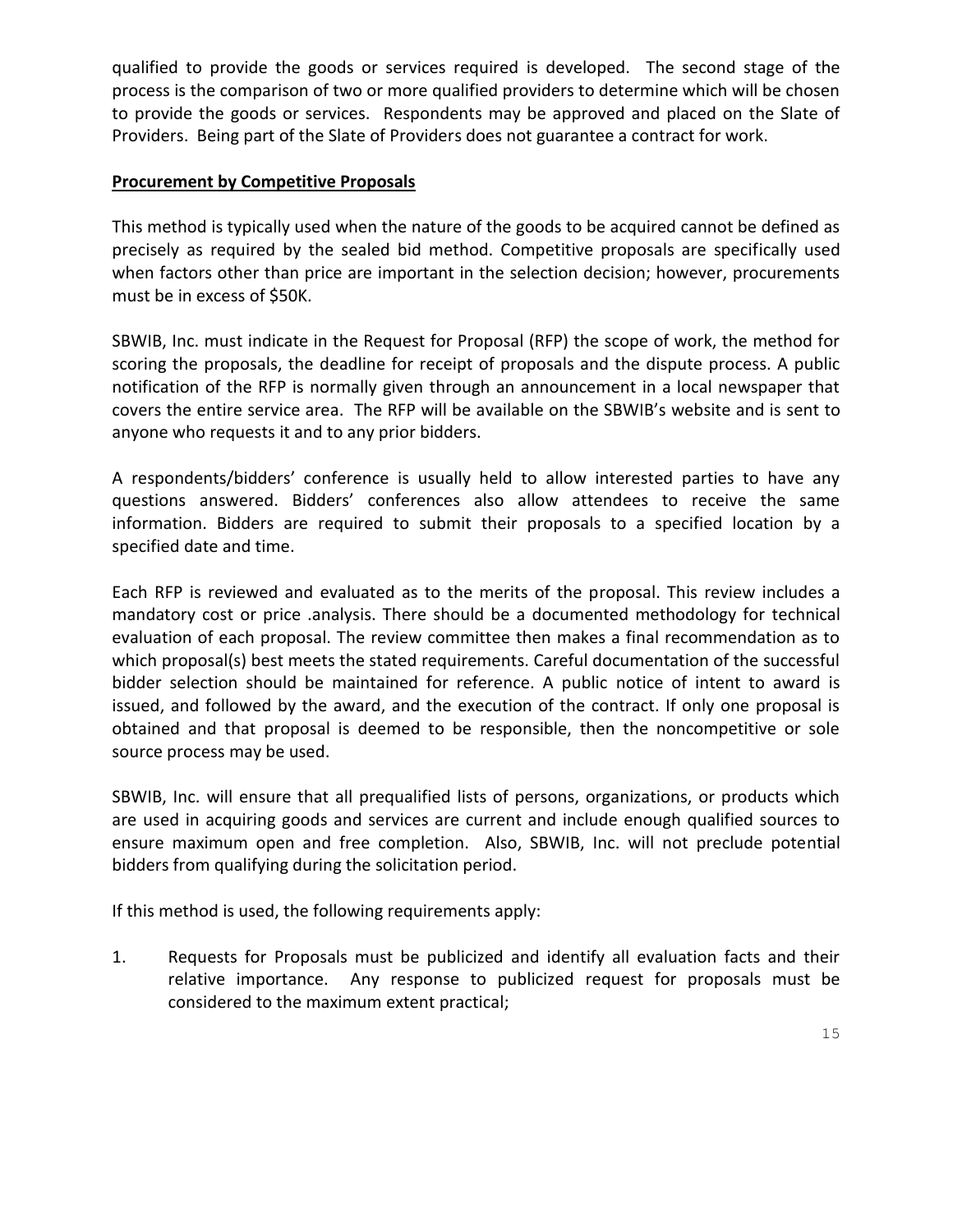- 2. Proposals must be solicited from a pool of qualified sources;
- 3. The solicitation will identify all significant evaluation factors, including price or cost where required, and their relative importance;
- 4. SBWIB, Inc. will have a written method for conducting technical evaluations of the proposals received and for selecting subrecipients/contractors;
- 5. Contracts must be awarded to the responsible firm whose proposal is most advantageous to the program, with price and other factors considered;
- 6. Unsuccessful offerors will be notified promptly.

Proper documentation for a competitive proposal purchase may include:

- The reason for selecting the competitive proposal method.
- The SBWIB, Inc.'s estimate of the potential purchase price.
- A copy of the RFP
- Bidders' List to which notices were mailed.
- Bidders' conference questions and answers.
- Agenda, attendance record, and recording of a bidders' conference, if held.
- Written responses to all clarifying questions received both at the bidders' conference and outside of the bidders' conference.
- Copy of each proposal received.
- The scoring criteria and the evaluation/scoring sheets for each proposal, including determination of the responsibility of the bidder and the cost analysis.
- References and applicable experience.
- Proof of financial capability.
- Methodology for cost allocation.
- Single audit, if performed.
- Documentation of the rationale for selection and funding any offeror which did not receive the highest score/ranking in the evaluation process.
- Completed Memorandum of Negotiation for each contract.
- The public notice of intent to award.
- Copy of the award document.

## **Procurement by Noncompetitive Proposals (Sole Source)**

Procurement by noncompetitive is procurement through solicitation of a proposal from only one source and may be used only when one or more of the following circumstances apply:

- The item is available only from one source; or
- The public exigency or emergency will not permit a delay resulting from competitive solicitation (for example, a destruction of a subrecipient site requires the immediate acquisition of additional services.); or
- The Federal awarding agency or pass-through entity expressly authorizes noncompetitive proposal in response to a written request from the non-Federal entity;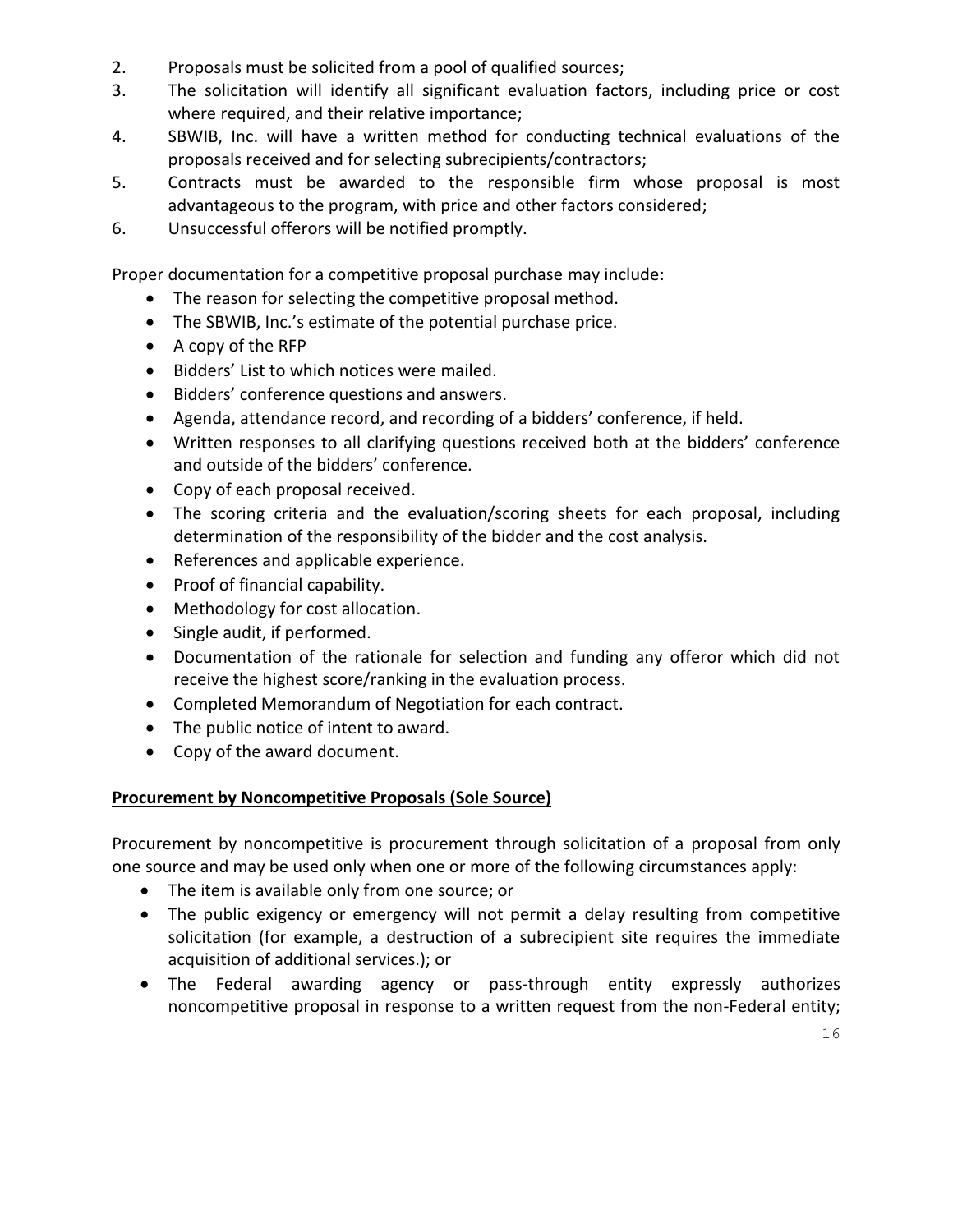or

 After solicitation of a number of sources, competition is determined inadequate if more than one response is not received to the solicitation. Competition is determined inadequate. This usually occurs after a competitive process has been used and there are insufficient bidders (fewer than three).

A cost analysis is required for all noncompetitive procurements. The reason for selecting this method along with the justification for the provider selection must be carefully documented and maintained.

Proper documentation for a sole source purchase includes:

- The reason for selecting the sole source method, including why the procurement was infeasible under one of the other procurement methods and which of the additional sole source conditions the procurement met.
- The subgrantee's estimate of the potential purchase price.
- A copy of the RFQ/IFB/RFP.
- A determination of the responsibility of the bidder and the cost analysis.
- Why the provider was selected.
- Copy of the award document.

### **CONTRACTING PROCEDURES**

The following contracting procedures will be utilized by the SBWIB's Inc. staff:

- 1. It is the intention of the SBWIB, Inc. to enter into cost reimbursement / fixed fee agreements.
- 2. All agreement boilerplates and agreements for major services shall be reviewed by the SBWIB's Inc. attorney.
- 3. If agreements are eligible for consideration under the policies relative to Fixed Unit Price Contracts (FUPC), as specified 2CFR Part 200 Uniform Guidance Part 200 as issued by the Department of Labor, the SBWIB, Inc. may enter into such agreements.
- 4. If agreements are performance based, but do not meet the criteria of FUPC, the costs shall be allocated to the appropriate cost categories upon the final budget as negotiated. The subrecipient shall be required to maintain a cost analysis system to demonstrate that the costs incurred meet the cost category analysis as proposed, but not on a line item basis. Subrecipient shall receive payments relative to the successful attainment of negotiated benchmarks.
- 17 5. If agreements are cost reimbursement, the subagent shall be reimbursed in accordance with line item budget. Subject to funding source limitations, line item agreements may have limited flexibility, not to exceed 10%, except for personnel and indirect cost line item. These line items can't be exceeded without prior approval by the SBWIB, Inc. Chief Executive Officer. All cost reimbursement agreements shall also contain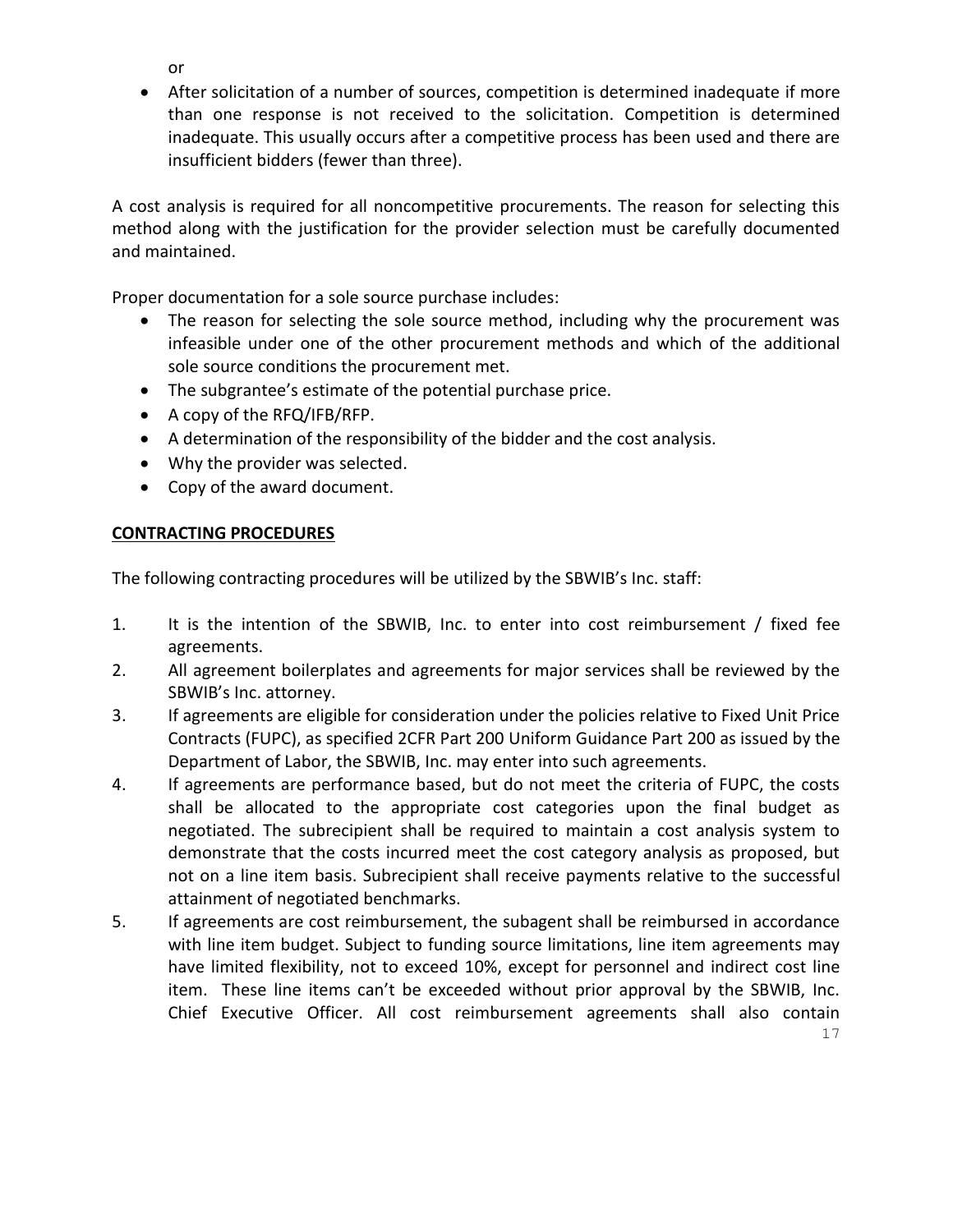performance standards the failure of which to maintain may result in termination of the agreement.

- 6. The various agreements shall contain all required general and specific conditions reflective of the various federal, State, and local requirements.
- 7. The SBWIB, Inc. will not enter into any agreement with any agencies who are currently of a debarred status, or whose debarred status has not been resolved.
- 8. The SBWIB's, Inc. Procurement Unit shall be responsible for the administration of the various procurement systems and the required documentation therein.

## **Contracting with Small and Minority Businesses, Women's Business Enterprises, and Labor Surplus Area Firms**

The SBWIB, Inc. must take all necessary affirmative steps to assure that minority firms, women's business enterprises, and labor surplus area firms are used when possible.

Affirmative steps must include:

- Placing qualified small and minority businesses and women's business enterprise on solicitation lists;
- Assuring that small and minority businesses, and women's business enterprises are solicited whenever they are potential sources;
- Dividing total requirements, when economically feasible, into smaller tasks or quantities to permit maximum participation by small and minority businesses, and women's business enterprises;
- Establishing delivery schedules, where the requirement permits, which encourage participation by small and minority businesses, and women's business enterprises;
- Using the services and assistance, as appropriate, of such organizations as the Small Business Administration and the Minority Business Development Agency of the Department of Commerce.

## **Contract cost and price (2 CFR 200.323) (Uniform Guidance section 200.323)**

The procurement staff must perform a cost or price analysis in connection with every procurement action in excess of the Simplified Acquisition Threshold (\$150,000) including contract modifications. The method and degree of analysis is dependent on the facts surrounding the particular procurement situation, but as a starting point, the procurement staff must make independent estimates before receiving bids or proposals.

For purchases less than the Simplified Acquisition Threshold, procurement staff must perform a price analysis.

Where applicable, procurement staff will negotiate profit as a separate element of the price for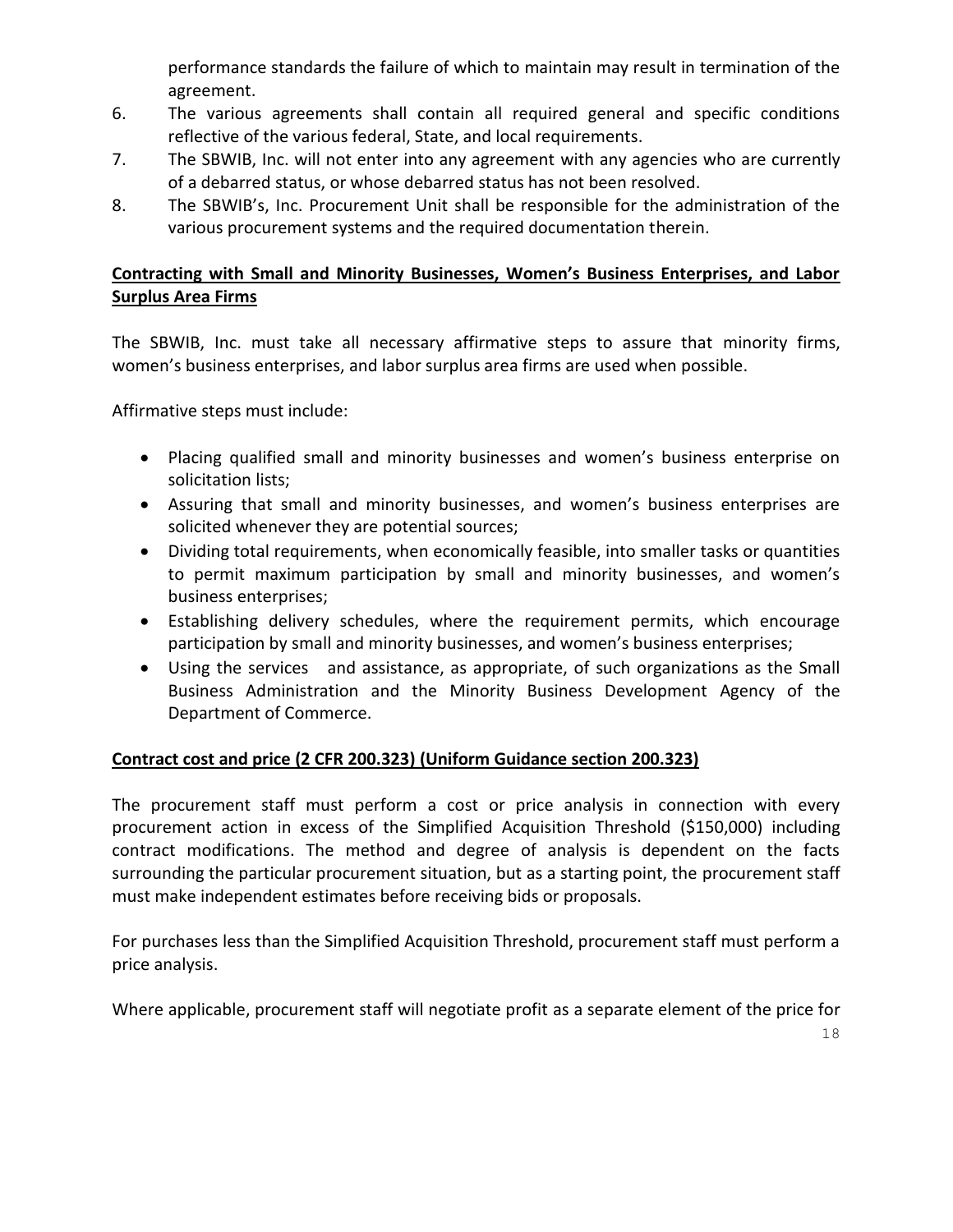each contract in which there is no price competition and in all cases where cost analysis is performed. To establish a fair and reasonable profit, consideration will be given to the complexity of the work to be performed, the risk borne by the contractor, the contractor's investment, the amount of subcontracting, the quality of its records of past performance, and industry profit rates in the surrounding geographical area for similar work.

Costs or prices based on estimated costs for contracts under the Federal award are allowable only to the extent that costs incurred or cost estimates included in negotiated prices would be allowable for SBWIB, Inc. under Subpart E–Cost Principles–of the Uniform Administrative Guidance 2 CFR Part 200. SBWIB, Inc. may reference its own cost principles that comply with the Federal cost principles.

## **Cost Analysis**

A cost analysis must be performed:

- when the offeror is required to submit the elements of its estimated cost (e.g., under professional and consulting services contracts); or
- no catalog or market price is available; or
- when adequate price completion is lacking, or
- for sole source procurements, including contract modifications or change orders.

The method and degree of the cost analysis are dependent on the facts surrounding each type of procurement.

A cost analysis may not be necessary if one can establish price reasonableness on the basis of a catalog or market price of a commercial product sold in substantial quantities to the general public or based on prices set by law or regulation.

## **Price Analysis**

A price analysis will be used in all instances to determine the reasonableness of the proposed contract price, including contract modifications. It is used when price reasonableness can be established on the basis of a catalog or market price of a commercial product sold in substantial quantities to the general public or based on prices set by law or regulations. Price analysis may be accomplished in various ways, including the comparison of price quotations submitted, market prices and similar indicia, together with discounts.

## **Basic Standard for Cost or Price Analysis**

Costs or prices will be consistent with reasonable and allowable cost principles. The offeror will certify that to the best of its knowledge and belief, the cost data are accurate, complete, and current at the time of agreement on price. Contracts or modifications negotiated in reliance on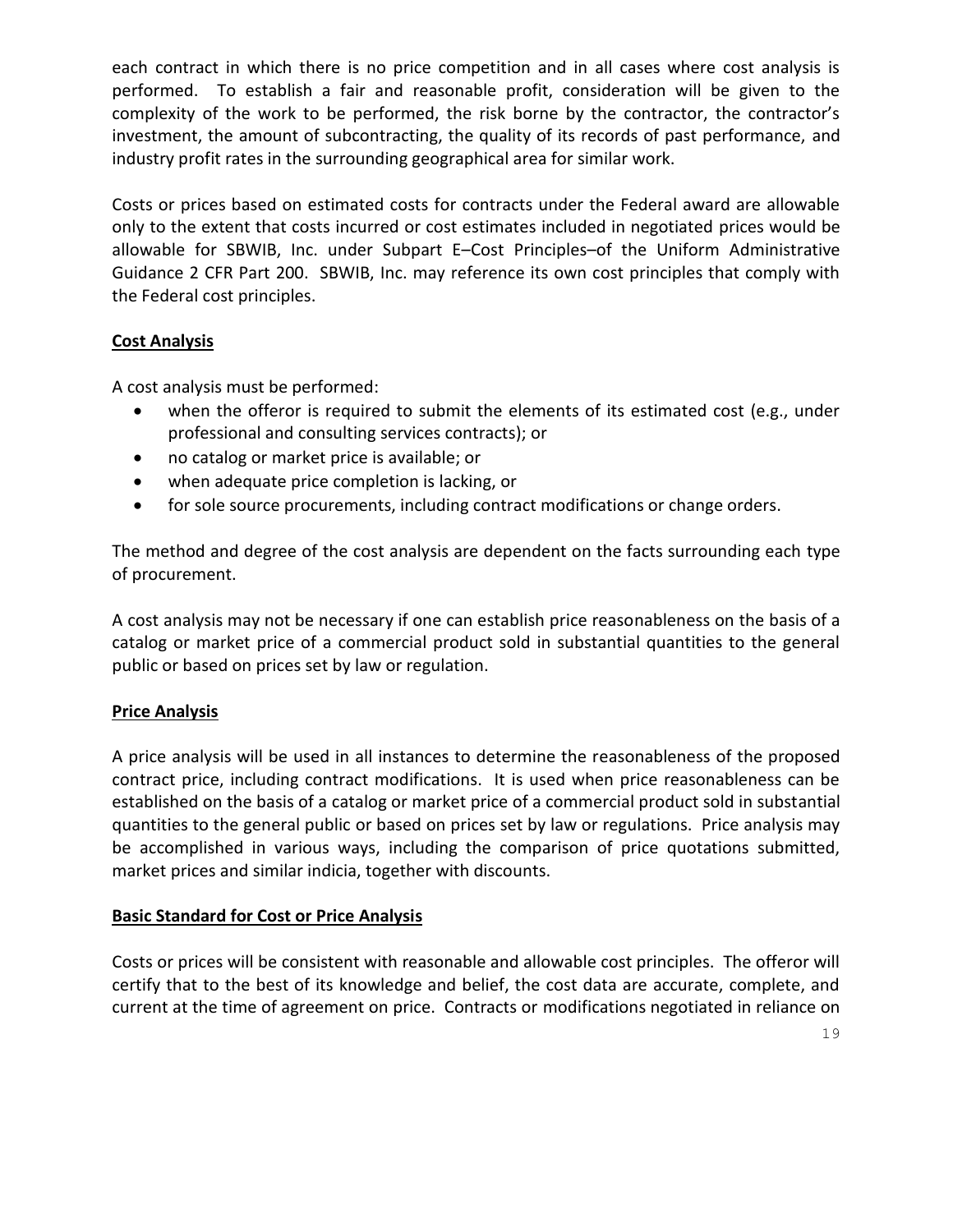data provided by the offeror may be adjusted if it is discovered data is not accurate, complete, or current.

## **Contract Provisions (2 CFR 200.235) (Uniform Guidance Section 200.235)**

SBWIB's Inc., contracts must contain the applicable provisions described in Appendix II to Part 200 "Contract Provisions for non-Federal Entity contracts Under Federal Awards".

## **Subrecipient and Contractor Determination (2 CFR 200.230)** (Uniform Guidance Section 200.230)

SBWIB, Inc. will make a case-by-case determination whether each agreement it makes for the disbursement of Federal program funds casts the party receiving the funds in the role of a subrecipient or a contractor (see Subrecipient and Contractor in the Definition section of this policy).

In determining whether an agreement between SBWIB, Inc. and another non-Federal entity casts the latter as a subrecipient or a contractor, the substance of the relationship is more important than the form of the agreement. SBWIB, Inc. will use judgment in classify each agreement as a subaward or a procurement contract.

In compliance with 2 CFR 200.330, (Uniform Guidance Section 200.330) SBWIB, Inc. will classify eligible providers of WIOA Adult, Dislocated Worker and Youth services as subrecipients.

## **Delivery of Career Services-Adult and Dislocated Workers (WIOA Section 134(c)(2)(C))**

Career services described in WIOA Section 134(A) for eligible adult and dislocated workers shall be provided through the one-stop delivery system.

- 1. Directly through one-stop operator identified pursuant to section 121(d) or
- 2. Through contracts with services providers (subrecipients), which may include contracts with public, private for-profit, and private non-profit service providers, approved by the SBWIB, Inc.

## **Training Contracts (WIOA Section 134(c)(3)(G)(ii))**

Training services authorized under the above cited paragraph may be provided pursuant to a contract for services in lieu of an individual training account (ITA) if-

- 1. The Consumer Choice Requirements (WIOA Section 134(c)(3)(F) are met;
- 2. Such services are on- the-job training (OJT), customized training, incumbent worker training or transitional employment;
- 3. The local board determines there are an insufficient number of eligible providers of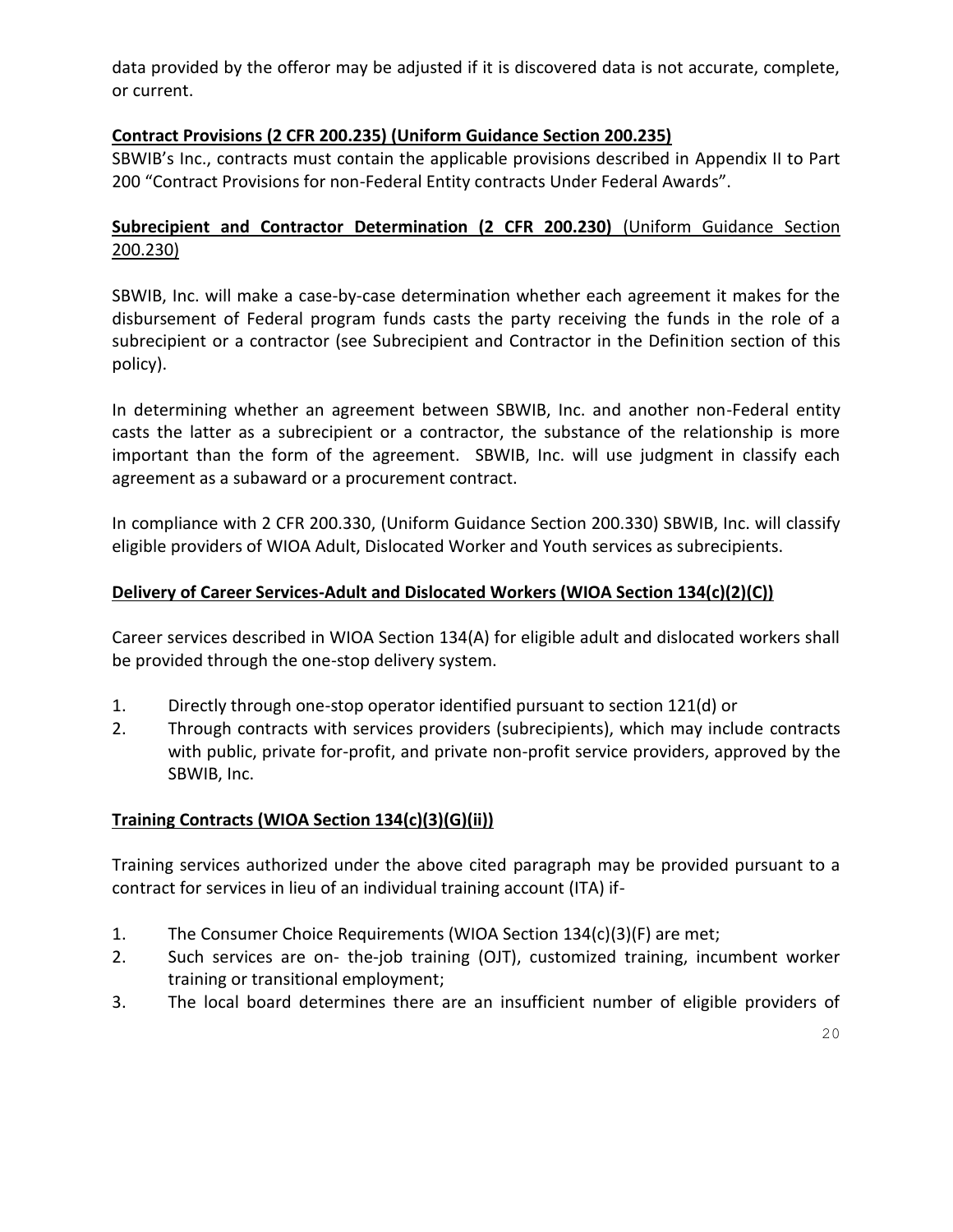training services in the local area involved to accomplish the purposes of a system of individual training accounts;

- 4. The local board determines that there is a training services program of demonstrated effectiveness offered in the local area by a community-based organization or another private organization to serve individuals with barriers to employment.
- 5. The local board determines that
	- a. It would be most appropriate to award a contract to an institution of higher education or other eligible provider of training services in order to facilitate the training of multiple individuals in in-demand industry sectors or occupations; and
	- b. Such contract does not limit customer choice; or
- 6. The contract is a pay-for-performance contract.
- 7. Training services must be directly linked to an in-demand industry sector or occupation in the local area or the planning region, or in another area to which an adult or dislocated worker receiving such services is willing to relocate, except that a local board may approve training services for occupations determined by the local board to be in sectors of the economy that have a high potential for sustained demand or growth in the local area (WIOA Section 134(c)(3)(G)(iii)).
- 8. Nothing in this paragraph shall be construed to preclude the combined use of individual training accounts (ITAs) and contracts in the provision of training services, including arrangements that allow individuals receiving ITAs to obtain training services that are contracted with this clause (WIOA Section 134(c)(3)(G)(iii)). .

## **SELECTION PROCESS**

# **Selection of Eligible Providers of Youth Workforce Investment Activities (WIOA Section 107(d)(10)(B) and Section 123)**

- 1. The local board shall award grants or contracts on a competitive basis to providers (subrecipient) of youth workforce investment activities based on the criteria in the State plan (including such quality criteria as the Governor shall establish for a training program that leads to a recognized postsecondary credential), and taking into consideration the ability of the providers to meet performance accountability measures based on primary indicators of performance for the youth program as described in WIOA Section 116(b)(2)(A)(ii) and in WIOA Section 102(b)(2)(D)(i)(V), based on the recommendations of the youth standing committee; and
- 2. Shall conduct oversight with respect to such providers.
- 3. Exceptions: A local board may award grants or contracts on a sole source basis if such board determines there are an insufficient number of eligible providers of youth workforce investment activities in the local area involved for grants and contracts to be awarded on a competitive basis.
- 4. Consistent with Section 123, the local board may terminate for cause the eligibility of such providers (subrecipients).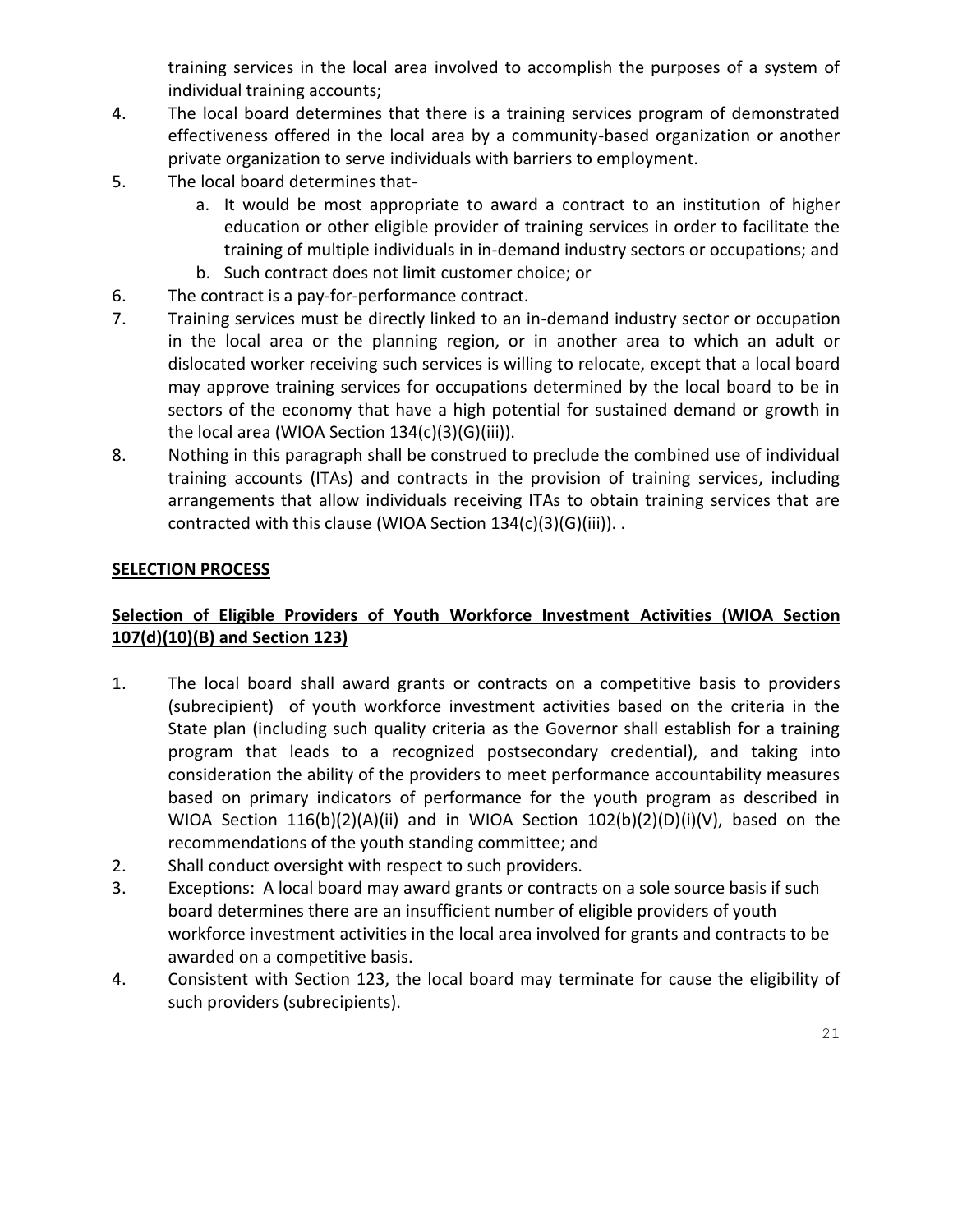## **Selection of One-Stop Operator (WIOA Section 107(d)(10)(A)**

The local board, with the agreement of the chief elected official, is authorized to designate or certify one-stop operators and to terminate for cause the eligibility of such operators. To be eligible to receive funds made available under this subtitle to operate a one-stop center, an entity:

- 1. Shall be designated or certified as a one-stop operator through a competitive process; and;
- 2. Shall be an entity (public, private, or nonprofit), or consortium of entities (including a consortium of entities that, at a minimum, includes 3 or more of the one-stop partners described in subsection 121(b)), or demonstrated effectiveness.

SBWIB, Inc. will ensure that in carrying out activities under this title, one-stop operators-

- 1. Disclose any potential conflicts of interest arising from the relationships of the operators with particular training services providers or other services providers;
- 2. Do not establish practices that create disincentives to providing services to individuals with barriers to employment who may require longer-term services, such as intensive employment, training and education services; and
- 3. Comply with Federal regulations, and procurement policies, relating to the calculation and use of profits.
- 4. Adhere to any applicable firewalls or internal controls.

## **Selection of Major Services/Subrecipients (Service Providers)**

- 1. The selection of major employment and training activities, services and programs, including service providers shall be primarily conducted through a Request for Proposals (RFP) process.
- 2. The RFP process will reflect minimally the following elements: the design capacity of the proposer to provide the desired services; the past performance of the proposer in the provision of the desired services; sufficient information to determine the reasonableness, necessity, allocable and allowable nature of all proposed costs; and administrative capacity of the proposer.
- 3. The RFP will also contain general instructions which inform proposers of the general and specific conditions governing the procurement process. This information shall include, but not be limited to, the scope of the RFP, the structure of the RFP the review and evaluation process to be utilized, the appeals methodology and the anticipated contract methodology.
- 4. The standard RFP process will include the notification of bidders based upon the Bidder's List as maintained by the SBWIB, Inc. the public notice of the availability of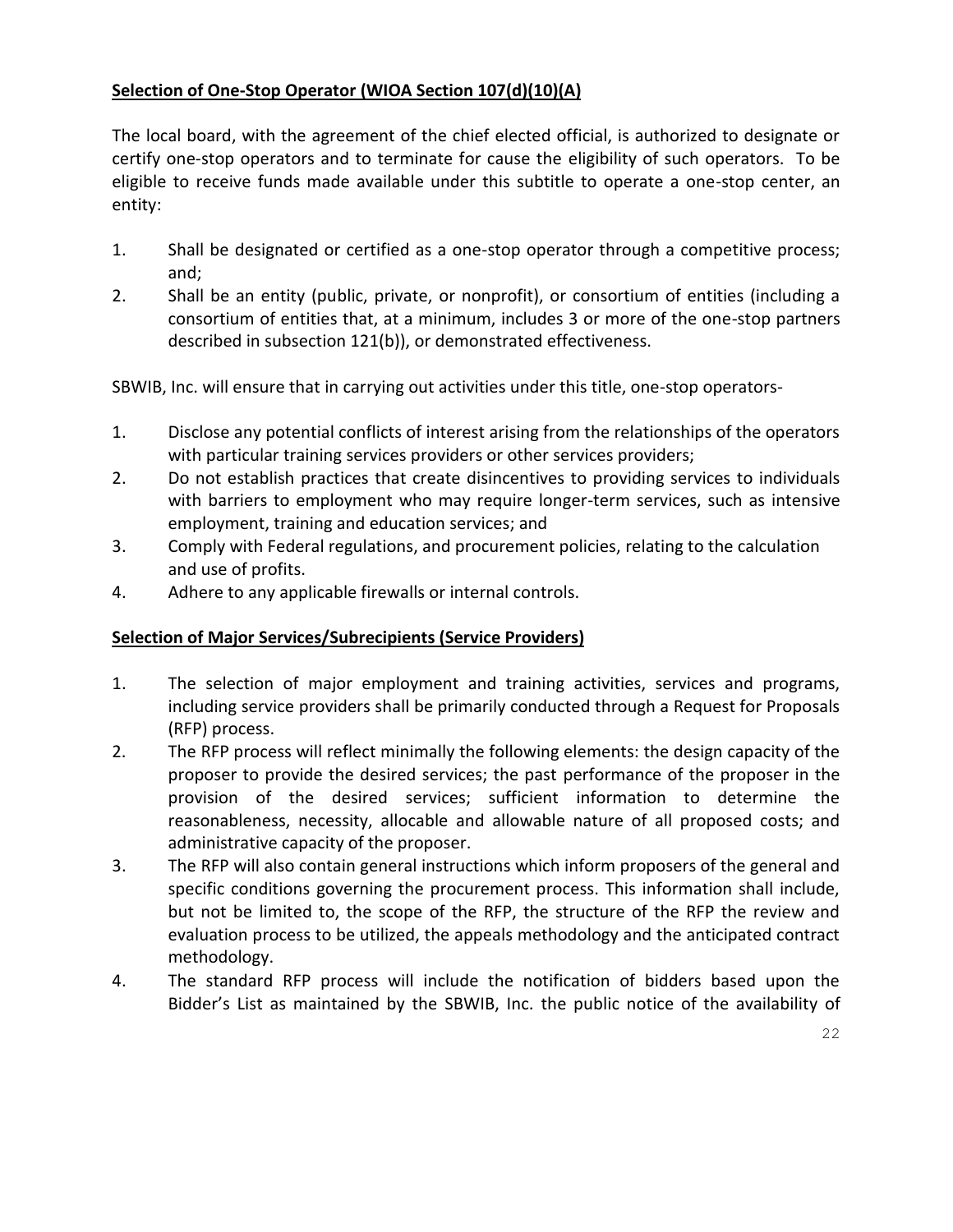funds and the RFP process, the availability of the RFP with reasonable time to completion, the provision of technical assistance as appropriate, a technical review and cost/price analysis by staff of the submitted proposals.

5. A RFP for the selection of major services, including service providers, shall be conducted at least once every three years. However, the SBWDB may conduct a RFP as often as desired and as appropriate to the availability of funds.

## **Subrecipients (Services Providers)**

The selection of subrecipients is a detailed process involving numerous steps:

- 1. Proposals may be reviewed by SBWIB's Inc. staff for recommendations prior to review by the One-Stop Policy Committee. This Committee's recommendations are forwarded to the Executive Committee for approval of the recommendations which are ratified by the full board. Appeals may be made to the Executive Committee.
- 2. Appeals Process: A bidder whose proposal is not recommended for funding shall appeal, in writing, the decision within ten (10) workdays to SBWDB Executive Officer. The bidder will be notified by letter of the time, date and place of their required attendance at the next scheduled SBWDB Executive Committee meeting. All appeals must be presented in writing. Determinations of the SBWIB Executive Committee appeals will be final. A bidder may not appeal the amount of funds they are recommended to receive.
- 3. Those subrecipient(s) approved by the board become part of a Slate of Providers which may be used by the SBWIB. As part of the contracting process, providers are required to provide documentation as to their legal status and right to conduct business. Cost reimbursement contracts include itemized budget and expenditure projection plans by allowable cost categories shall be required.
- 4. In addition to the RFP process, the SBWIB has authorized the Executive Director to negotiate the Interstate Training Resource and Information Network (I-TRAIN) Directory and customized training proposals, without routing through committees, on an on-going basis since there is documented employer's labor need. SBWIB may contract directly with another public agency without going through the RFP process: this may be used to identify public educational agencies for contracting on an as-need basis in addition to the open RFP. Education agencies, which are funded, must meet the same criteria as other agencies selected for participation.

## **Selection of Minor Services/Contractors**

- 1. The SBWIA will utilize a less formal, yet still competitive, procurement process for the selection of minor services, as defined by those of less than \$50,000 per purchase. This process will apply most commonly to small, targeted grants, professional services, and the selection of training providers via the SBWIB's I-TRAIN Directory.
- 2. For small, targeted grants over \$50,000, the SBWIB will normally utilize the full RFP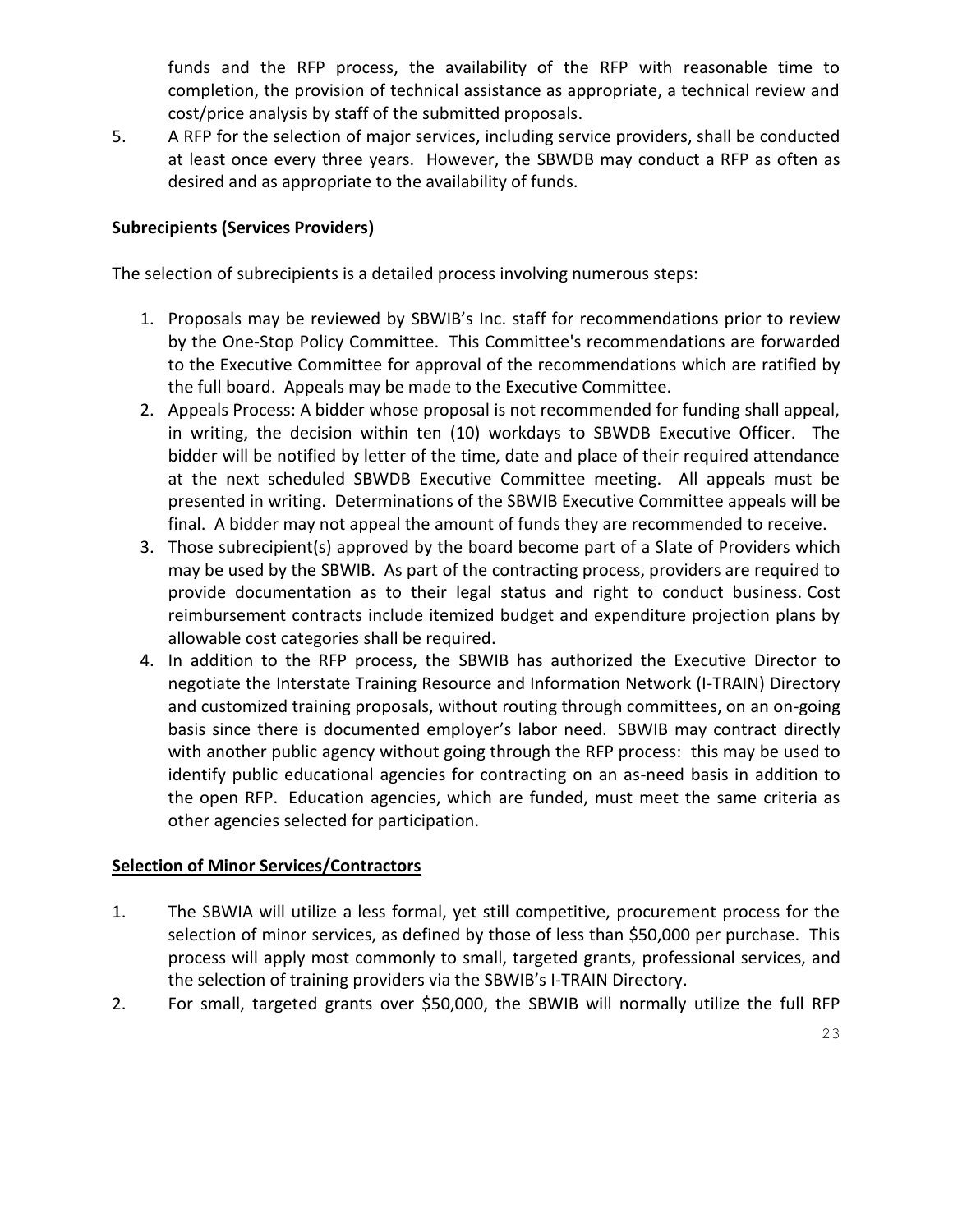process as described under Selection of Major Services.

- 3. For professional services, the SBWIB will normally utilize an RFQ process
- 4. For the selection of training providers under the I-TRAIN program, the SBWIB will utilize the following process:
	- a. Providers will submit an application in accordance with the I-TRAIN Application Solicitation Package. The application must reflect the following elements: the design capacity of the school to provide Classroom Training Individual Referral (CTIR) for proposed program(s); have current Bureau for Private Postsecondary Education Course (BPPE) approval or another applicable approval as defined in the application; twelve months placement performance for each program proposed; sufficient information to determine the reasonableness, necessity, allocable and allowable nature of all proposed costs; and administrative capacity of the proposer.
	- b. The Contract's Administrative Staff shall conduct an initial evaluation of the application. The SBWIB Executive Director shall make the final determination to pursue or not to pursue an agreement. If the agreement is pursued, a site visit accompanied by an industry expert to determine if the provider meets the minimum requirements for being placed upon the I-TRAIN's list. All proposers will be notified of their status relative to this review, with an opportunity to rectify any problems that prohibit their inclusion on the I-TRAIN.
	- c. Upon meeting the required criteria, an agreement may be entered into between the SBWIB, Inc. and the provider. When the agreement has been executed, the provider and the approved program(s) are entered into the I-TRAIN system and submitted to the State for publication to the Eligibility Training Provider List (ETPL).
	- d. For each WIOA participant served through I-TRAIN system, an Individual Employment Plan (IEP) or Individual Service Strategy (ISS) if applicable will be completed by their career services coordinator. This analysis documents the relevant factors influencing the specific selection of provider, including program design, cost, timeliness, location, proven effectiveness, administrative capacity and the participant's choice.
	- e. Upon the selection of the specific provider a Classroom Training Individual Referral Agreement is generated with the provider, which details the specific training to be provided, the terms of reimbursement, and the general requirements of the SBWIB.
	- f. The solicitation process shall remain open throughout the program year, allowing providers to submit a proposal at any time for consideration. A provider's agreement may be considered active for a maximum of two years.
- 4. The Performance & Evaluation Committee of the SBWIB will review the Provider's List on a quarterly basis.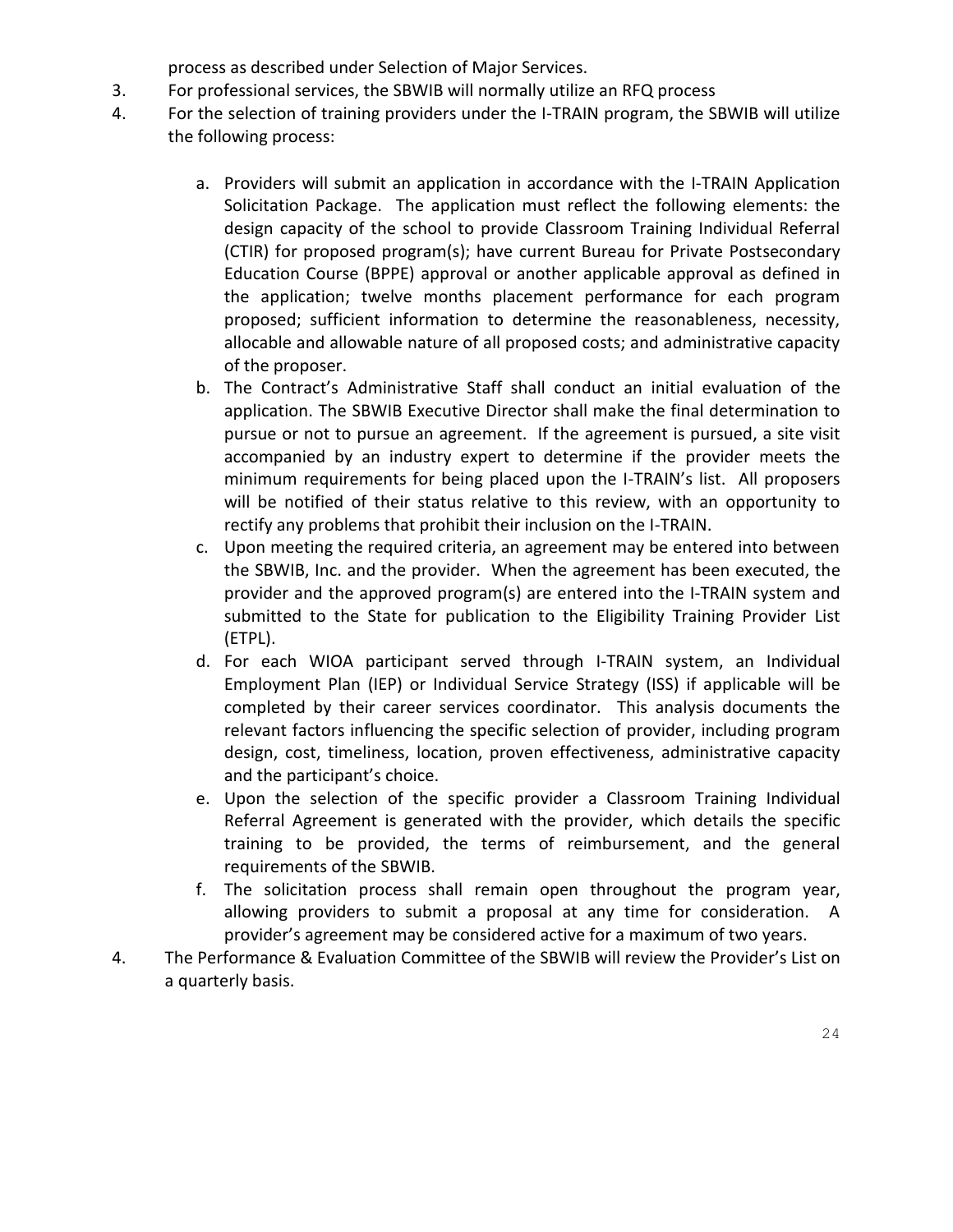## **Selection of Slate of Potential Service Providers**

The purpose of the Request for Proposal (RFP) or Request for Qualifications (RFQ) is to solicit qualified agencies to provide Workforce Services, Adult, Dislocated Worker, Youth Programs and on-the-job training (OJT), or any combination of these activities resulting in positive outcomes and/or placement into SBWIB approved demand occupations for WIOA eligible participants of the South Bay Workforce Development Area. Agencies determined qualified to provide program services and training are placed on a Slate of Service Providers.

Final selection for the Slate of Service Providers is made by the SBWIB based upon the results of the evaluation process and recommendations of review panels and staff.

## **ADMINISTRATIVE PROVISION**

## **Request for Proposal (RFP)**

The RFP for WIOA activities may include but not be limited to a description of the following:

- 1) The South Bay Workforce Development Area, South Bay Workforce Investment Board (SBWIB), and the WIOA.
- 2) Geographic areas of service.
- 3) The specific training activities being solicited.
- 4) Submission procedures.
- 5) General information including:
	- a) Term of contract(s) being solicited
	- b) Bidders' workshops and/or availability of technical assistance
	- c) Minimum requirements for qualified bidders.
	- d) Definition of slate of providers.
	- e) Evaluation and selection process.
	- f) Rights of inspection (site visit) by SBWIB.
	- g) Type(s) of contracting (i.e., cost reimbursement and tuition reimbursement)
	- h) Limits
	- j) Restrictions on disclosure.
	- k) Source documents.
	- l) Negotiations
- 6) Failed Competition
- 7) Disputes
- 8) RFP calendar
- 9) Proposal review process
- 10) Appeals process
- 11) Evaluation criteria
- 12) Work statement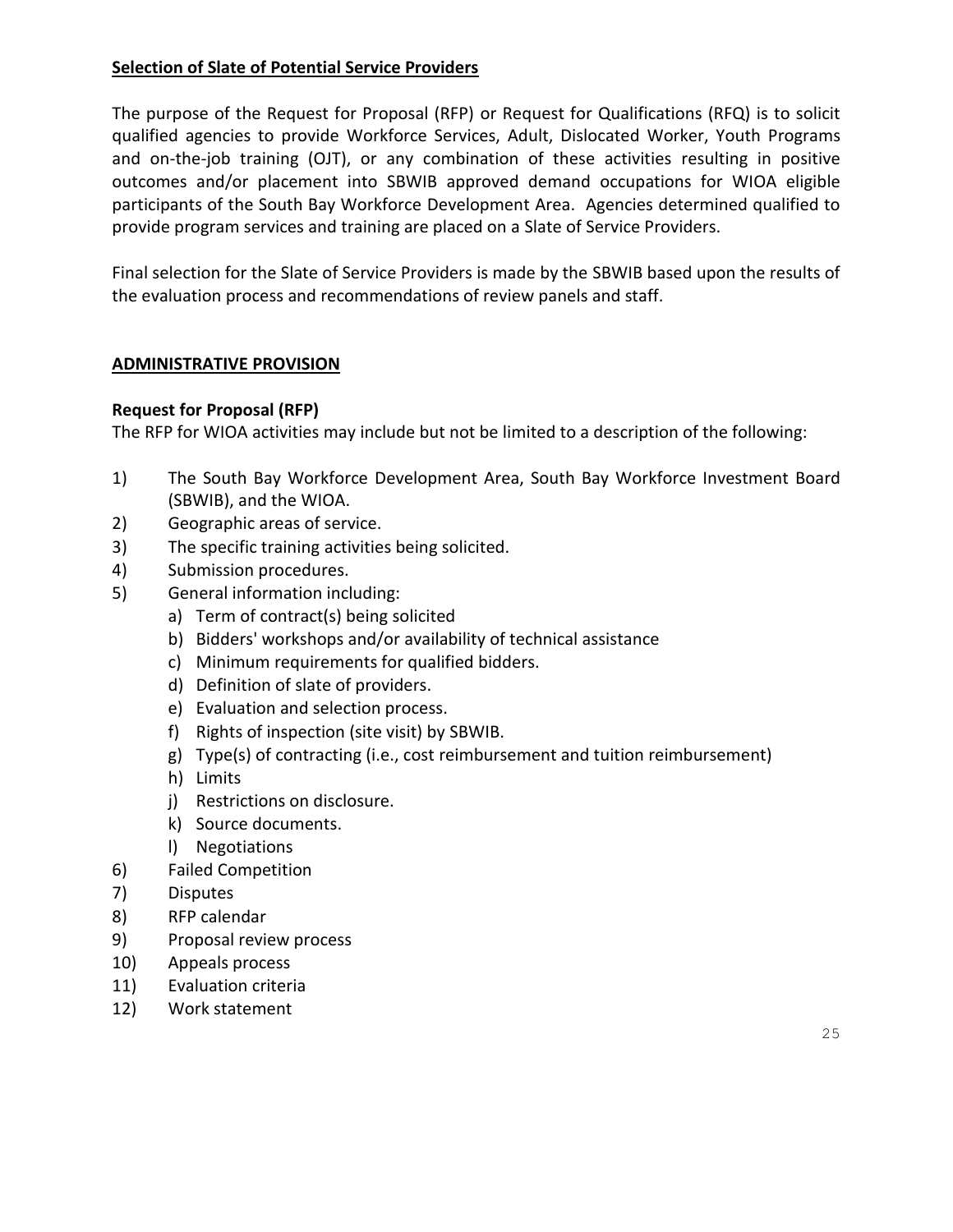- 13) Performance standards
- 14) Targeted occupations, if applicable
- 15) Proposal forms
- 16) Lobbying Certification
- 17) Drug-Free Workplace Certification
- 18) Certificate of Current Cost
- 19) Debarment and Suspension Certification
- 20) Americans with Disabilities Act Certification
- 21) Indemnity and Insurance
- 22) Disposition of Proposals

### **Proposal Scoring Criteria**

Each proposal submitted shall be evaluated and rated on its own merits. The emphasis in the evaluation is on clarity, relevance, conciseness, and strict adherence to the RFP

#### **REQUIREMENTS**

The proposal rating instrument will consist of three major areas of evaluation to include but not limited to:

| Area                                | <b>Points Possible</b> |
|-------------------------------------|------------------------|
| Demonstrated Performance/Capability | 20/20                  |
| Program Design Requirements         | 35                     |
| Reasonableness of Cost (Budget)     | 25                     |
| <b>Site Visit Qualifying</b>        |                        |
| Total                               | <b>100 Points</b>      |

**Bidder's Demonstrated Performance, Ability, and Responsibility:** Past performance and demonstrated ability to perform will be evaluated. The Bidder's experience and performance history will be verified for each proposal. Bidders who demonstrate or document successful past experience in the administration and operation of employment and training services will be given priority consideration. Qualification of the Bidder's staff and management capabilities will be scored.

**Bidder's Capability:** Ability to implement program service by July 1, of the program year with adequate resources (staff (certified instructors), facilities, and job developers, etc.);

Ability to work in cooperation and establish linkages with school districts, et al, relative to assessment, school records and remediation services.

The bidder's financial responsibility will also be evaluated. Such financial evaluation will require the submission of the latest audited financial report and a current financial statement.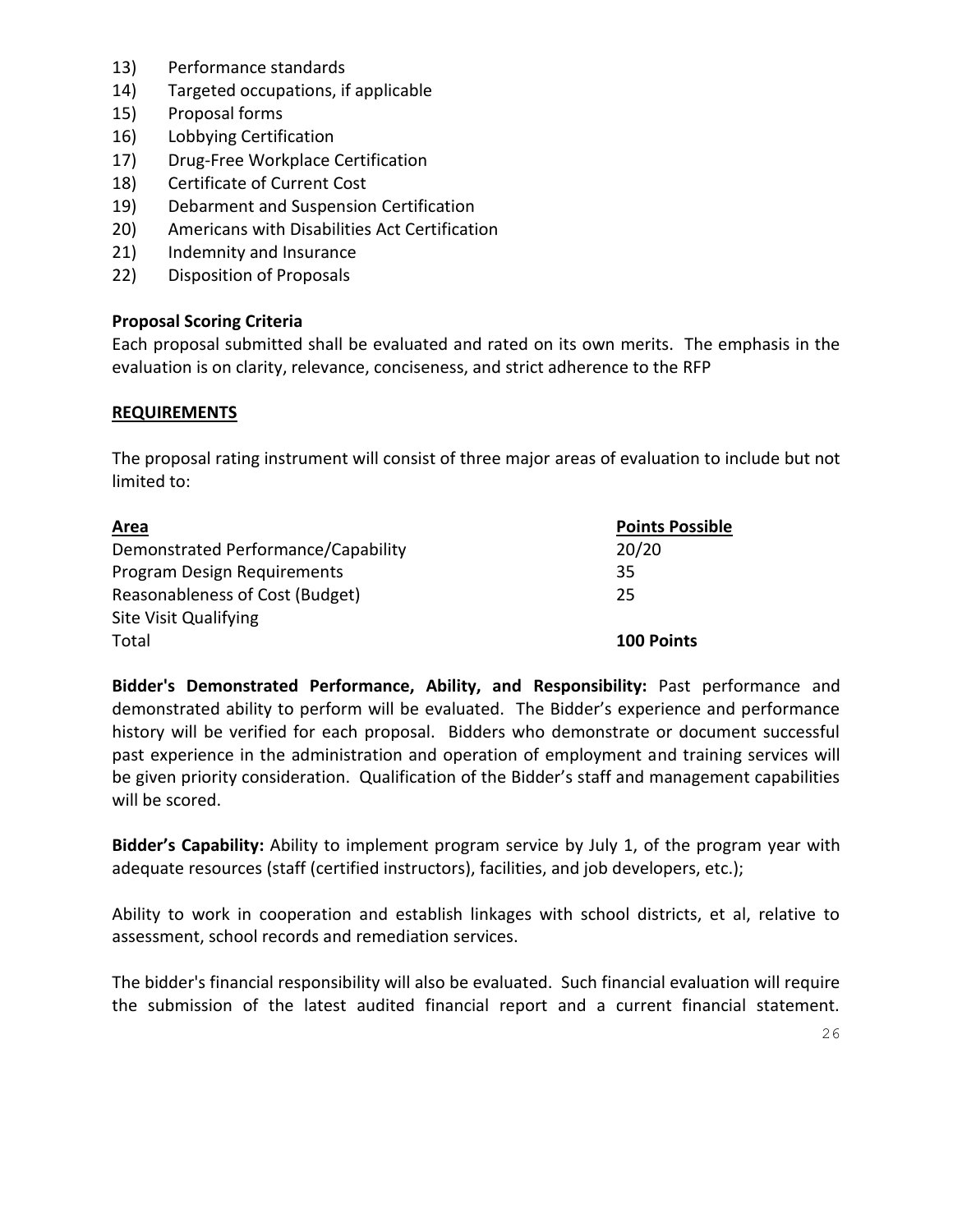Financial documentation is requested in Part B of the RFP.

**Responsiveness to RFP Program Design Requirements:** The Bidder's proposal will be evaluated on the overall program design and quality. The primary programmatic goal of the Limited Internship Training Program is to meet the SBWDB's objective of placing participants in full-time training-related unsubsidized employment. The program will be evaluated on its ability to achieve this goal and to meet or exceed the SBWIB's WIOA performance standards.

**Accessibility**: (a) Accessibility as required by the Americans with Disabilities Act, and (b) the accessibility by public transportation or other means of the training facility to participants of the South Bay Workforce Development Area.

**Reasonableness of Cost:** One of the primary goals of the SBWIB's overall procurement process is to fund the most cost effective and efficient programs and services. Bidders proposing to exceed contract specifications and performance standards of current service providers will be given more favorable consideration in the review process.

Reasonableness of proposed costs and prices will be determined by a combination of factors including a cost/budget analysis and a historical and/or current price quotation analysis.

Bidders proposing no administrative costs and/or Bidders able to provide supplemental funding or enlist significant other (non-WIOA) financial or nonfinancial resources in support of this program will be given more favorable consideration in the competitive evaluation process. Such additional funding and support must be documented and verifiable.

**Performance Standards**: The SBWIB Programs must meet performance standards established by the U. S. Department of Labor and the California Employment Development Department's. Bidders proposing standards higher than those of the SBWIB will be given more favorable consideration.

### **Fiscal Accountability**

Fiscal references and notice of any previous disallowed costs are required in the RFP. The RFP also requires the respondent to describe the cost allocation plan, the methodology for identifying and recording costs by cost categories, how the respondent will comply with audit requirements and repay any disallowed costs.

## **Community Based Organizations**

RFP are opened to all potential agencies which have been identified or have requested to be on a bidders list, including community-based organizations (CBO) and educational agencies. The RFP is advertised in a local newspaper (e.g. Daily Breeze) as well as through announcements to those on the list.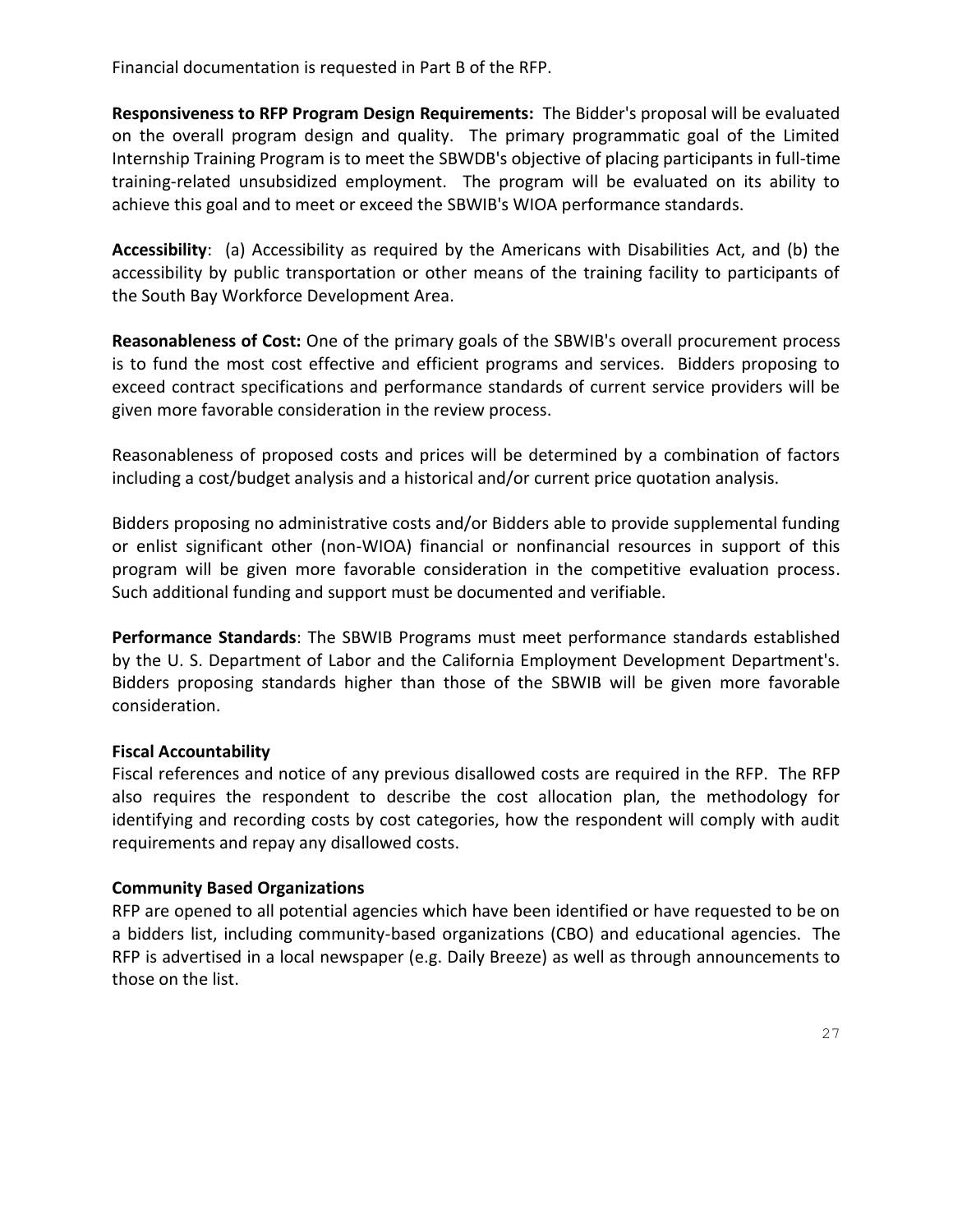### **Non-duplication of Available Programs**

Contractors use available community resources to the extent possible to meet service needs of the WIA population. RFP also request specific information as to what non-financial agreements or in-kind resources will be used to meet client needs. RFP and contracts will address the issue of Non-duplication of services.

### **Education Agencies**

Appropriate education agencies in the Workforce Investment Area (WIA) shall be provided the opportunity to provide educational services; unless the administrative entity demonstrates that alternative agency(ies) or organization(s) would be more effective or would have greater potential to enhance the participants' continued educational and career growth. Where proposals are evenly rated, and one of these proposals has been submitted by an educational institution, the tie breaker shall go to the educational institution.

### **Establishing Industry Approved Skill/Competency Levels**

The WIB adopts industry standards for every approved occupation skill training course (CT). Contracts include the same completion competencies. The WIB will accept evidence of employer/industry oversight approving completion competencies for entry-level employment or will ensure that completion competencies, facilities, equipment, materials and instructors are reviewed by an industry expert during the on-site review.

### **Integrity of Contractor Staff**

Statement identifying that no officers have been convicted of fraud or misappropriation of funds within the past two years are required in the RFP.

## **SBWDB -Business & Economic Development Committee**

The primary goals of the Business & Economic Development Committee are:

- 1) To provide, evaluate, and monitor labor market/demand occupations information for the SBWIA. In addition to establishing information for labor market demand, the committee may recommend additional criteria when identifying occupations for bid solicitations.
- 2) To identify industry standards pertaining to entry level wages, competencies, and other requirements, for the demand occupations selected for bid solicitation.
- 3) To promote opportunities for job creation through linkages between economic development and job training activities.

## **SBWIB One-Stop Policy Committee**

The primary goals of the One-Stop Policy Committee are:

1) To maintain the highest quality training providers yielding high rates of training related placements for SBWIA participants. Specific objectives include: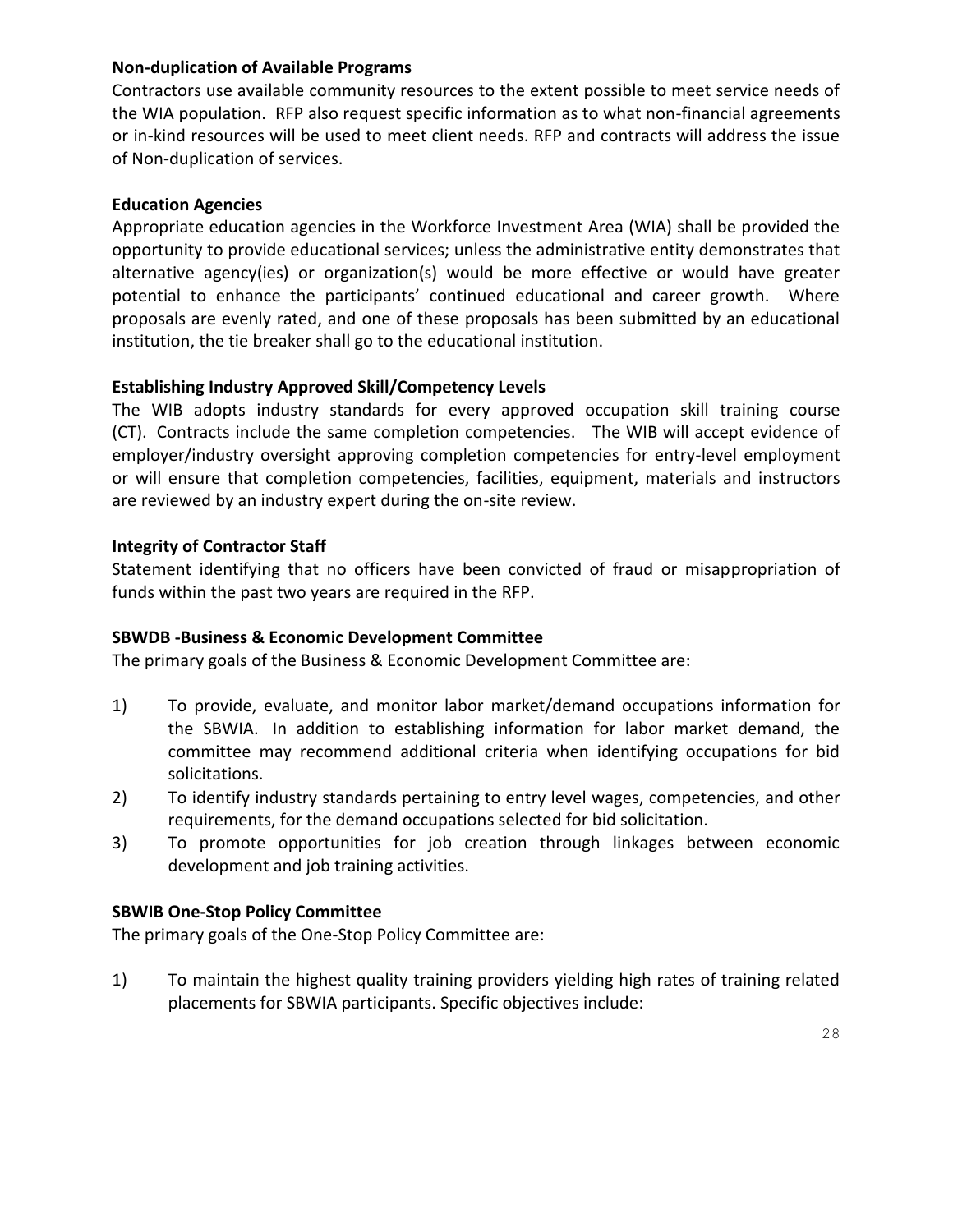- a. Improving mechanisms for selecting service providers.
- b. Approving new and continuing service providers for classroom, OJT, exemplary youth, and innovative training activities which have been determined responsible, reasonable, and responsive to bid requirements.
- c. Establishing performance standards for service providers and approved contractors.
- d. Identifying resource persons to assist in evaluating potential training sites.
- 2) To fund qualified occupational training organizations and establishing requirements to verify agency qualifications.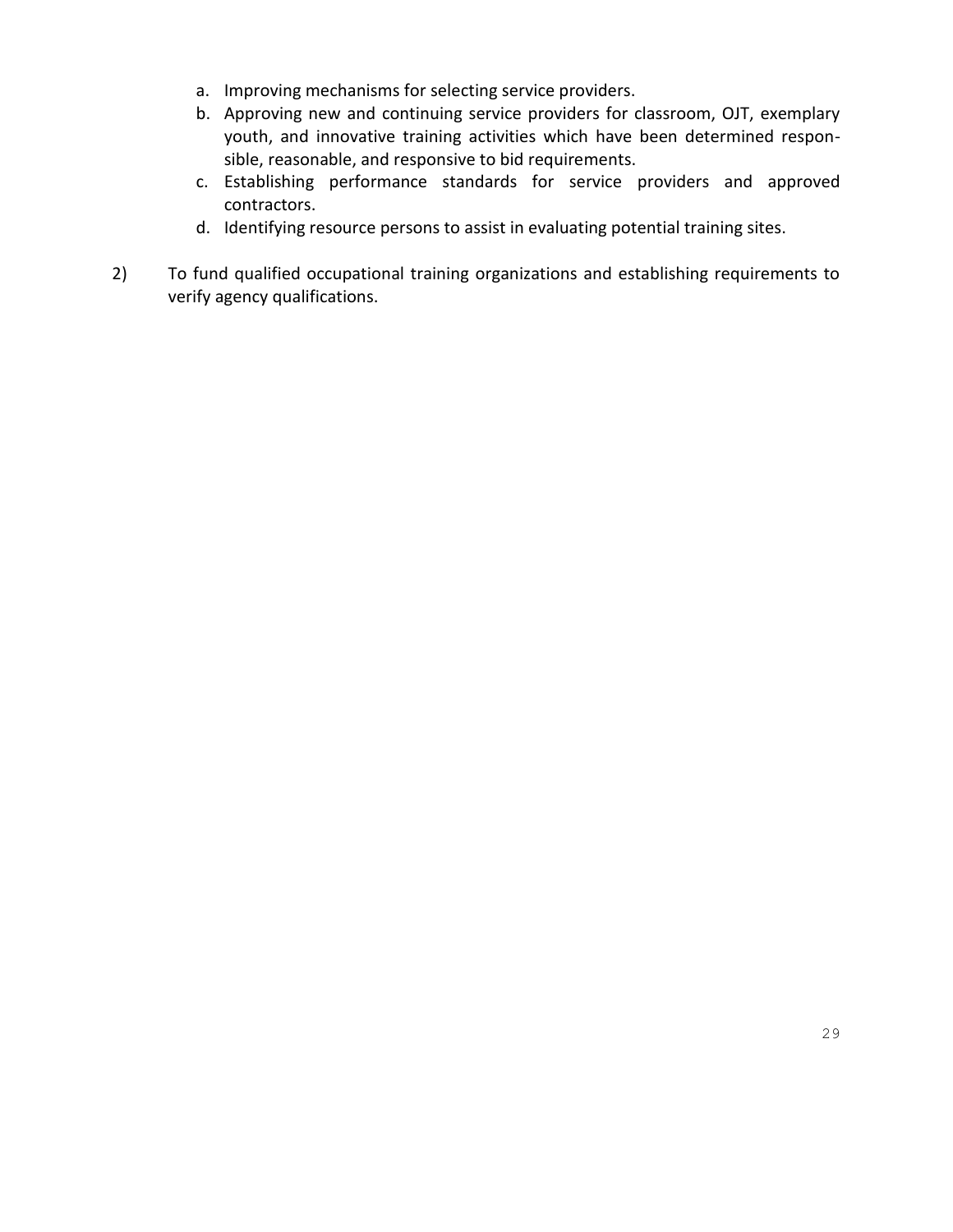### **ATTACHMENTS**

(Sample Forms/Formats)

- A. Sample Agenda
- B. SBWIB Standard Code of Conduct for Staff Personnel
- C. Conflict of Interest
- D. SBWIB Proposal Receipt Form- (Delivery)
- E. SBWIB RFP Request Form (Pick-up)
- F. SBWIB Proposal Receipt Form- (Proposer's receipt)
- G. SBWIB Cost Analysis Tool
- H. Sample Proposal's Letters (1-4)
- I. Bidder Checklist for the SBWIB Pre-Contracting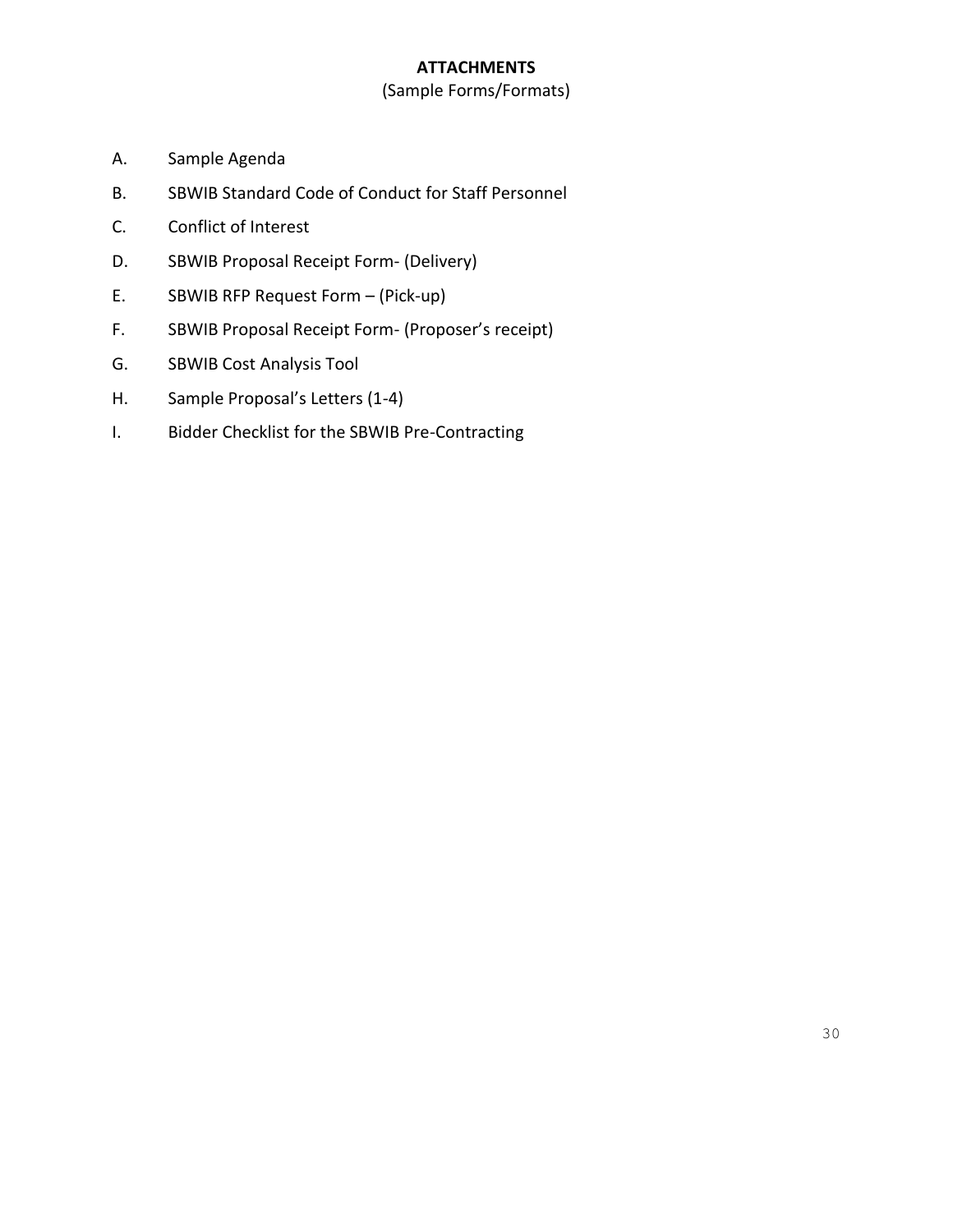#### **Attachment A**

## **SOUTH BAY WORKFORCE DEVELOPMENT BOARD (SBWDB) BIDDER'S WORKSHOP 11539 S. Hawthorne Blvd, 5th fl. Hawthorne, CA 90250**

#### **May 14, XXXX**

#### **AGENDA**

- 1. Introductions
- 2. General Information and Overview of RFP Process
- 3. Proposal Forms Package
- 4. Questions and Answers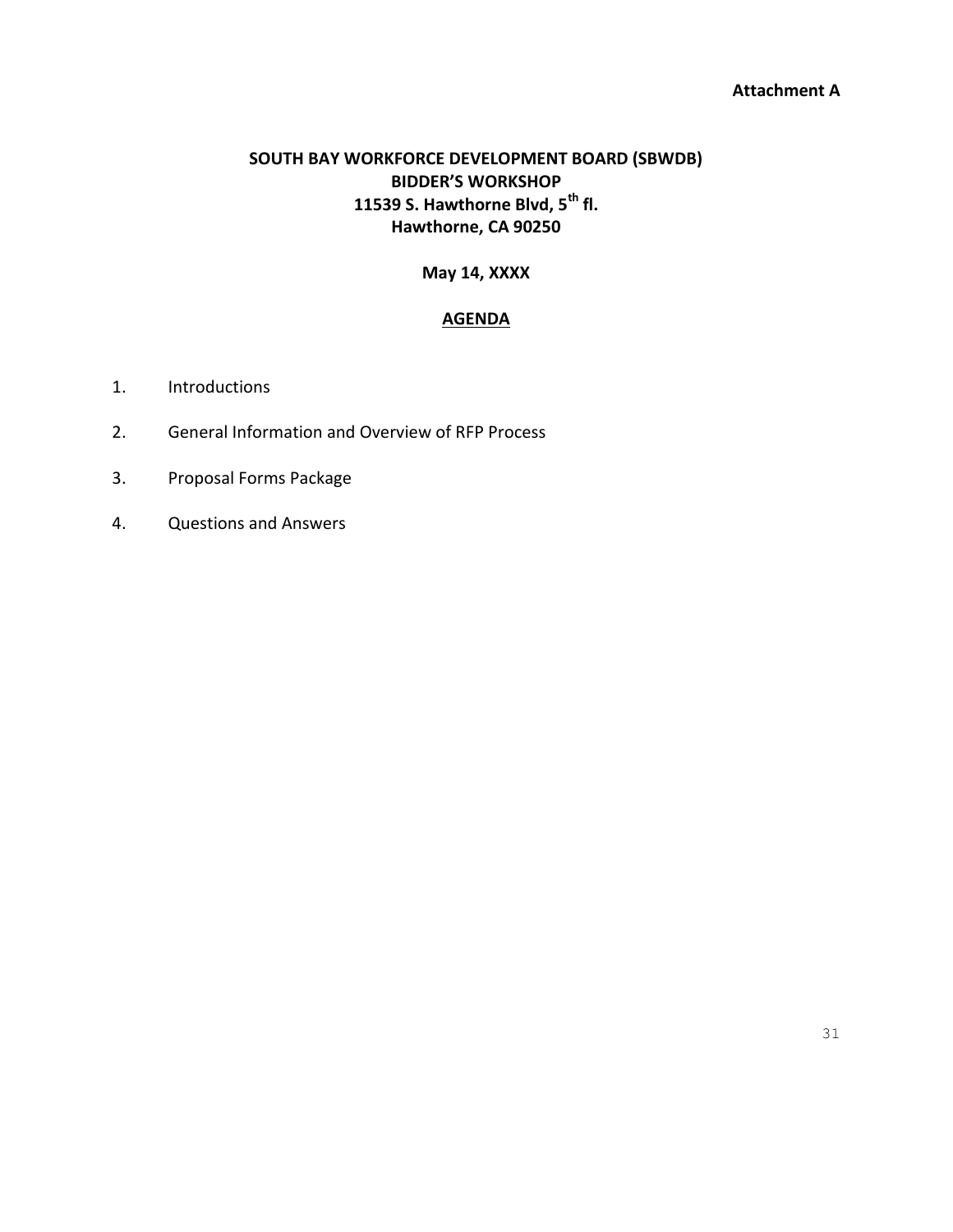### **SOUTH BAY WORKFORCE DEVELOPMENT BOARD (SBWDB) STANDARD OF CONDUCT FOR STAFF PERSONNEL**

This Standard of Conduct is hereby instituted by the South Bay Workforce Development Board (SBWDB) herein called the WIB. The following standards guide WIB staff in the performance of their official responsibilities.

## **EMPLOYEE CONFLICT OF INTEREST**

It is a breach of ethical standards for any WIB employee to participate directly or indirectly in procurement when:

- $\triangleright$  The employee or immediate member of his/her family has financial interest in the procurement;
- $\triangleright$  A business organization in which an employee or any member of his/her immediate family member is negotiating, or has arrangements concerning prospective employment is involved in the procurement; or
- $\triangleright$  Any other persons, business, or organization with whom employee or any immediate family member is negotiating, or has arrangements concerning prospective employment is involved in the procurement.

When an employee or immediate family member holds financial interest in blind trust, there will be no conflict of interest, provided that the blind trust has been disclosed to the organization governing procurement ethics.

Whenever the employee discovers or becomes aware of such actual or potential conflict, he/she should promptly withdraw from the procurement or seek guidance on participation from the individuals(s) or group(s) who governs procurement ethics for the agency.

#### **DISCLOSURE**

An employee who obtains any benefit from any contract with a business in which he/she has financial interest must report this to the appropriate official or group, except when that interest has been placed in a disclosed blind trust.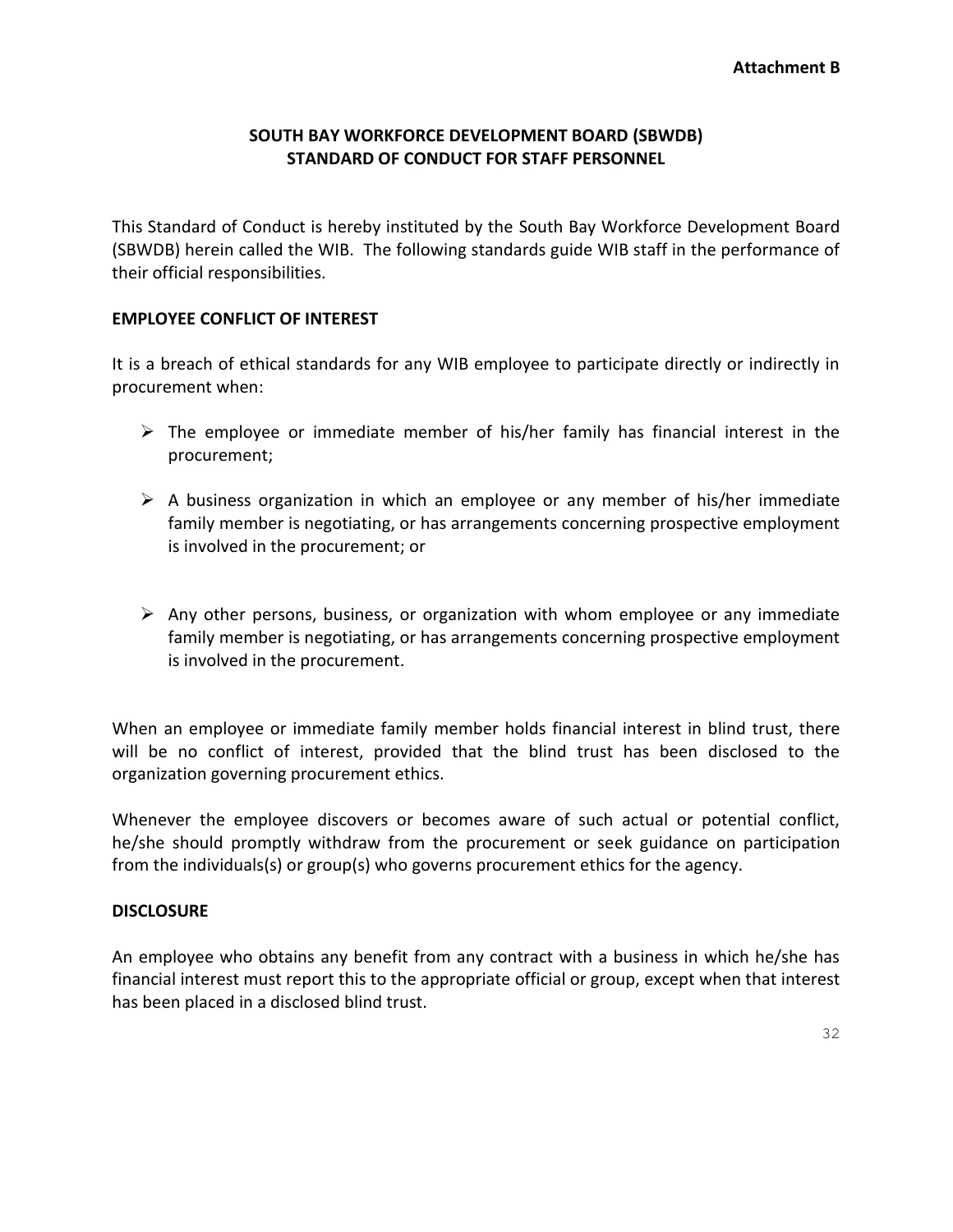#### **GRATUITIES AND KICKBACKS**

It is a breach of ethical standards for anyone to offer, give or agree to give any employee former employee, or for an employee to accept from another person, a gratuity or any offer of employment in connection with any aspect of a procurement. It is a breach of ethical stands for any payment, gratuity or offer of employment to be made by or on behalf of a subcontractor under a contract to the prime contract or higher tier subcontractor, or any person associated with these, as an inducement for the award of a subcontract.

#### **PROHIBITION AGAINST CONTINGENT FEES**

It is a breach of ethical standards for everyone to be retained, or retain anyone, to solicit or secure a contract for a commission, brokerage or contingent fee or the promise of such payment. This prohibition does not apply to the hiring of bona fide employees of an organization, or to retaining a bona fide commercial selling organization.

#### **RESTRICTION ON EMPLOYMENT OF PRESENT OR FORMER EMPLOYEES**

There must be restriction on the contemporaneous employment of anyone involved in the procurement process by the contracting agency and any organization or individual contraction with the agency.

#### **USE OF CONFIDENTIAL INFORMATION**

It is a breach of ethical standards for any employee or former employee to use confidential information for actual or anticipated personal gain, or for the actual or anticipated personal gain of any other person.

#### **VIOLATION OF THIS POLICY**

Employee who fails to adhere to this policy will be subject to disciplinary action, including termination.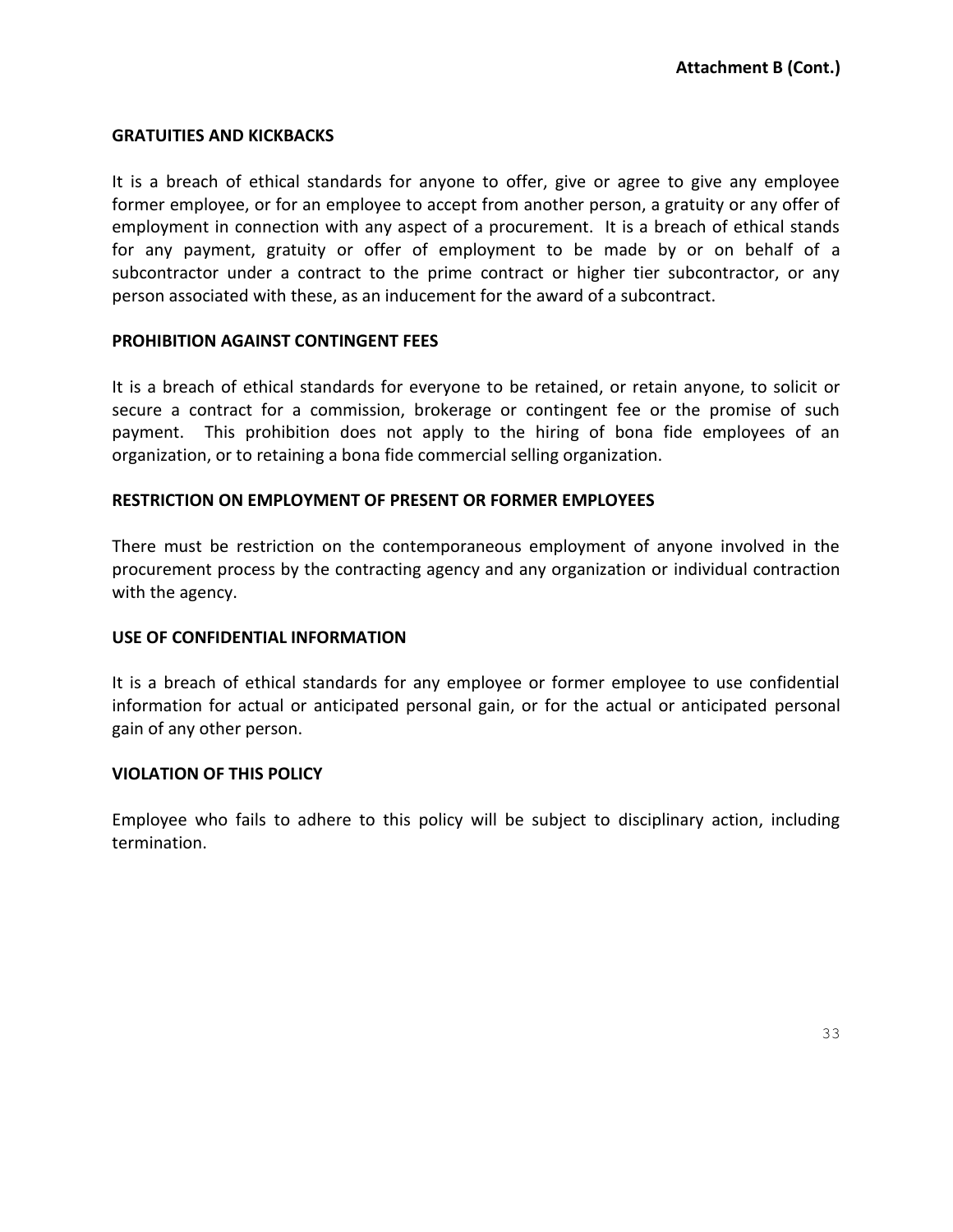### **SOUTH BAY WORKFORCE DEVELOPMENT BOARD STAFF CONFLICT OF INTEREST/NON-DISCLOSURE STATEMENT**

I acknowledge that I have been appointed to conduct reviews and make procurement recommendations regarding proposals received by the South Bay Workforce Development Board (SBWDB). I have been briefed on my responsibilities relating to conflict of interest and non-disclosure of information obtained during these reviews. I have also been briefed on the conflict of interest rules adopted by the SBWDB and currently in effect.

I do not and will not have any conflict of interest personal or organizational, real or apparent, in participating in procurement conducted by the SBWDB. If in the course of reviewing proposals received in response to solicitations, I become aware of an actual or possible conflict of interest, I will notify the agency official responsible for such procurement and seek his/her advice as to withdrawal from involvement in that procurement.

Further, I will disclose no information obtained in reviewing proposals under this solicitation to anyone not also participating in that review. Specifically, I will not disclose the number of respondents to any solicitation; the names of the individuals and organizations that respond; nor will I disclose any information from technical cost/pricing submissions of those offers; except to other reviewers officially assigned to the solicitation.

Finally if anyone outside the official review chain seeks information about procurement, I will not supply any information but will refer him or her to the agency official heading that procurement.

l

l

NAME SIGNATURE

DATE TITLE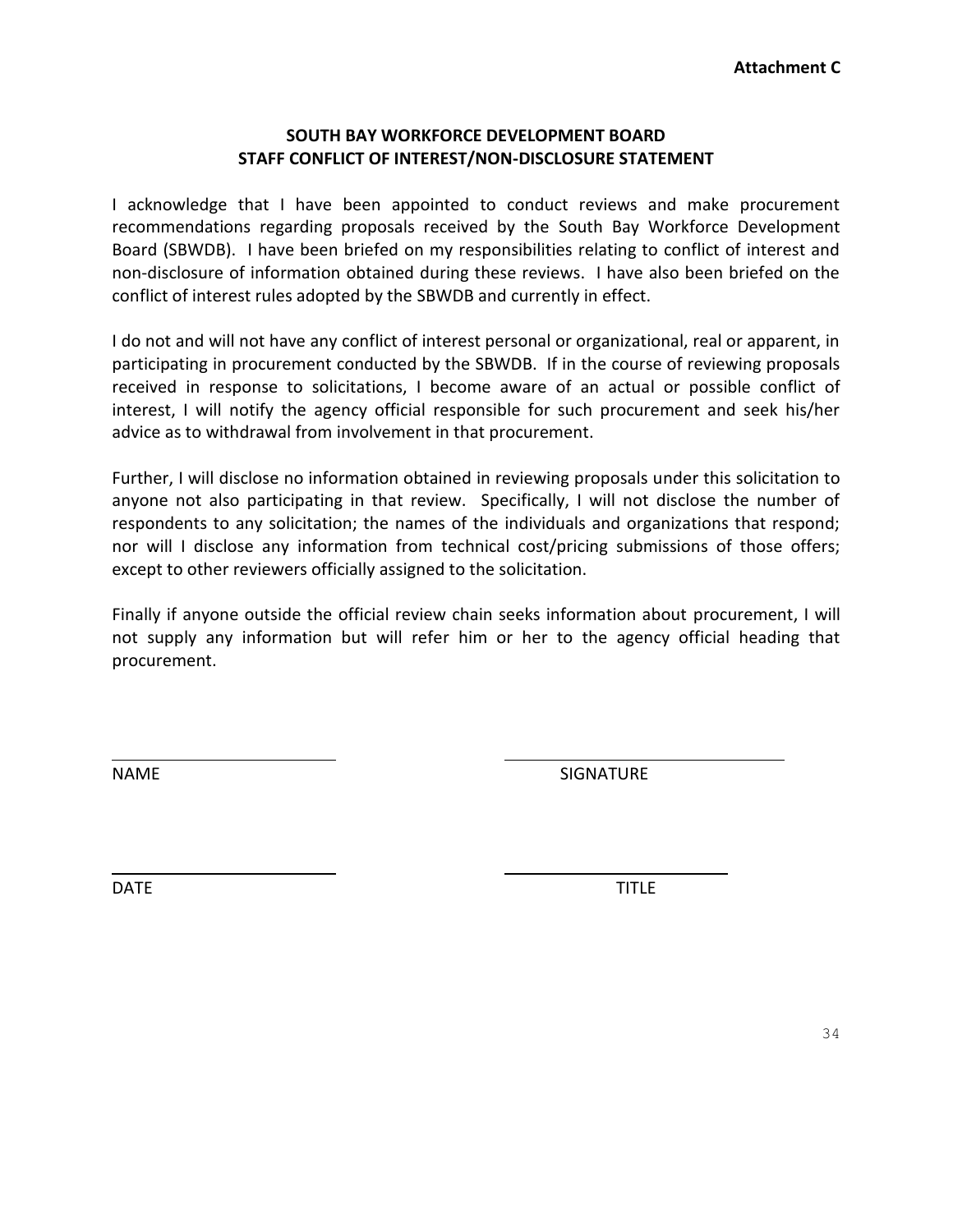#### **SBWIB PROPOSAL RECEIPT FORM**

| Staff:<br>RFP For: Adult/ Dislocated Workers/Youth<br>Open Date: X/XX/XX Close Date : XX/XX/XX |                |              |                                                                        |  |  |  |                           |
|------------------------------------------------------------------------------------------------|----------------|--------------|------------------------------------------------------------------------|--|--|--|---------------------------|
| <b>AGENCY NAME</b>                                                                             | <b>ADDRESS</b> | <b>PHONE</b> | <b>BID RECEIVED</b><br>DATE /<br><b>TIME</b><br><b>DELIVERED</b><br>BY |  |  |  | $(X)$ IF<br><b>MAILED</b> |
|                                                                                                |                |              |                                                                        |  |  |  |                           |
|                                                                                                |                |              |                                                                        |  |  |  |                           |
|                                                                                                |                |              |                                                                        |  |  |  |                           |
|                                                                                                |                |              |                                                                        |  |  |  |                           |
|                                                                                                |                |              |                                                                        |  |  |  |                           |
|                                                                                                |                |              |                                                                        |  |  |  |                           |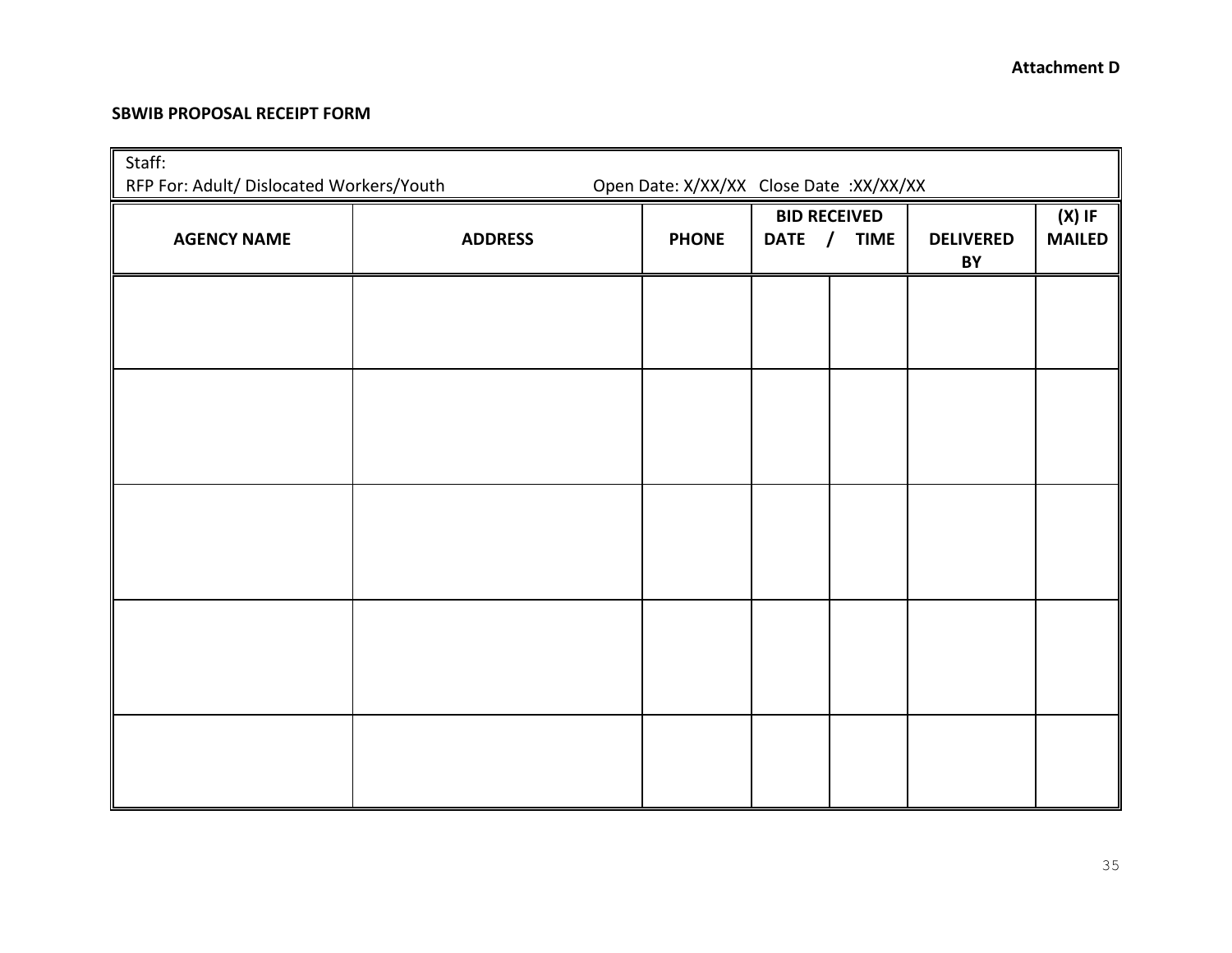### **SBWIB RFP REQUEST FORM**

|  | <b>VVVVVVV</b><br>---<br>າed<br>ASSIEL.<br>.<br>. $\wedge\wedge\wedge\wedge\wedge\wedge\wedge$<br>. . | x/XX/XX<br>віа<br>, .<br>ימכ<br>unine<br>. —<br>val<br>. . | ' IWV IWV<br>$\cdots$<br><b>BIG</b><br>$\cdots$<br>Closine<br>- лат<br><b>AIAAIAA</b><br>. . |
|--|-------------------------------------------------------------------------------------------------------|------------------------------------------------------------|----------------------------------------------------------------------------------------------|
|--|-------------------------------------------------------------------------------------------------------|------------------------------------------------------------|----------------------------------------------------------------------------------------------|

#### **BIDDER INFORMATION PLEASE PRINT**

|                                                                                                                                                                                                                                                                                                                                                                                                                                                                          |                            |                       |       | Check if:<br><b>Date</b> |                    |                      |                         |               |
|--------------------------------------------------------------------------------------------------------------------------------------------------------------------------------------------------------------------------------------------------------------------------------------------------------------------------------------------------------------------------------------------------------------------------------------------------------------------------|----------------------------|-----------------------|-------|--------------------------|--------------------|----------------------|-------------------------|---------------|
| <b>Agency Name</b>                                                                                                                                                                                                                                                                                                                                                                                                                                                       | RFP picked up<br>by (name) | <b>Agency Address</b> | Phone | MВ<br>$E^*$              | <b>WB</b><br>$E^*$ | <b>LBE</b><br>$\ast$ | <b>RFP picked</b><br>up | <b>Mailed</b> |
|                                                                                                                                                                                                                                                                                                                                                                                                                                                                          |                            |                       |       |                          |                    |                      |                         |               |
|                                                                                                                                                                                                                                                                                                                                                                                                                                                                          |                            |                       |       |                          |                    |                      |                         |               |
|                                                                                                                                                                                                                                                                                                                                                                                                                                                                          |                            |                       |       |                          |                    |                      |                         |               |
|                                                                                                                                                                                                                                                                                                                                                                                                                                                                          |                            |                       |       |                          |                    |                      |                         |               |
|                                                                                                                                                                                                                                                                                                                                                                                                                                                                          |                            |                       |       |                          |                    |                      |                         |               |
|                                                                                                                                                                                                                                                                                                                                                                                                                                                                          |                            |                       |       |                          |                    |                      |                         |               |
|                                                                                                                                                                                                                                                                                                                                                                                                                                                                          |                            |                       |       |                          |                    |                      |                         |               |
|                                                                                                                                                                                                                                                                                                                                                                                                                                                                          |                            |                       |       |                          |                    |                      |                         |               |
| *MBE or WBE: 51% owned by one or more minorities or women. In case of businesses whose stock is publicly held, at least 51% of the stock is owned by one or more<br>minority persons or women or a business whose management and daily business operations are controlled by one or more minority persons or women. Minorities:<br>Asian-American, African-American, Native-American. LBE: Business has an Inglewood business license or owner is an Inglewood resident. |                            |                       |       |                          |                    |                      |                         |               |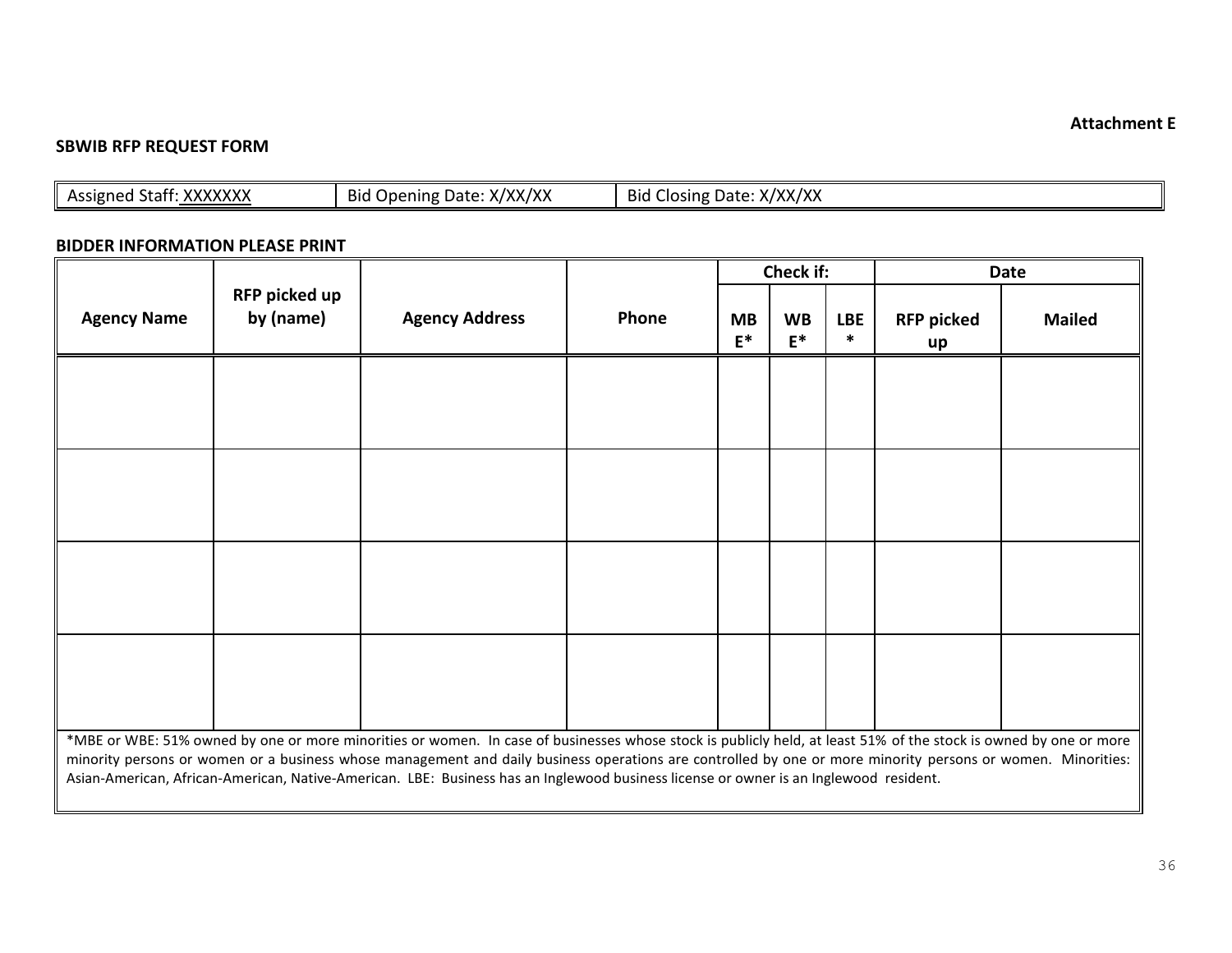### **SOUTH BAY WORKFORCE INVESTMENT BOARD (SBWIB)**

#### **PROPOSAL RECEIPT FORM**

This may serve to certify that the proposal(s) check below was received in the administrative office of the South Bay Workforce Development Board as follows:

| Check Proposal:<br>___ Adult/Dislocated Workers Services<br>OJT Rapid Response | <b>Youth Services</b><br>Other (describe) ___________. |
|--------------------------------------------------------------------------------|--------------------------------------------------------|
| Organization:                                                                  |                                                        |
| Person Delivering Proposal:                                                    |                                                        |
| Date Received: Time Received:                                                  |                                                        |
| <b>SBWIB Staff Person Receiving Proposal:</b>                                  |                                                        |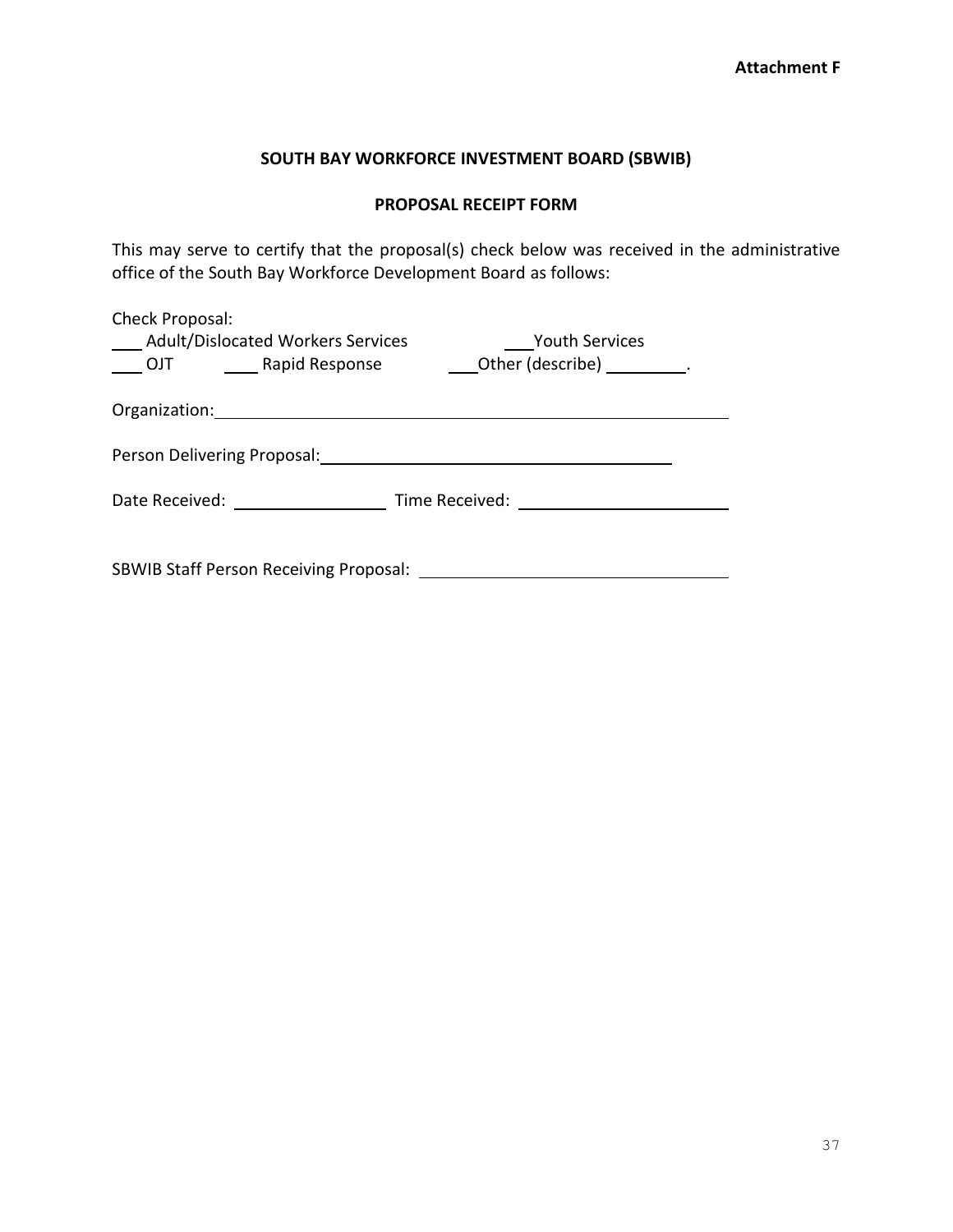**Attachment G**

## **SBWIB COST ANALYSIS TOOL**

| Part I - General                                    |                      |              |
|-----------------------------------------------------|----------------------|--------------|
| Computations checked and verified                   | $\Box$ Yes           | No $\square$ |
| Supporting documentation and justification complete | $\Box$ Yes No $\Box$ |              |
| Problems/Comments:                                  |                      |              |
|                                                     |                      |              |
|                                                     |                      |              |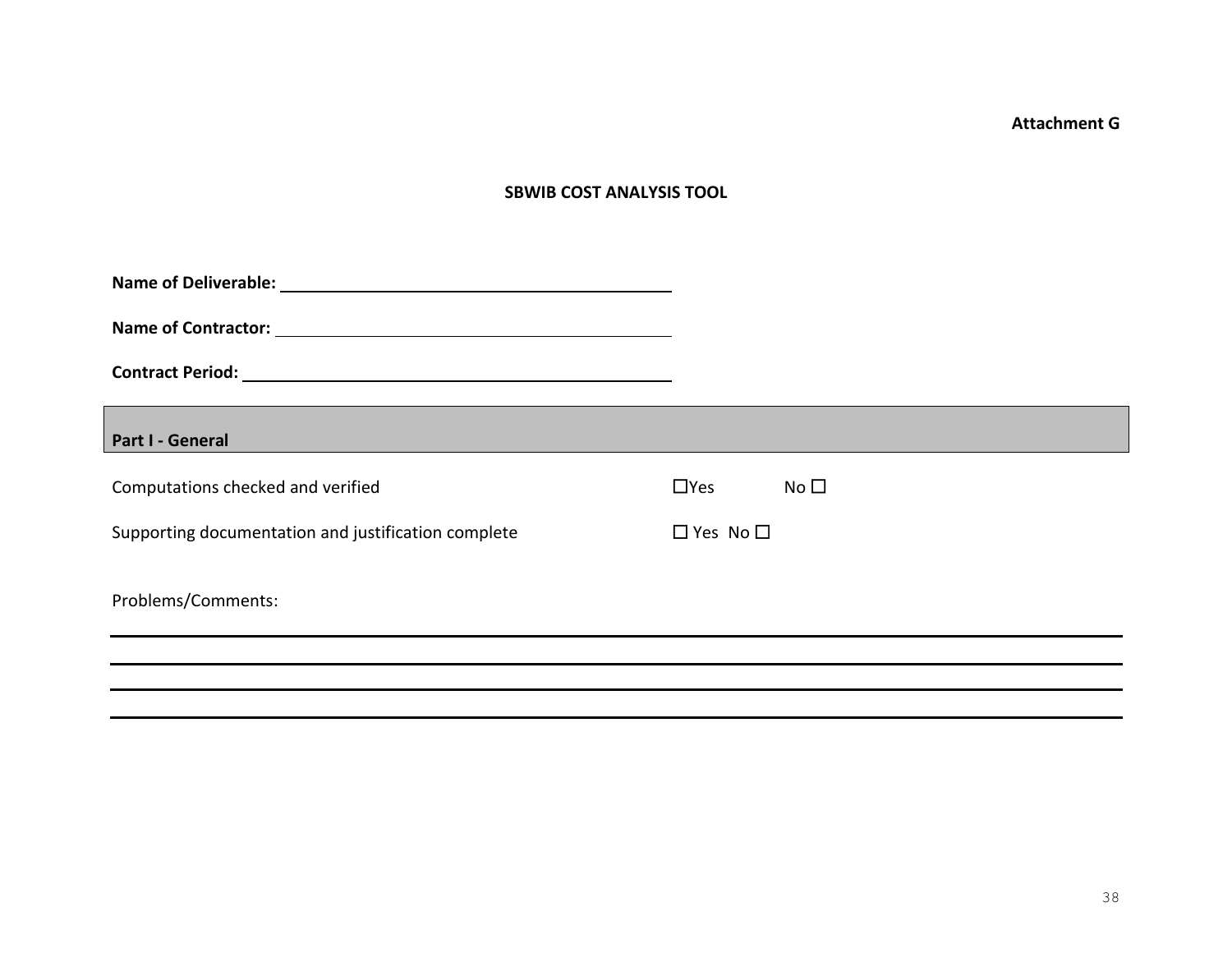## **Part II – Specific Costs**

| <b>Cost Element</b>                      | Necessary/<br><b>Basic for Judgment (at least one)</b><br>Reasonable |               |                                |                                  |                      |                                |                         |
|------------------------------------------|----------------------------------------------------------------------|---------------|--------------------------------|----------------------------------|----------------------|--------------------------------|-------------------------|
|                                          | Yes                                                                  | $\frac{1}{2}$ | Independent Agency<br>Estimate | Compared/Other<br>Current Offers | Compared/Past Offers | Verified Market<br>Price/Quote | Other (List) SBWIB Cost |
| <b>Staff Costs &amp; Fringe Benefits</b> |                                                                      |               |                                |                                  |                      |                                |                         |
| Equipment                                |                                                                      |               |                                |                                  |                      |                                |                         |
| Supplies                                 |                                                                      |               |                                |                                  |                      |                                |                         |
| Travel                                   |                                                                      |               |                                |                                  |                      |                                |                         |
| Facilities                               |                                                                      |               |                                |                                  |                      |                                |                         |
| Communications                           |                                                                      |               |                                |                                  |                      |                                |                         |
| Subcontracts                             |                                                                      |               |                                |                                  |                      |                                |                         |
| Other (Profit)                           |                                                                      |               |                                |                                  |                      |                                |                         |
| Part III - Profit/Fee                    |                                                                      |               |                                |                                  |                      |                                |                         |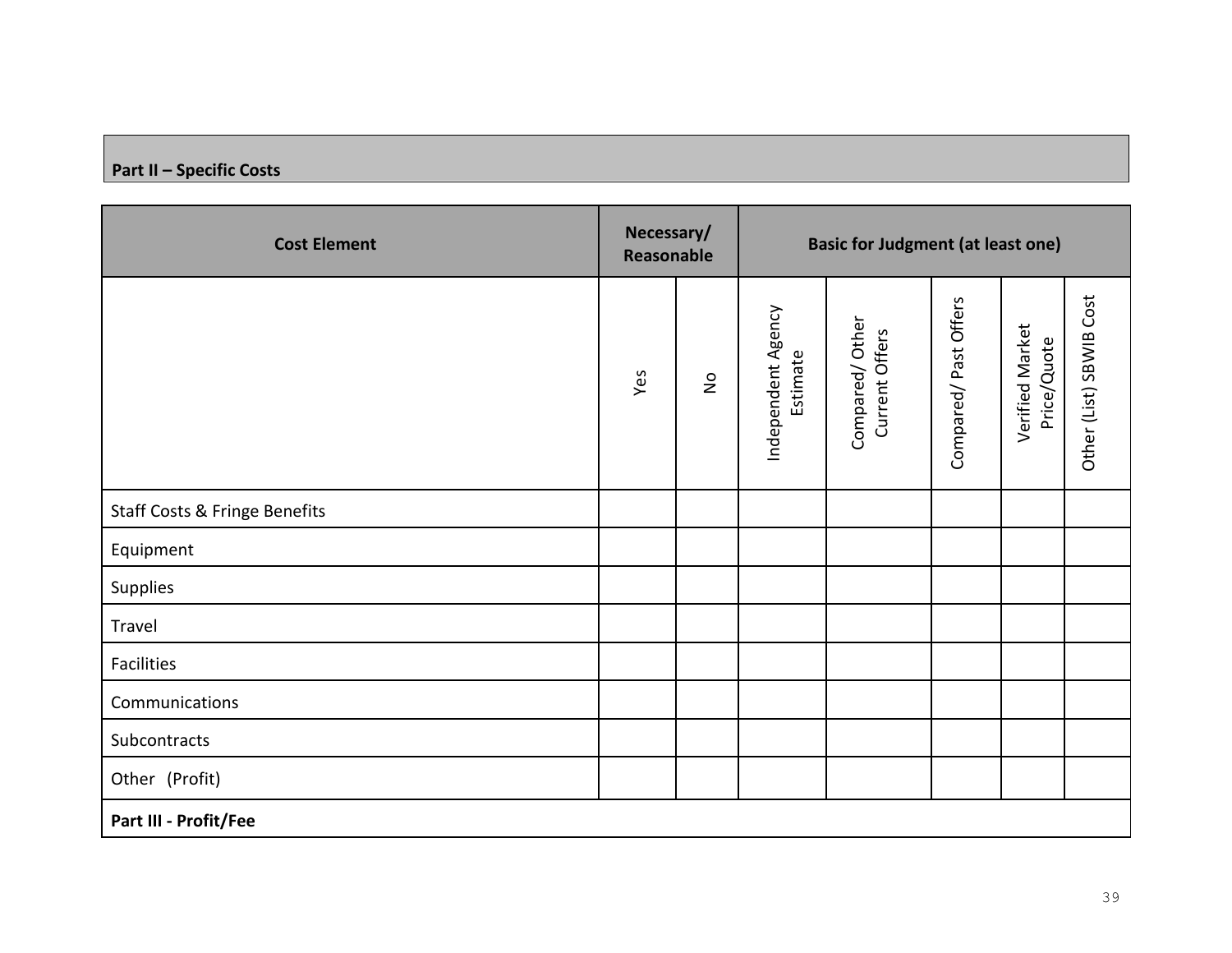### **Part III – Profit/Fee**

Contractor is (circle one) For Profit If not-for-profit - no profit allowable.

| If for-profit, amount of profit proposed:                  |  |
|------------------------------------------------------------|--|
| Profit listed as percent of total other costs in proposal: |  |

Profit is (circle one) Reasonable Not Reasonable Excessive

If profit is deemed reasonable, describe basis for judgment:

| If profit is deemed excessive, list profit objective to be negotiated: $\frac{1}{2}$ |  |
|--------------------------------------------------------------------------------------|--|
|--------------------------------------------------------------------------------------|--|

\_\_\_\_\_\_\_\_\_\_\_\_\_\_\_\_\_\_ \_\_\_\_\_\_\_\_\_\_\_\_\_\_\_\_\_\_\_\_\_\_\_\_\_\_\_\_\_\_\_\_\_\_\_\_\_\_\_\_\_\_\_\_\_\_\_\_\_\_\_\_\_\_\_\_\_\_\_\_\_\_\_\_\_\_\_\_\_\_ \_\_\_\_\_\_\_\_\_\_\_\_\_\_\_\_\_\_ \_\_\_\_\_\_\_\_\_\_\_\_\_\_\_\_\_\_\_\_\_\_\_\_\_\_\_\_\_\_\_\_\_\_\_\_\_\_\_\_\_\_\_\_\_\_\_\_\_\_\_\_\_\_\_\_\_\_\_\_\_\_\_\_\_\_\_\_\_\_ \_\_\_\_\_\_\_\_\_\_\_\_\_\_\_\_\_\_ \_\_\_\_\_\_\_\_\_\_\_\_\_\_\_\_\_\_\_\_\_\_\_\_\_\_\_\_\_\_\_\_\_\_\_\_\_\_\_\_\_\_\_\_\_\_\_\_\_\_\_\_\_\_\_\_\_\_\_\_\_\_\_\_\_\_\_\_\_\_

**Part IV - Signatures**

Procurement Manager Fiscal Coordinator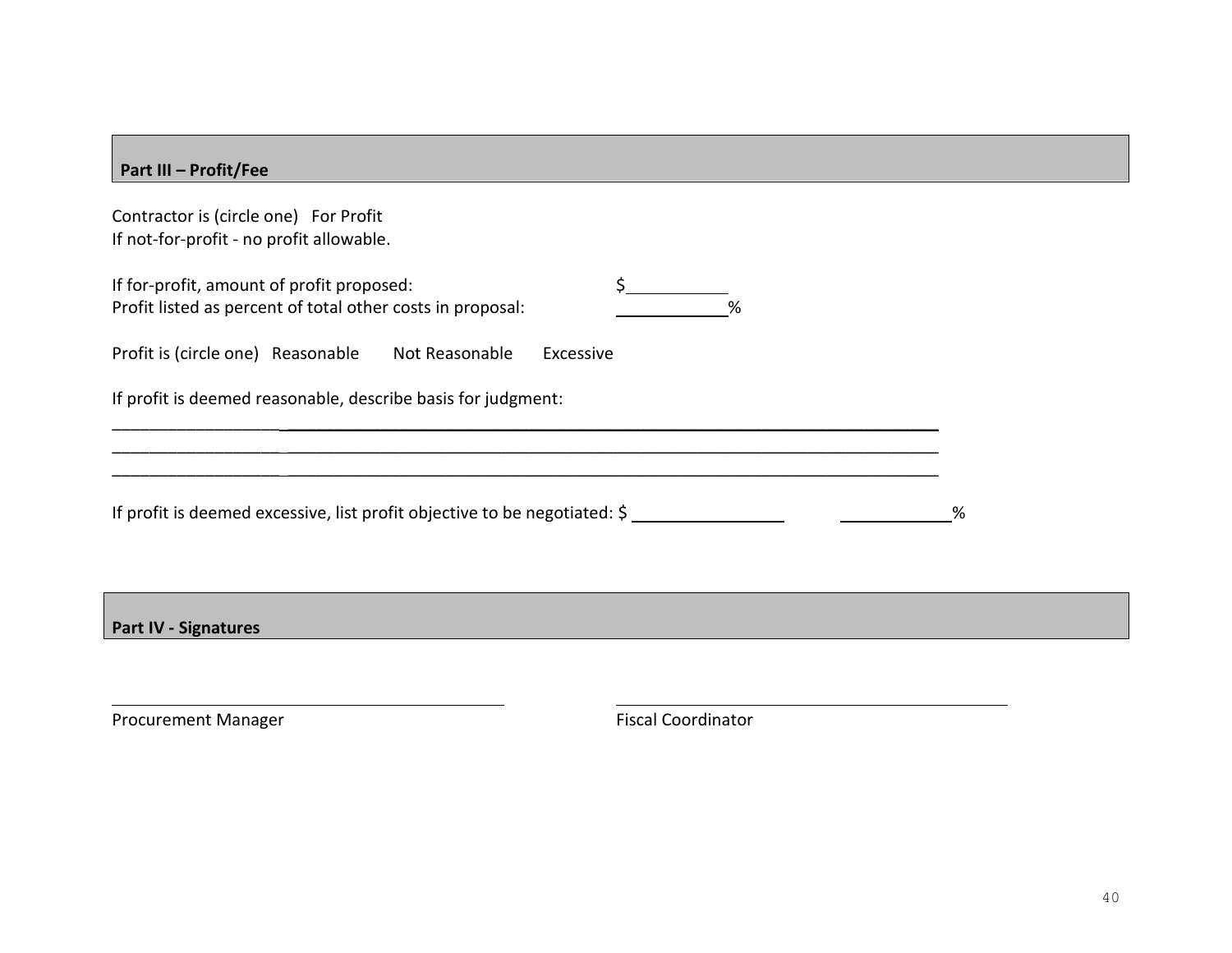DATE: February 25, XXXX

TO: Relevant Parties

FROM: Procurement Manager

SUBJECT: Proposals and Meeting to Review Proposals - Rapid Response

Please read the attached proposals received in response to the RFP for PY 0X/0X.

Please let me know Monday February 28, XXXX if the following schedule is acceptable for proposal review.

|                 | One-Stop Managers Monday, March 7, 200X, 9:30 a.m. to 11:30 a.m.<br>11539 S. Hawthorne Blyd.<br>Hawthorne, CA 90250<br>5th Floor Conference Room |
|-----------------|--------------------------------------------------------------------------------------------------------------------------------------------------|
| Northrop        | Wednesday, March 9, 200X, time TBD,<br>11539 S. Hawthorne Blvd.<br>Hawthorne, CA 90250<br>5th Floor Conference Room                              |
| One-Stop Policy |                                                                                                                                                  |
| Committee       | Friday, March 11, 200X, 8:30 a.m. to 10:30 a.m. TBD<br>11539 S. Hawthorne Blvd.<br>Hawthorne, CA 90250<br>5th Floor Conference Room              |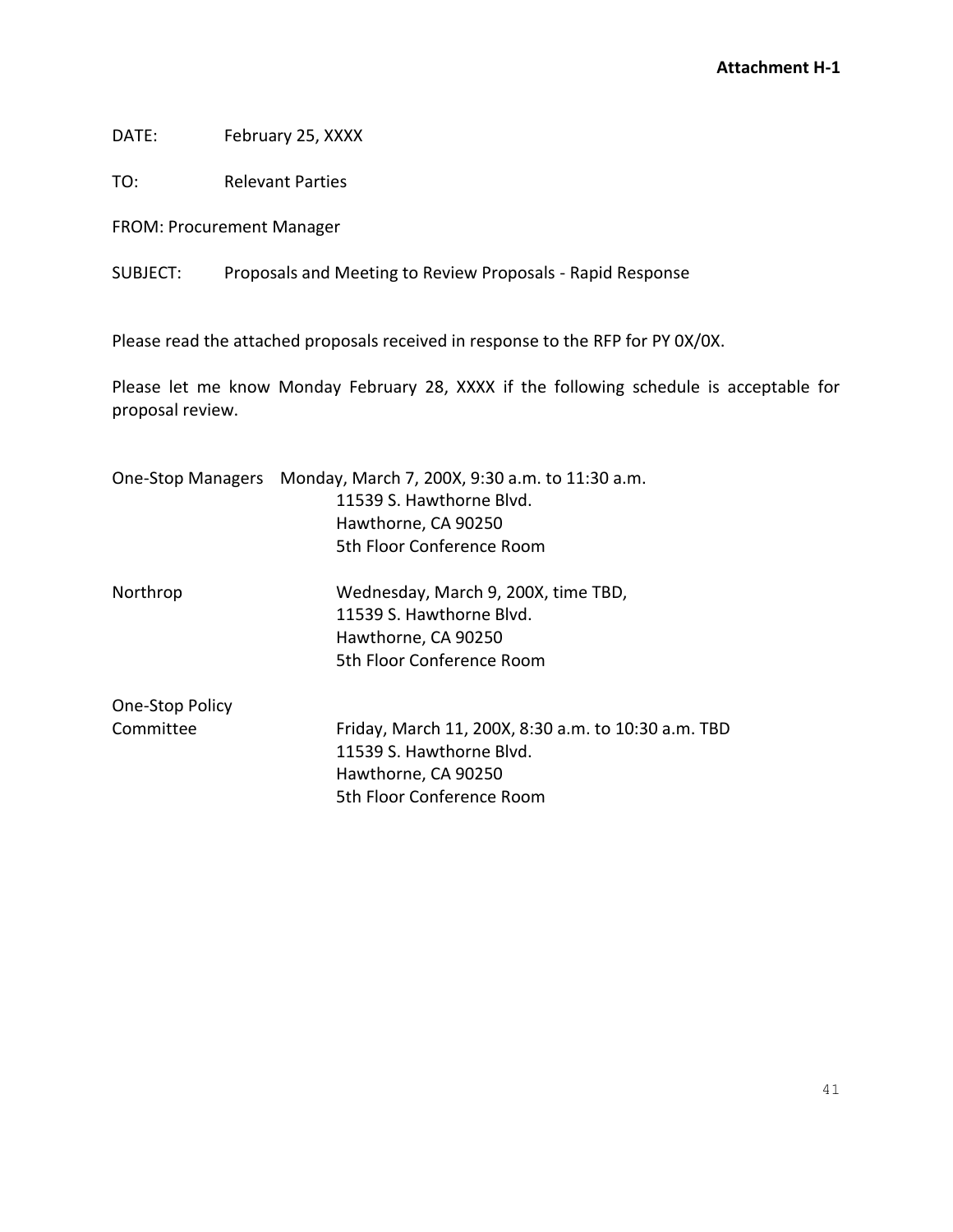June 10, 20XX

(Proposer's Address)

Dear Mr. /Ms.:

Thank you for submitting a proposal in response to the SBWIB's Request for Proposal for Program Year 20XX/XX. Based on a careful review and evaluation, the recommendation of SBWIB's Inc. staff (which was conveyed by telephone call on 6/9/XX with notice of the SBWIB One-Stop Policy Committee meeting to be held 6/10/XX) is as follows:

#### **Conditional Pursue.**

Review of the proposal will also be conducted at meetings held by the One-Stop Policy Committee and Executive Committee of the South Bay Workforce Investment Board (SBWIB). Recommendations will be made to the full SBWIB in July. Final determinations will be made by the full WIB at that time. The meetings are scheduled as follows:

| <b>MEETING</b>                    | DATE          | TIME        | <b>PLACE</b>                                                             |
|-----------------------------------|---------------|-------------|--------------------------------------------------------------------------|
| One-Stop Policy Committee         | $6-10-XX$     | 10:45 a.m.  | 11539 S. Hawthorne Blvd,<br>5 <sup>th</sup> Floor<br>Hawthorne, CA 90250 |
| SBWIB Executive Committee 6-16-XX |               | 9:00 a.m.   | 11539 S. Hawthorne Blvd,<br>5 <sup>th</sup> Floor<br>Hawthorne, CA 90250 |
| SBWIB                             | $7 - 15 - XX$ | $9:30$ a.m. | 11539 S. Hawthorne Blvd,<br>5 <sup>th</sup> Floor<br>Hawthorne, CA 90250 |

Appeals to the full WIB determinations may be made to the Executive Committee of the SBWIB at their August meeting. If you wish additional information, please contact me at 310/970-7000.

Sincerely,

XXXXXXXXXXXXXXXX Procurement & Contracts Manager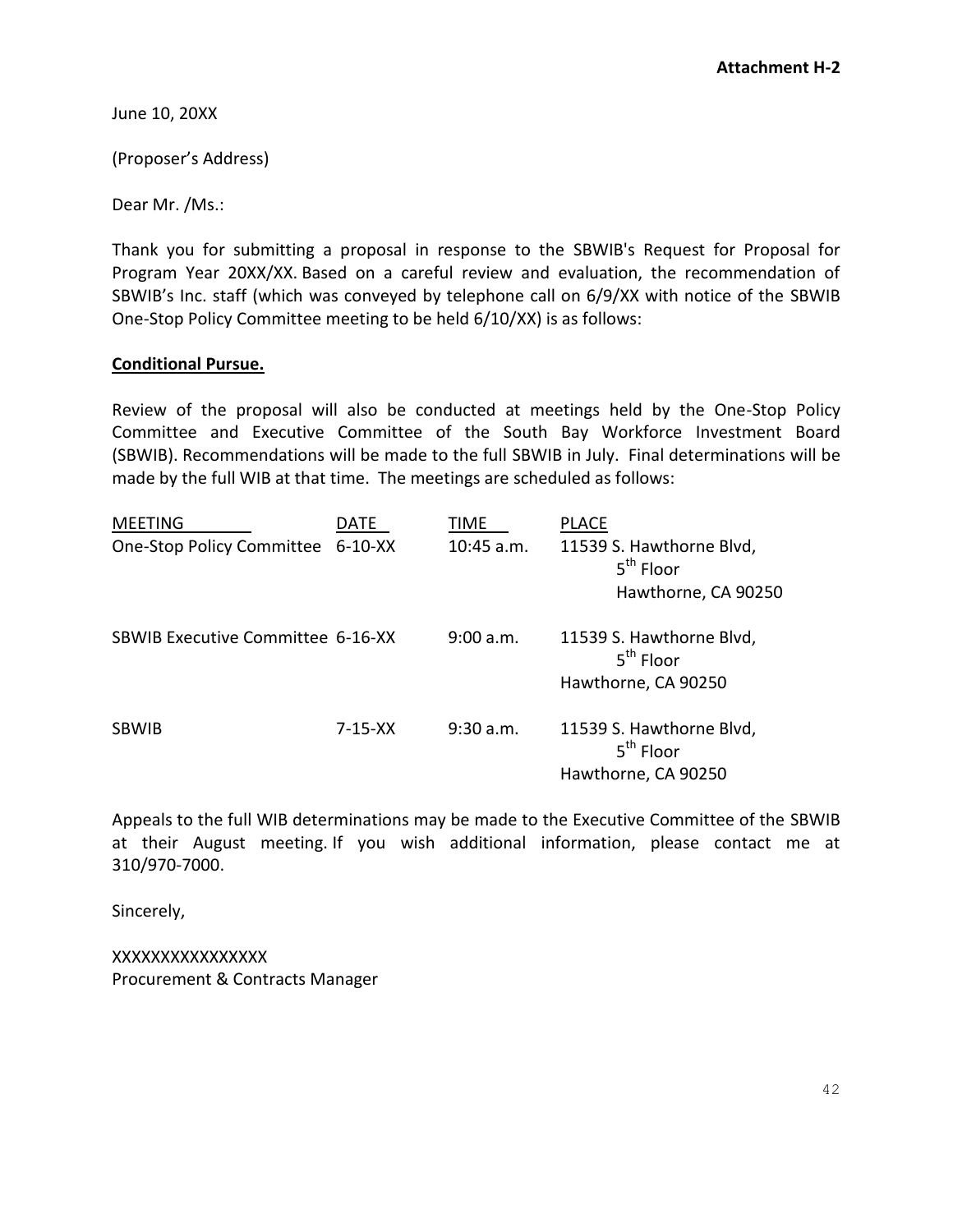June 10, 20XX

(Proposer's Address)

Dear Mr. /Ms. :

The One-Stop Policy Committee of the South Bay Workforce Investment Board (SBWIB) met on June 10, 20XX to review the proposal submitted by your agency for Program Year 20XX/XX. The committee's recommendation is as follows: Conditional Pursue.

Final determinations will be made by the full SBWIB at their July meeting. The SBWIB meeting is scheduled as follows:

| <b>MEETING</b> | DATF    | TIMF        | <b>PLACE</b>                                      |
|----------------|---------|-------------|---------------------------------------------------|
| <b>SBWIB</b>   | 7-15-XX | $9:30$ a.m. | 11539 S. Hawthorne Blvd,<br>5 <sup>th</sup> Floor |
|                |         |             | Hawthorne, CA 90250                               |

If you wish additional information, please do not hesitate to contact me at 310/970-7000.

Sincerely,

XXXXXXXXXXXXXX Procurement Manager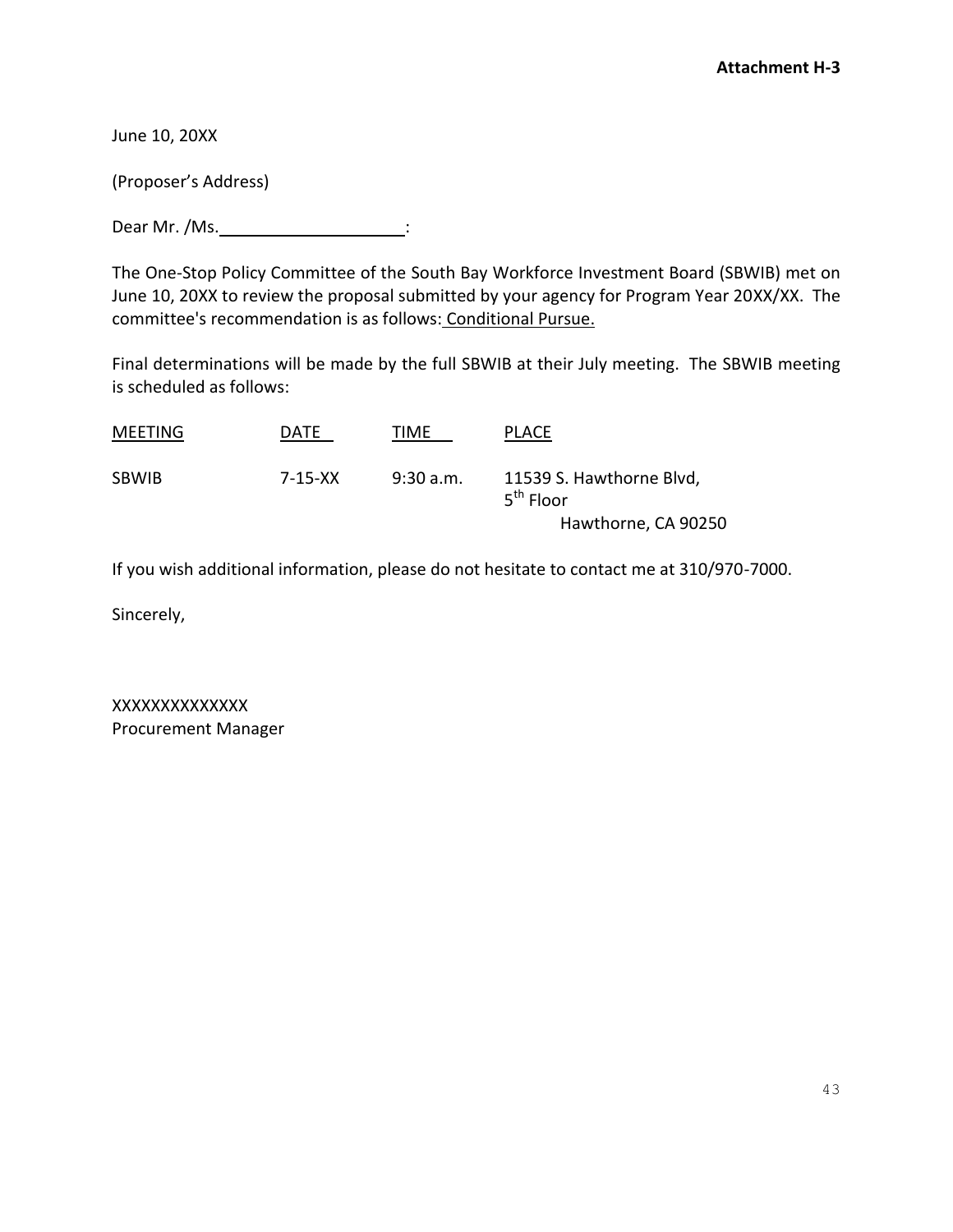August 2, 20XX

Name of Contact Person Agency Name Address City, CA Zip Code

Dear Mr. [contact person]:

Thank you for submitting a proposal in response to the SBWIB's Request for Proposal for Program Year 20XX/XX. Based on a careful review and evaluation, the recommendation of SBWIB, Inc. staff is as follows:

Course Title **Course Title Recommendation** 

Write in whichever applies:

**Pursue Not to pursue Conditional pursue pending performance through 6/30/XX Conditional pursue pending completion of on-site review.**

A pursue recommendation constitutes placement on the South Bay WIB Slate of Providers.

If you wish additional information, please contact me at 310/970-7000.

Sincerely,

xxxxxxxxxxxxxxx Procurement Manager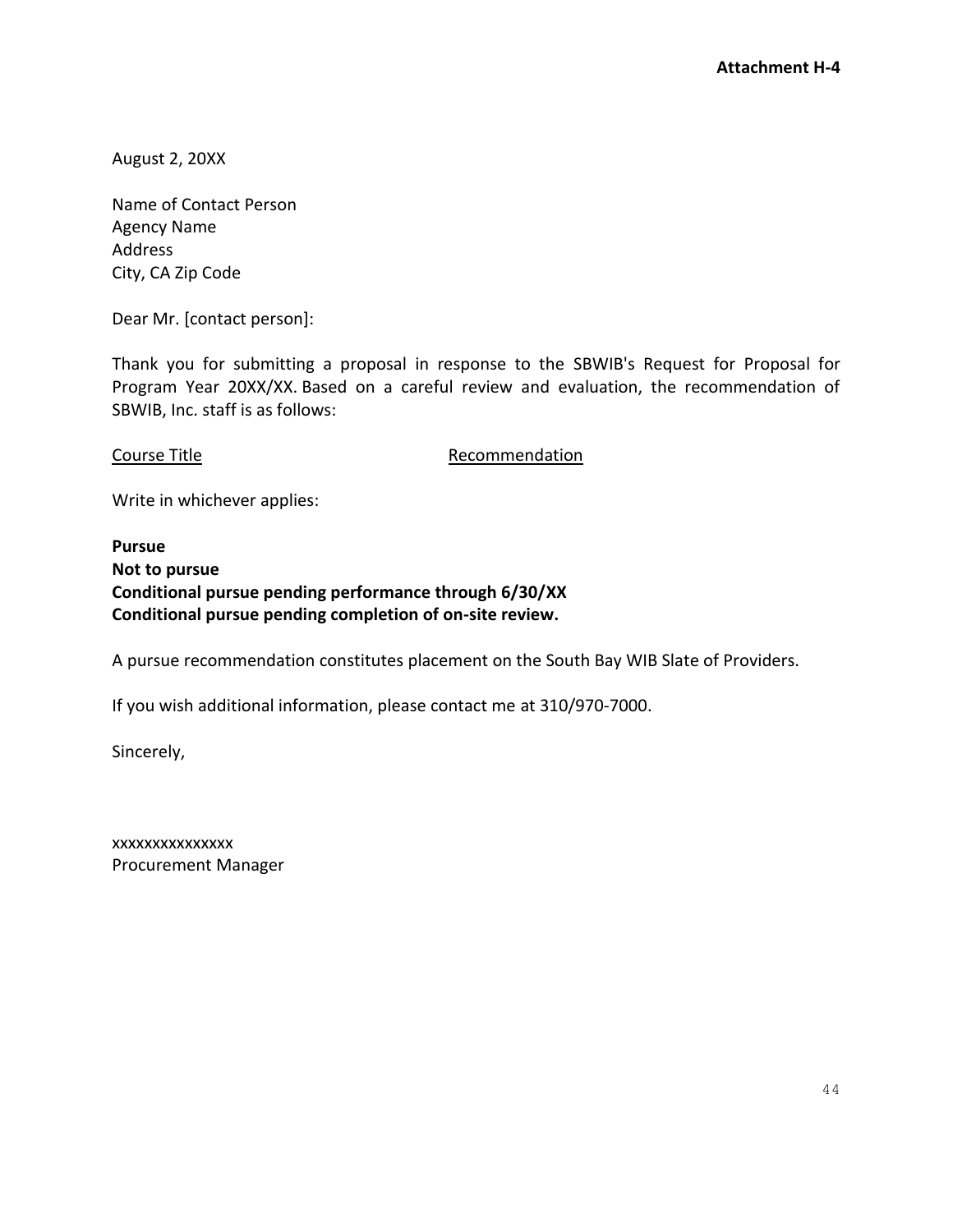### **BIDDER CHECKLIST FOR THE SBWDB PRE-CONTRACTING REVIEW**

Agencies recommended for the Slate of Provider will be required to provide appropriate documentation for items identified below. Check the appropriate box to identify the documents, which your agency possesses. NOTE: These items are not to be submitted with the proposal.

### INSURANCE

Yes No

- General Liability Insurance \$1,000,000 combined single limit
- **Automobile Liability Insurance \$1,000,000 combined single limit**
- \_ \_\_ Evidence of Worker Compensation Coverage

NOTE: Insurance carrier must provide certificate, each naming one of the City of Hawthorne, its Agents, and Employee as additional insured.

| Name of agent: | Phone: |
|----------------|--------|
|                |        |

### LEGAL STATUS

Yes No

- **Sole Proprietorship requires fictitious name filing.**
- **The Start Partnership requires fictitious name filing.**
- <sub>1</sub> \_\_ Corporation requires By-Laws and Articles of Incorporation (attach current list of Board Members and addresses to Contract)
- Non-profit agencies must provide verification of federal and state tax exempt status.
- Letter Contraction of Board approval of contract obligations (copy of Board minutes or confirming letter from Board).
- \_ \_\_\_\_ Complete 504 Accessibility Survey.
- Lobbying Certification and Disclosure (for contracts in excess of 100,000).
- Letter Debarment and Suspension Certification (for contracts over \$25,000).

### **LICENSING**

Yes No

- **For classroom training (basic skills and occupational training):** Current course certification for curriculum, facility, and instructor from California State Department of Education, Council of Private Post-Secondary Education, or Chancellor's Office.
	- Business License.